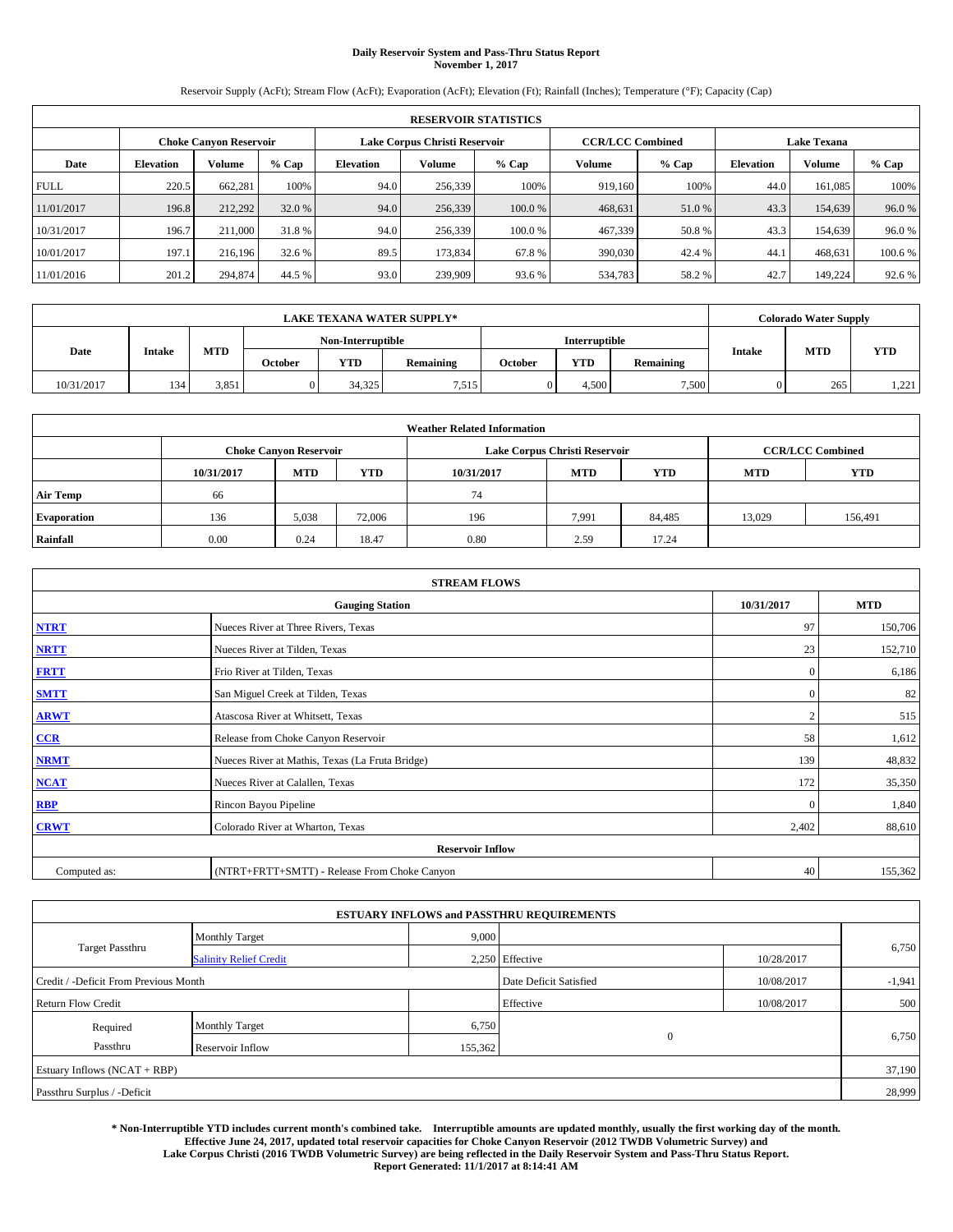### **Daily Reservoir System and Pass-Thru Status Report November 2, 2017**

Reservoir Supply (AcFt); Stream Flow (AcFt); Evaporation (AcFt); Elevation (Ft); Rainfall (Inches); Temperature (°F); Capacity (Cap)

|             | <b>RESERVOIR STATISTICS</b> |                               |        |                               |         |         |                         |        |                    |         |        |
|-------------|-----------------------------|-------------------------------|--------|-------------------------------|---------|---------|-------------------------|--------|--------------------|---------|--------|
|             |                             | <b>Choke Canyon Reservoir</b> |        | Lake Corpus Christi Reservoir |         |         | <b>CCR/LCC Combined</b> |        | <b>Lake Texana</b> |         |        |
| Date        | <b>Elevation</b>            | Volume                        | % Cap  | <b>Elevation</b>              | Volume  | $%$ Cap | Volume                  | % Cap  | <b>Elevation</b>   | Volume  | % Cap  |
| <b>FULL</b> | 220.5                       | 662.281                       | 100%   | 94.0                          | 256,339 | 100%    | 919.160                 | 100%   | 44.0               | 161.085 | 100%   |
| 11/02/2017  | 196.8                       | 212.292                       | 32.0 % | 94.0                          | 256,339 | 100.0 % | 468.631                 | 51.0%  | 43.2               | 154,639 | 96.0%  |
| 11/01/2017  | 196.8                       | 212,292                       | 32.0 % | 94.0                          | 256,339 | 100.0 % | 468,631                 | 51.0%  | 43.3               | 154,639 | 96.0 % |
| 10/02/2017  | 197.0                       | 214,890                       | 32.4 % | 89.6                          | 175.504 | 68.5%   | 390,394                 | 42.5 % | 43.9               | 468,631 | 99.4 % |
| 11/02/2016  | 201.2                       | 294,557                       | 44.4 % | 93.0                          | 239,909 | 93.6 %  | 534,466                 | 58.1 % | 42.7               | 149,224 | 92.6 % |

|            | <b>LAKE TEXANA WATER SUPPLY*</b> |            |         |                   |           |         |               |           |               | <b>Colorado Water Supply</b> |            |  |
|------------|----------------------------------|------------|---------|-------------------|-----------|---------|---------------|-----------|---------------|------------------------------|------------|--|
|            |                                  |            |         | Non-Interruptible |           |         | Interruptible |           |               |                              |            |  |
| Date       | <b>Intake</b>                    | <b>MTD</b> | October | <b>YTD</b>        | Remaining | October | <b>YTD</b>    | Remaining | <b>Intake</b> | <b>MTD</b>                   | <b>YTD</b> |  |
| 11/01/2017 | 134                              | 134        | 3,851   | 34.458            | 7,382     |         | 4.500         | 7,500     |               |                              | 957        |  |

| <b>Weather Related Information</b> |                               |                                                                                  |        |      |                               |                         |     |            |  |  |
|------------------------------------|-------------------------------|----------------------------------------------------------------------------------|--------|------|-------------------------------|-------------------------|-----|------------|--|--|
|                                    | <b>Choke Canyon Reservoir</b> |                                                                                  |        |      | Lake Corpus Christi Reservoir | <b>CCR/LCC Combined</b> |     |            |  |  |
|                                    | 11/01/2017                    | <b>YTD</b><br><b>MTD</b><br><b>MTD</b><br><b>YTD</b><br>11/01/2017<br><b>MTD</b> |        |      |                               |                         |     | <b>YTD</b> |  |  |
| <b>Air Temp</b>                    | 83                            |                                                                                  |        | 82   |                               |                         |     |            |  |  |
| <b>Evaporation</b>                 | 83                            | 83                                                                               | 72.089 | 184  | 184                           | 84,669                  | 267 | 156,758    |  |  |
| Rainfall                           | 0.00                          | 0.00                                                                             | 18.47  | 0.03 | 0.03                          | 17.27                   |     |            |  |  |

| <b>STREAM FLOWS</b> |                                                 |                |                  |  |  |  |  |  |  |
|---------------------|-------------------------------------------------|----------------|------------------|--|--|--|--|--|--|
|                     | <b>Gauging Station</b>                          | 11/01/2017     | <b>MTD</b>       |  |  |  |  |  |  |
| <b>NTRT</b>         | Nueces River at Three Rivers, Texas             | 93             | 93               |  |  |  |  |  |  |
| <b>NRTT</b>         | Nueces River at Tilden, Texas                   | 20             | 20               |  |  |  |  |  |  |
| <b>FRTT</b>         | Frio River at Tilden, Texas                     | $\mathbf{0}$   | $\boldsymbol{0}$ |  |  |  |  |  |  |
| <b>SMTT</b>         | San Miguel Creek at Tilden, Texas               | $\mathbf{0}$   | $\overline{0}$   |  |  |  |  |  |  |
| <b>ARWT</b>         | Atascosa River at Whitsett, Texas               | $\overline{2}$ | 2                |  |  |  |  |  |  |
| $CCR$               | Release from Choke Canyon Reservoir             | 58             | 58               |  |  |  |  |  |  |
| <b>NRMT</b>         | Nueces River at Mathis, Texas (La Fruta Bridge) | 122            | 122              |  |  |  |  |  |  |
| <b>NCAT</b>         | Nueces River at Calallen, Texas                 | 272            | 272              |  |  |  |  |  |  |
| <b>RBP</b>          | Rincon Bayou Pipeline                           | $\theta$       | $\mathbf{0}$     |  |  |  |  |  |  |
| <b>CRWT</b>         | Colorado River at Wharton, Texas                | 2,640          | 2,640            |  |  |  |  |  |  |
|                     | <b>Reservoir Inflow</b>                         |                |                  |  |  |  |  |  |  |
| Computed as:        | (NTRT+FRTT+SMTT) - Release From Choke Canyon    | 36             | 36               |  |  |  |  |  |  |

|                                       |                               |       | <b>ESTUARY INFLOWS and PASSTHRU REQUIREMENTS</b> |            |                |
|---------------------------------------|-------------------------------|-------|--------------------------------------------------|------------|----------------|
|                                       | <b>Monthly Target</b>         | 4,000 |                                                  |            |                |
| Target Passthru                       | <b>Salinity Relief Credit</b> |       | 0 Effective                                      |            | 4,000          |
| Credit / -Deficit From Previous Month |                               |       | Date Deficit Satisfied                           |            | 2,000          |
| <b>Return Flow Credit</b>             |                               |       | Effective                                        | 11/01/2017 | 500            |
| Required                              | <b>Monthly Target</b>         | 4,000 |                                                  |            |                |
| Passthru                              | Reservoir Inflow              | 36    | $\overline{0}$                                   |            | 36             |
| Estuary Inflows (NCAT + RBP)          |                               |       |                                                  |            | 272            |
| Passthru Surplus / -Deficit           |                               |       |                                                  |            | $\overline{0}$ |

**\* Non-Interruptible YTD includes current month's combined take. Interruptible amounts are updated monthly, usually the first working day of the month. Effective June 24, 2017, updated total reservoir capacities for Choke Canyon Reservoir (2012 TWDB Volumetric Survey) and Lake Corpus Christi (2016 TWDB Volumetric Survey) are being reflected in the Daily Reservoir System and Pass-Thru Status Report. Report Generated: 11/2/2017 at 9:04:53 AM**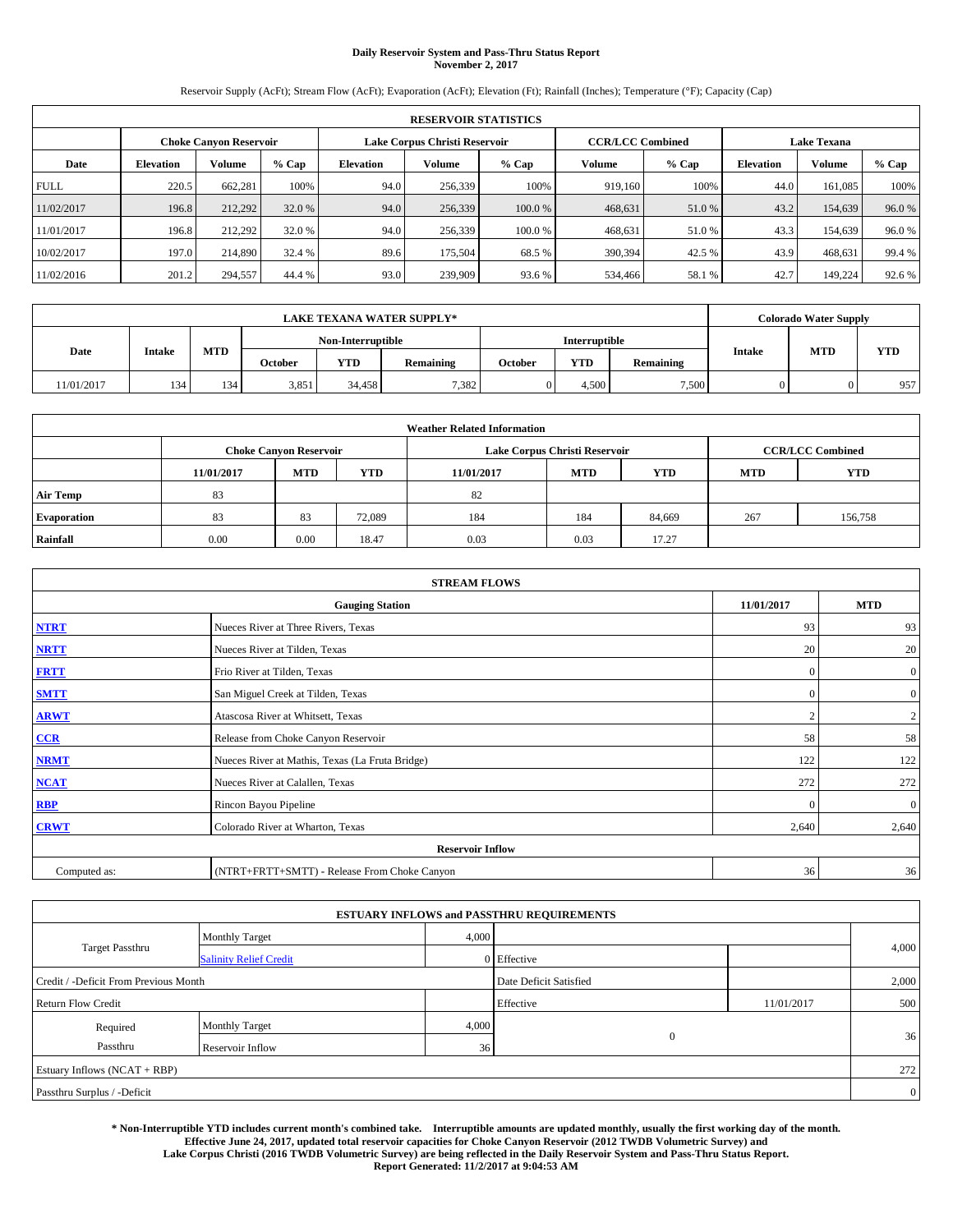#### **Daily Reservoir System and Pass-Thru Status Report November 3, 2017**

Reservoir Supply (AcFt); Stream Flow (AcFt); Evaporation (AcFt); Elevation (Ft); Rainfall (Inches); Temperature (°F); Capacity (Cap)

|             | <b>RESERVOIR STATISTICS</b> |                               |         |           |                                                          |        |         |         |                    |               |        |
|-------------|-----------------------------|-------------------------------|---------|-----------|----------------------------------------------------------|--------|---------|---------|--------------------|---------------|--------|
|             |                             | <b>Choke Canyon Reservoir</b> |         |           | <b>CCR/LCC Combined</b><br>Lake Corpus Christi Reservoir |        |         |         | <b>Lake Texana</b> |               |        |
| Date        | <b>Elevation</b>            | Volume                        | $%$ Cap | Elevation | Volume                                                   | % Cap  | Volume  | $%$ Cap | <b>Elevation</b>   | <b>Volume</b> | % Cap  |
| <b>FULL</b> | 220.5                       | 662,281                       | 100%    | 94.0      | 256,339                                                  | 100%   | 919.160 | 100%    | 44.0               | 161.085       | 100%   |
| 11/03/2017  | 196.8                       | 212,292                       | 32.0 %  | 94.0      | 256,339                                                  | 100.0% | 468,631 | 51.0 %  | 43.2               | 153,730       | 95.4 % |
| 11/02/2017  | 196.8                       | 212.292                       | 32.0 %  | 94.0      | 256.339                                                  | 100.0% | 468,631 | 51.0 %  | 43.3               | 154.639       | 96.0%  |
| 10/03/2017  | 197.0                       | 214,890                       | 32.4 %  | 89.7      | 177.182                                                  | 69.1 % | 392,072 | 42.7 %  | 44.0               | 468,631       | 100.0% |
| 11/03/2016  | 201.3                       | 295,666                       | 44.6 %  | 93.1      | 240,088                                                  | 93.7 % | 535,754 | 58.3%   | 42.6               | 148,332       | 92.1 % |

|            | <b>LAKE TEXANA WATER SUPPLY*</b> |            |                |                   |                  |         |                      |           |               | <b>Colorado Water Supply</b> |            |  |
|------------|----------------------------------|------------|----------------|-------------------|------------------|---------|----------------------|-----------|---------------|------------------------------|------------|--|
|            |                                  |            |                | Non-Interruptible |                  |         | <b>Interruptible</b> |           |               |                              |            |  |
| Date       | <b>Intake</b>                    | <b>MTD</b> | <b>October</b> | <b>YTD</b>        | <b>Remaining</b> | October | <b>YTD</b>           | Remaining | <b>Intake</b> | <b>MTD</b>                   | <b>YTD</b> |  |
| 11/02/2017 | 132                              | 266        | 3,851          | 34.591            | 7.249            |         | 4.500                | 7,500     |               |                              | 959        |  |

| <b>Weather Related Information</b> |            |                               |            |            |                                                      |                         |     |         |  |  |
|------------------------------------|------------|-------------------------------|------------|------------|------------------------------------------------------|-------------------------|-----|---------|--|--|
|                                    |            | <b>Choke Canyon Reservoir</b> |            |            | Lake Corpus Christi Reservoir                        | <b>CCR/LCC Combined</b> |     |         |  |  |
|                                    | 11/02/2017 | <b>MTD</b>                    | <b>YTD</b> | 11/02/2017 | <b>YTD</b><br><b>MTD</b><br><b>YTD</b><br><b>MTD</b> |                         |     |         |  |  |
| <b>Air Temp</b>                    | 89         |                               |            | -89        |                                                      |                         |     |         |  |  |
| <b>Evaporation</b>                 | 128        | 211                           | 72,217     | 173        | 357                                                  | 84,842                  | 568 | 157,059 |  |  |
| Rainfall                           | 0.00       | 0.00                          | 18.47      | 0.00       | 0.03                                                 | 17.27                   |     |         |  |  |

| <b>STREAM FLOWS</b> |                                                 |            |                |  |  |  |  |  |  |
|---------------------|-------------------------------------------------|------------|----------------|--|--|--|--|--|--|
|                     | 11/02/2017                                      | <b>MTD</b> |                |  |  |  |  |  |  |
| <b>NTRT</b>         | Nueces River at Three Rivers, Texas             | 89         | 183            |  |  |  |  |  |  |
| <b>NRTT</b>         | Nueces River at Tilden, Texas                   | 19         | 39             |  |  |  |  |  |  |
| <b>FRTT</b>         | Frio River at Tilden, Texas                     | $\Omega$   | $\overline{0}$ |  |  |  |  |  |  |
| <b>SMTT</b>         | San Miguel Creek at Tilden, Texas               | $\Omega$   | $\overline{0}$ |  |  |  |  |  |  |
| <b>ARWT</b>         | Atascosa River at Whitsett, Texas               | $\sqrt{2}$ | $\overline{4}$ |  |  |  |  |  |  |
| CCR                 | Release from Choke Canyon Reservoir             | 58         | 115            |  |  |  |  |  |  |
| <b>NRMT</b>         | Nueces River at Mathis, Texas (La Fruta Bridge) | 103        | 225            |  |  |  |  |  |  |
| <b>NCAT</b>         | Nueces River at Calallen, Texas                 | 135        | 407            |  |  |  |  |  |  |
| RBP                 | Rincon Bayou Pipeline                           | $\Omega$   | $\overline{0}$ |  |  |  |  |  |  |
| <b>CRWT</b>         | Colorado River at Wharton, Texas                | 2,243      | 4,883          |  |  |  |  |  |  |
|                     | <b>Reservoir Inflow</b>                         |            |                |  |  |  |  |  |  |
| Computed as:        | (NTRT+FRTT+SMTT) - Release From Choke Canyon    | 32         | 68             |  |  |  |  |  |  |

|                                       |                               |       | <b>ESTUARY INFLOWS and PASSTHRU REQUIREMENTS</b> |            |                |
|---------------------------------------|-------------------------------|-------|--------------------------------------------------|------------|----------------|
|                                       | <b>Monthly Target</b>         | 4,000 |                                                  |            |                |
| <b>Target Passthru</b>                | <b>Salinity Relief Credit</b> |       | 0 Effective                                      |            | 4,000          |
| Credit / -Deficit From Previous Month |                               |       | Date Deficit Satisfied                           |            | 2,000          |
| <b>Return Flow Credit</b>             |                               |       | Effective                                        | 11/01/2017 | 500            |
| Required                              | <b>Monthly Target</b>         | 4,000 |                                                  |            |                |
| Passthru                              | Reservoir Inflow              | 68    | $\mathbf{0}$                                     |            | 68             |
| Estuary Inflows (NCAT + RBP)          |                               |       |                                                  |            | 407            |
| Passthru Surplus / -Deficit           |                               |       |                                                  |            | $\overline{0}$ |

**\* Non-Interruptible YTD includes current month's combined take. Interruptible amounts are updated monthly, usually the first working day of the month. Effective June 24, 2017, updated total reservoir capacities for Choke Canyon Reservoir (2012 TWDB Volumetric Survey) and Lake Corpus Christi (2016 TWDB Volumetric Survey) are being reflected in the Daily Reservoir System and Pass-Thru Status Report. Report Generated: 11/3/2017 at 8:41:08 AM**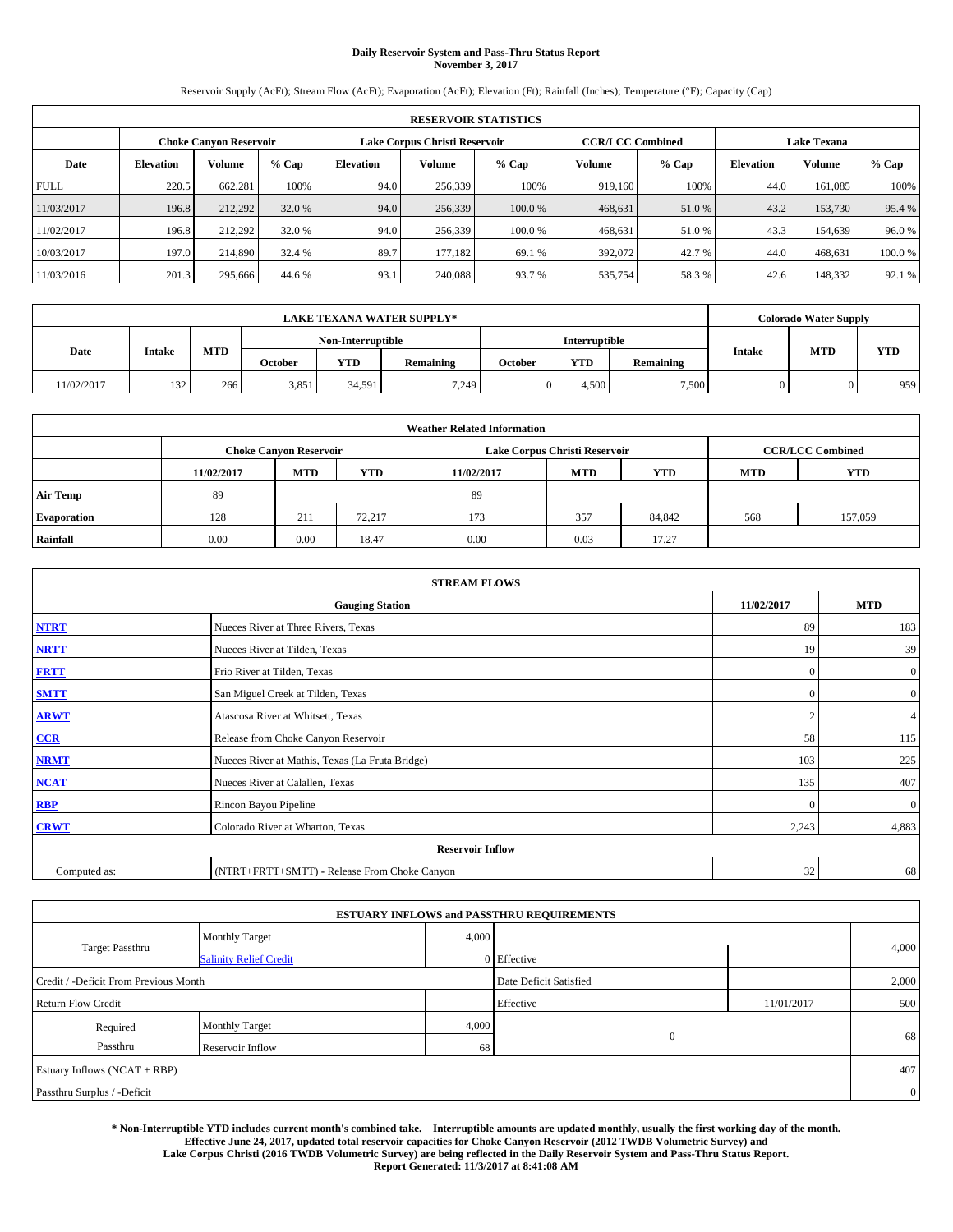#### **Daily Reservoir System and Pass-Thru Status Report November 4, 2017**

Reservoir Supply (AcFt); Stream Flow (AcFt); Evaporation (AcFt); Elevation (Ft); Rainfall (Inches); Temperature (°F); Capacity (Cap)

| <b>RESERVOIR STATISTICS</b> |                  |                               |         |           |                               |         |                         |         |                  |                    |        |  |
|-----------------------------|------------------|-------------------------------|---------|-----------|-------------------------------|---------|-------------------------|---------|------------------|--------------------|--------|--|
|                             |                  | <b>Choke Canyon Reservoir</b> |         |           | Lake Corpus Christi Reservoir |         | <b>CCR/LCC Combined</b> |         |                  | <b>Lake Texana</b> |        |  |
| Date                        | <b>Elevation</b> | Volume                        | $%$ Cap | Elevation | Volume                        | $%$ Cap | Volume                  | $%$ Cap | <b>Elevation</b> | <b>Volume</b>      | % Cap  |  |
| <b>FULL</b>                 | 220.5            | 662.281                       | 100%    | 94.0      | 256,339                       | 100%    | 919.160                 | 100%    | 44.0             | 161,085            | 100%   |  |
| 11/04/2017                  | 196.7            | 211,000                       | 31.8%   | 94.0      | 256,339                       | 100.0 % | 467,339                 | 50.8%   | 43.2             | 153,730            | 95.4 % |  |
| 11/03/2017                  | 196.8            | 212,292                       | 32.0 %  | 94.0      | 256,339                       | 100.0%  | 468,631                 | 51.0 %  | 43.2             | 153,730            | 95.4 % |  |
| 10/04/2017                  | 197.1            | 216.196                       | 32.6 %  | 90.0      | 182,266                       | 71.1 %  | 398,462                 | 43.4 %  | 44.0             | 467,339            | 100.0% |  |
| 11/04/2016                  | 201.2            | 294,078                       | 44.4 %  | 93.0      | 239,909                       | 93.6 %  | 533,987                 | 58.1 %  | 42.6             | 148,332            | 92.1 % |  |

| <b>LAKE TEXANA WATER SUPPLY*</b> |               |            |         |                   |           |         |               |           |               | <b>Colorado Water Supply</b> |            |
|----------------------------------|---------------|------------|---------|-------------------|-----------|---------|---------------|-----------|---------------|------------------------------|------------|
|                                  |               |            |         | Non-Interruptible |           |         | Interruptible |           |               |                              |            |
| Date                             | <b>Intake</b> | <b>MTD</b> | October | <b>YTD</b>        | Remaining | October | <b>YTD</b>    | Remaining | <b>Intake</b> | <b>MTD</b>                   | <b>YTD</b> |
| 11/03/2017                       | 134           | 400        | 3,851   | 34.725            | 7.115     |         | 4.500         | 7.500     |               |                              | 960        |

| <b>Weather Related Information</b> |            |                               |            |            |                                                      |                         |     |         |  |  |
|------------------------------------|------------|-------------------------------|------------|------------|------------------------------------------------------|-------------------------|-----|---------|--|--|
|                                    |            | <b>Choke Canyon Reservoir</b> |            |            | Lake Corpus Christi Reservoir                        | <b>CCR/LCC Combined</b> |     |         |  |  |
|                                    | 11/03/2017 | <b>MTD</b>                    | <b>YTD</b> | 11/03/2017 | <b>YTD</b><br><b>MTD</b><br><b>YTD</b><br><b>MTD</b> |                         |     |         |  |  |
| <b>Air Temp</b>                    | 89         |                               |            | -89        |                                                      |                         |     |         |  |  |
| <b>Evaporation</b>                 | 105        | 316                           | 72,322     | 207        | 564                                                  | 85,049                  | 880 | 157,371 |  |  |
| Rainfall                           | 0.00       | 0.00                          | 18.47      | 0.00       | 0.03                                                 | 17.27                   |     |         |  |  |

| <b>STREAM FLOWS</b> |                                                 |                |                |  |  |  |  |  |
|---------------------|-------------------------------------------------|----------------|----------------|--|--|--|--|--|
|                     | 11/03/2017                                      | <b>MTD</b>     |                |  |  |  |  |  |
| <b>NTRT</b>         | Nueces River at Three Rivers, Texas             | 85             | 268            |  |  |  |  |  |
| <b>NRTT</b>         | Nueces River at Tilden, Texas                   | 17             | 56             |  |  |  |  |  |
| <b>FRTT</b>         | Frio River at Tilden, Texas                     | $\mathbf{0}$   |                |  |  |  |  |  |
| <b>SMTT</b>         | San Miguel Creek at Tilden, Texas               | $\mathbf{0}$   | $\overline{0}$ |  |  |  |  |  |
| <b>ARWT</b>         | Atascosa River at Whitsett, Texas               | $\overline{4}$ | 8              |  |  |  |  |  |
| CCR                 | Release from Choke Canyon Reservoir             | 58             | 173            |  |  |  |  |  |
| <b>NRMT</b>         | Nueces River at Mathis, Texas (La Fruta Bridge) | 103            | 327            |  |  |  |  |  |
| <b>NCAT</b>         | Nueces River at Calallen, Texas                 | 86             | 492            |  |  |  |  |  |
| RBP                 | Rincon Bayou Pipeline                           | $\theta$       | $\mathbf{0}$   |  |  |  |  |  |
| <b>CRWT</b>         | Colorado River at Wharton, Texas                | 2,243          | 7,126          |  |  |  |  |  |
|                     |                                                 |                |                |  |  |  |  |  |
| Computed as:        | (NTRT+FRTT+SMTT) - Release From Choke Canyon    | 28             | 96             |  |  |  |  |  |

|                                       |                               |       | <b>ESTUARY INFLOWS and PASSTHRU REQUIREMENTS</b> |            |                |  |  |  |
|---------------------------------------|-------------------------------|-------|--------------------------------------------------|------------|----------------|--|--|--|
|                                       | <b>Monthly Target</b>         | 4,000 |                                                  |            |                |  |  |  |
| <b>Target Passthru</b>                | <b>Salinity Relief Credit</b> |       | 0 Effective                                      |            | 4,000          |  |  |  |
| Credit / -Deficit From Previous Month |                               |       | Date Deficit Satisfied                           |            | 2,000          |  |  |  |
| <b>Return Flow Credit</b>             |                               |       | Effective                                        | 11/01/2017 | 500            |  |  |  |
| Required                              | <b>Monthly Target</b>         | 4,000 |                                                  |            |                |  |  |  |
| Passthru                              | Reservoir Inflow              | 96    | $\mathbf{0}$                                     |            | 96             |  |  |  |
| Estuary Inflows (NCAT + RBP)          |                               |       |                                                  |            |                |  |  |  |
| Passthru Surplus / -Deficit           |                               |       |                                                  |            | $\overline{0}$ |  |  |  |

**\* Non-Interruptible YTD includes current month's combined take. Interruptible amounts are updated monthly, usually the first working day of the month. Effective June 24, 2017, updated total reservoir capacities for Choke Canyon Reservoir (2012 TWDB Volumetric Survey) and Lake Corpus Christi (2016 TWDB Volumetric Survey) are being reflected in the Daily Reservoir System and Pass-Thru Status Report. Report Generated: 11/4/2017 at 8:32:15 AM**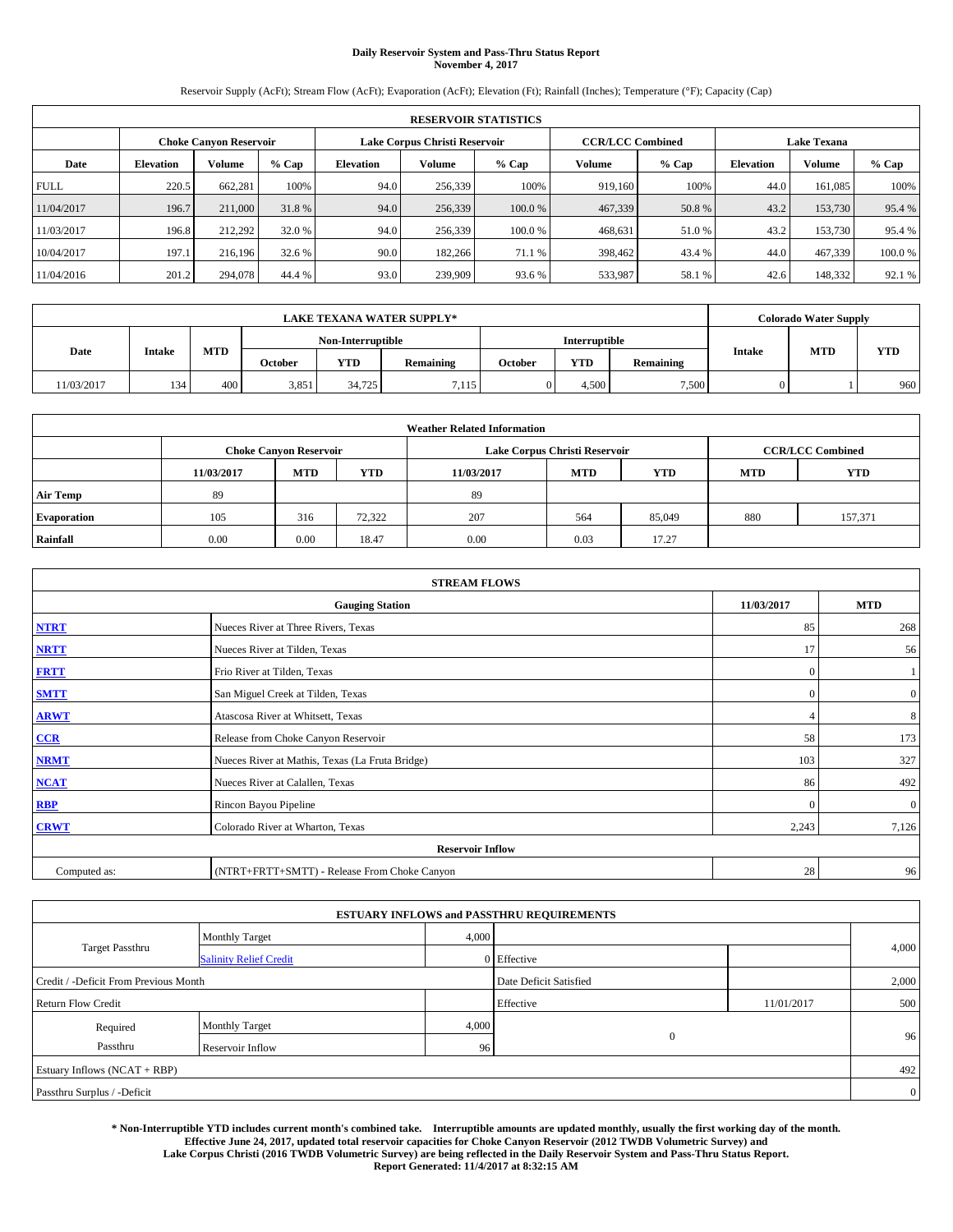## **Daily Reservoir System and Pass-Thru Status Report November 5, 2017**

Reservoir Supply (AcFt); Stream Flow (AcFt); Evaporation (AcFt); Elevation (Ft); Rainfall (Inches); Temperature (°F); Capacity (Cap)

| <b>RESERVOIR STATISTICS</b> |                  |                               |        |                               |               |         |                         |         |                    |         |        |
|-----------------------------|------------------|-------------------------------|--------|-------------------------------|---------------|---------|-------------------------|---------|--------------------|---------|--------|
|                             |                  | <b>Choke Canvon Reservoir</b> |        | Lake Corpus Christi Reservoir |               |         | <b>CCR/LCC Combined</b> |         | <b>Lake Texana</b> |         |        |
| Date                        | <b>Elevation</b> | Volume                        | % Cap  | <b>Elevation</b>              | <b>Volume</b> | $%$ Cap | <b>Volume</b>           | $%$ Cap | <b>Elevation</b>   | Volume  | % Cap  |
| <b>FULL</b>                 | 220.5            | 662.281                       | 100%   | 94.0                          | 256,339       | 100%    | 919.160                 | 100%    | 44.0               | 161.085 | 100%   |
| 11/05/2017                  | 196.6            | 209,713                       | 31.6 % | 94.0                          | 256,339       | 100.0 % | 466,052                 | 50.7 %  | 43.2               | 153,730 | 95.4 % |
| 11/04/2017                  | 196.7            | 211,000                       | 31.8%  | 94.0                          | 256,339       | 100.0%  | 467,339                 | 50.8%   | 43.2               | 153,730 | 95.4 % |
| 10/05/2017                  | 197.2            | 217,506                       | 32.8%  | 90.4                          | 189.164       | 73.8%   | 406,670                 | 44.2 %  | 43.9               | 466,052 | 99.4 % |
| 11/05/2016                  | 201.2            | 293,917                       | 44.3%  | 93.1                          | 240,088       | 93.7 %  | 534,005                 | 58.1 %  | 42.6               | 148,332 | 92.1 % |

| <b>LAKE TEXANA WATER SUPPLY*</b> |     |               |       |                   |       |            |               |            |           | <b>Colorado Water Supply</b> |            |           |               |            |            |
|----------------------------------|-----|---------------|-------|-------------------|-------|------------|---------------|------------|-----------|------------------------------|------------|-----------|---------------|------------|------------|
|                                  |     |               |       | Non-Interruptible |       |            | Interruptible |            |           |                              |            |           |               |            |            |
| Date                             |     | <b>Intake</b> |       |                   |       | <b>MTD</b> | October       | <b>YTD</b> | Remaining | October                      | <b>YTD</b> | Remaining | <b>Intake</b> | <b>MTD</b> | <b>YTD</b> |
| 11/04/2017                       | 134 | 534           | 3,851 | 34,858            | 6,982 |            | 4,500         | 7,500      |           |                              | 960        |           |               |            |            |

| <b>Weather Related Information</b> |            |                               |            |            |                                                      |                         |       |         |  |  |
|------------------------------------|------------|-------------------------------|------------|------------|------------------------------------------------------|-------------------------|-------|---------|--|--|
|                                    |            | <b>Choke Canyon Reservoir</b> |            |            | Lake Corpus Christi Reservoir                        | <b>CCR/LCC Combined</b> |       |         |  |  |
|                                    | 11/04/2017 | <b>MTD</b>                    | <b>YTD</b> | 11/04/2017 | <b>YTD</b><br><b>MTD</b><br><b>YTD</b><br><b>MTD</b> |                         |       |         |  |  |
| <b>Air Temp</b>                    | 89         |                               |            | 88         |                                                      |                         |       |         |  |  |
| <b>Evaporation</b>                 | 135        | 451                           | 72,457     | 196        | 760                                                  | 85,245                  | 1,211 | 157,702 |  |  |
| Rainfall                           | 0.00       | 0.00                          | 18.47      | 0.00       | 0.03                                                 | 17.27                   |       |         |  |  |

| <b>STREAM FLOWS</b> |                                                 |              |                |  |  |  |  |  |  |
|---------------------|-------------------------------------------------|--------------|----------------|--|--|--|--|--|--|
|                     | 11/04/2017                                      | <b>MTD</b>   |                |  |  |  |  |  |  |
| <b>NTRT</b>         | Nueces River at Three Rivers, Texas             | 165          | 432            |  |  |  |  |  |  |
| <b>NRTT</b>         | Nueces River at Tilden, Texas                   | 16           | 72             |  |  |  |  |  |  |
| <b>FRTT</b>         | Frio River at Tilden, Texas                     | $\mathbf{0}$ |                |  |  |  |  |  |  |
| <b>SMTT</b>         | San Miguel Creek at Tilden, Texas               | $\mathbf{0}$ | $\overline{0}$ |  |  |  |  |  |  |
| <b>ARWT</b>         | Atascosa River at Whitsett, Texas               | 5            | 13             |  |  |  |  |  |  |
| $CCR$               | Release from Choke Canyon Reservoir             | 58           | 230            |  |  |  |  |  |  |
| <b>NRMT</b>         | Nueces River at Mathis, Texas (La Fruta Bridge) | 100          | 427            |  |  |  |  |  |  |
| <b>NCAT</b>         | Nueces River at Calallen, Texas                 | 92           | 584            |  |  |  |  |  |  |
| <b>RBP</b>          | Rincon Bayou Pipeline                           | $\mathbf{0}$ | $\mathbf{0}$   |  |  |  |  |  |  |
| <b>CRWT</b>         | Colorado River at Wharton, Texas                | 2,263        | 9,389          |  |  |  |  |  |  |
|                     | <b>Reservoir Inflow</b>                         |              |                |  |  |  |  |  |  |
| Computed as:        | (NTRT+FRTT+SMTT) - Release From Choke Canyon    | 107          | 203            |  |  |  |  |  |  |

| <b>ESTUARY INFLOWS and PASSTHRU REQUIREMENTS</b> |                               |       |                        |            |                |  |  |  |  |  |
|--------------------------------------------------|-------------------------------|-------|------------------------|------------|----------------|--|--|--|--|--|
|                                                  | <b>Monthly Target</b>         | 4,000 |                        |            |                |  |  |  |  |  |
| <b>Target Passthru</b>                           | <b>Salinity Relief Credit</b> |       | 0 Effective            |            | 4,000          |  |  |  |  |  |
| Credit / -Deficit From Previous Month            |                               |       | Date Deficit Satisfied |            | 2,000          |  |  |  |  |  |
| <b>Return Flow Credit</b>                        |                               |       | Effective              | 11/01/2017 | 500            |  |  |  |  |  |
| Required                                         | <b>Monthly Target</b>         | 4,000 |                        |            |                |  |  |  |  |  |
| Passthru                                         | Reservoir Inflow              | 203   | $\overline{0}$         |            | 203            |  |  |  |  |  |
| Estuary Inflows (NCAT + RBP)                     |                               |       |                        |            | 584            |  |  |  |  |  |
| Passthru Surplus / -Deficit                      |                               |       |                        |            | $\overline{0}$ |  |  |  |  |  |

**\* Non-Interruptible YTD includes current month's combined take. Interruptible amounts are updated monthly, usually the first working day of the month. Effective June 24, 2017, updated total reservoir capacities for Choke Canyon Reservoir (2012 TWDB Volumetric Survey) and Lake Corpus Christi (2016 TWDB Volumetric Survey) are being reflected in the Daily Reservoir System and Pass-Thru Status Report. Report Generated: 11/5/2017 at 8:15:46 AM**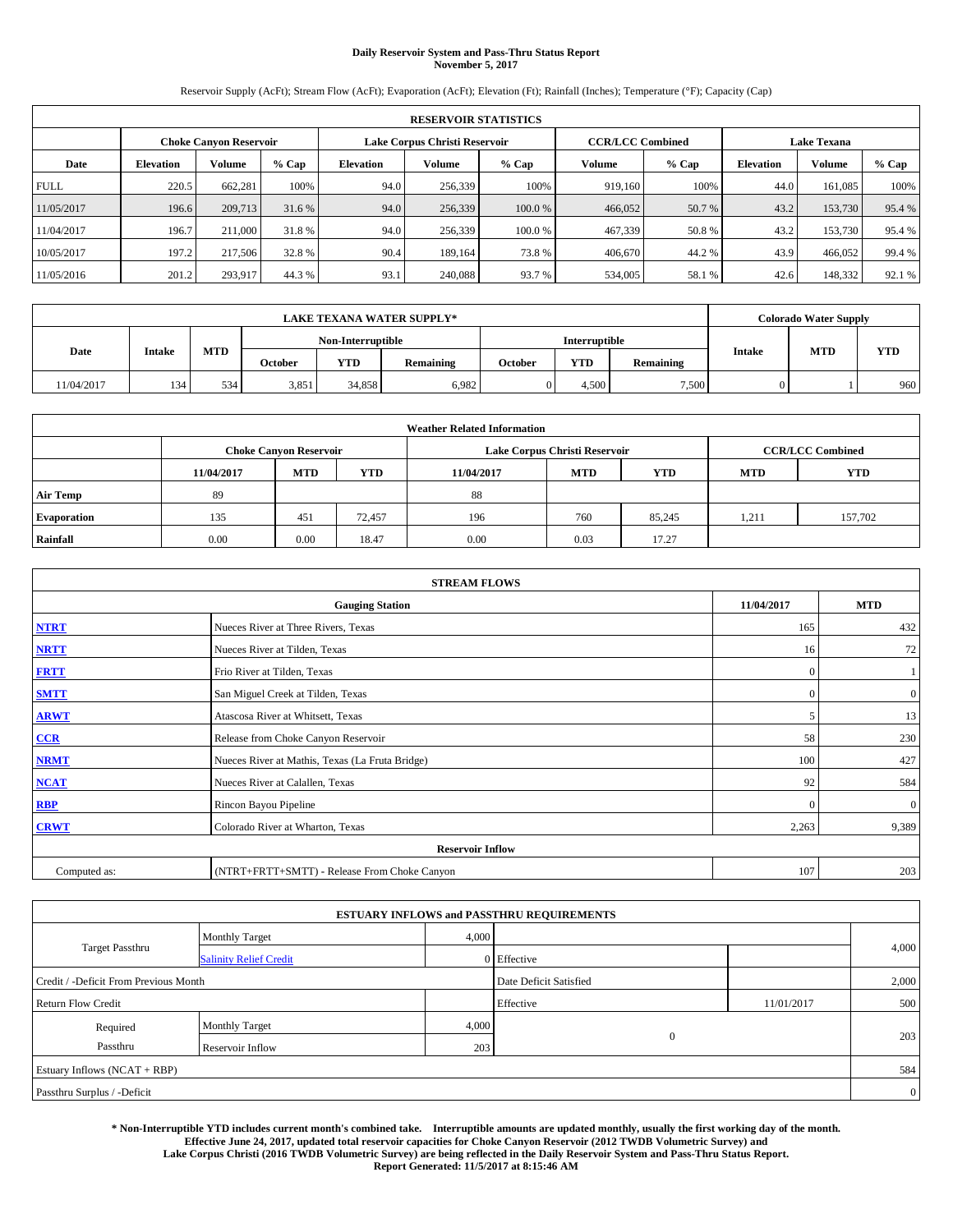#### **Daily Reservoir System and Pass-Thru Status Report November 6, 2017**

Reservoir Supply (AcFt); Stream Flow (AcFt); Evaporation (AcFt); Elevation (Ft); Rainfall (Inches); Temperature (°F); Capacity (Cap)

|                                                                | <b>RESERVOIR STATISTICS</b> |         |         |           |         |        |                         |         |                  |                    |        |
|----------------------------------------------------------------|-----------------------------|---------|---------|-----------|---------|--------|-------------------------|---------|------------------|--------------------|--------|
| Lake Corpus Christi Reservoir<br><b>Choke Canyon Reservoir</b> |                             |         |         |           |         |        | <b>CCR/LCC Combined</b> |         |                  | <b>Lake Texana</b> |        |
| Date                                                           | <b>Elevation</b>            | Volume  | $%$ Cap | Elevation | Volume  | % Cap  | Volume                  | $%$ Cap | <b>Elevation</b> | <b>Volume</b>      | % Cap  |
| <b>FULL</b>                                                    | 220.5                       | 662,281 | 100%    | 94.0      | 256,339 | 100%   | 919.160                 | 100%    | 44.0             | 161.085            | 100%   |
| 11/06/2017                                                     | 196.6                       | 209,713 | 31.6 %  | 94.0      | 256,339 | 100.0% | 466,052                 | 50.7 %  | 43.0             | 152,823            | 94.9%  |
| 11/05/2017                                                     | 196.6                       | 209,713 | 31.6 %  | 94.0      | 256.339 | 100.0% | 466,052                 | 50.7 %  | 43.2             | 153,730            | 95.4 % |
| 10/06/2017                                                     | 197.2                       | 217,506 | 32.8 %  | 90.9      | 197,976 | 77.2 % | 415,482                 | 45.2 %  | 43.9             | 466,112            | 100.0% |
| 11/06/2016                                                     | 201.3                       | 295,191 | 44.5 %  | 93.0      | 239,909 | 93.6 % | 535,100                 | 58.2%   | 42.6             | 148,332            | 92.1 % |

|            |               |            |                   |            | <b>LAKE TEXANA WATER SUPPLY*</b> |                      |       |           |               | <b>Colorado Water Supply</b> |            |
|------------|---------------|------------|-------------------|------------|----------------------------------|----------------------|-------|-----------|---------------|------------------------------|------------|
|            |               |            | Non-Interruptible |            |                                  | <b>Interruptible</b> |       |           |               |                              |            |
| Date       | <b>Intake</b> | <b>MTD</b> | October           | <b>YTD</b> | Remaining                        | October              | YTD   | Remaining | <b>Intake</b> | <b>MTD</b>                   | <b>YTD</b> |
| 11/05/2017 | 140           | 673        | 3,851             | 34,998     | 6,842                            |                      | 4.500 | 7,500     |               |                              | 960        |

| <b>Weather Related Information</b> |            |                                                                                  |        |      |                               |        |       |                         |  |  |
|------------------------------------|------------|----------------------------------------------------------------------------------|--------|------|-------------------------------|--------|-------|-------------------------|--|--|
|                                    |            | <b>Choke Canyon Reservoir</b>                                                    |        |      | Lake Corpus Christi Reservoir |        |       | <b>CCR/LCC Combined</b> |  |  |
|                                    | 11/05/2017 | <b>YTD</b><br><b>MTD</b><br><b>MTD</b><br><b>YTD</b><br>11/05/2017<br><b>MTD</b> |        |      |                               |        |       |                         |  |  |
| <b>Air Temp</b>                    | 92         |                                                                                  |        | 92   |                               |        |       |                         |  |  |
| <b>Evaporation</b>                 | 210        | 661                                                                              | 72,667 | 288  | 1,048                         | 85,533 | 1,709 | 158,200                 |  |  |
| Rainfall                           | 0.00       | 0.00                                                                             | 18.47  | 0.00 | 0.03                          | 17.27  |       |                         |  |  |

|              | <b>STREAM FLOWS</b>                             |              |                |  |  |  |  |  |  |  |
|--------------|-------------------------------------------------|--------------|----------------|--|--|--|--|--|--|--|
|              | <b>Gauging Station</b>                          | 11/05/2017   | <b>MTD</b>     |  |  |  |  |  |  |  |
| <b>NTRT</b>  | Nueces River at Three Rivers, Texas             | 79           | 512            |  |  |  |  |  |  |  |
| <b>NRTT</b>  | Nueces River at Tilden, Texas                   | 15           | 87             |  |  |  |  |  |  |  |
| <b>FRTT</b>  | Frio River at Tilden, Texas                     | $\mathbf{0}$ |                |  |  |  |  |  |  |  |
| <b>SMTT</b>  | San Miguel Creek at Tilden, Texas               | $\mathbf{0}$ | $\overline{0}$ |  |  |  |  |  |  |  |
| <b>ARWT</b>  | Atascosa River at Whitsett, Texas               | 5            | 18             |  |  |  |  |  |  |  |
| $CCR$        | Release from Choke Canyon Reservoir             | 58           | 288            |  |  |  |  |  |  |  |
| <b>NRMT</b>  | Nueces River at Mathis, Texas (La Fruta Bridge) | 101          | 529            |  |  |  |  |  |  |  |
| <b>NCAT</b>  | Nueces River at Calallen, Texas                 | 78           | 662            |  |  |  |  |  |  |  |
| RBP          | Rincon Bayou Pipeline                           | $\mathbf{0}$ | $\mathbf{0}$   |  |  |  |  |  |  |  |
| <b>CRWT</b>  | Colorado River at Wharton, Texas                | 2,243        | 11,632         |  |  |  |  |  |  |  |
|              | <b>Reservoir Inflow</b>                         |              |                |  |  |  |  |  |  |  |
| Computed as: | (NTRT+FRTT+SMTT) - Release From Choke Canyon    | 22           | 225            |  |  |  |  |  |  |  |

| <b>ESTUARY INFLOWS and PASSTHRU REQUIREMENTS</b> |                               |       |                        |            |                |  |  |  |  |  |
|--------------------------------------------------|-------------------------------|-------|------------------------|------------|----------------|--|--|--|--|--|
|                                                  | <b>Monthly Target</b>         | 4,000 |                        |            |                |  |  |  |  |  |
| <b>Target Passthru</b>                           | <b>Salinity Relief Credit</b> |       | 0 Effective            |            | 4,000          |  |  |  |  |  |
| Credit / -Deficit From Previous Month            |                               |       | Date Deficit Satisfied |            | 2,000          |  |  |  |  |  |
| <b>Return Flow Credit</b>                        |                               |       | Effective              | 11/01/2017 | 500            |  |  |  |  |  |
| Required                                         | <b>Monthly Target</b>         | 4,000 |                        |            |                |  |  |  |  |  |
| Passthru                                         | Reservoir Inflow              | 225   | $\mathbf{0}$           |            | 225            |  |  |  |  |  |
| Estuary Inflows (NCAT + RBP)                     |                               |       |                        |            |                |  |  |  |  |  |
| Passthru Surplus / -Deficit                      |                               |       |                        |            | $\overline{0}$ |  |  |  |  |  |

**\* Non-Interruptible YTD includes current month's combined take. Interruptible amounts are updated monthly, usually the first working day of the month. Effective June 24, 2017, updated total reservoir capacities for Choke Canyon Reservoir (2012 TWDB Volumetric Survey) and Lake Corpus Christi (2016 TWDB Volumetric Survey) are being reflected in the Daily Reservoir System and Pass-Thru Status Report. Report Generated: 11/6/2017 at 9:05:13 AM**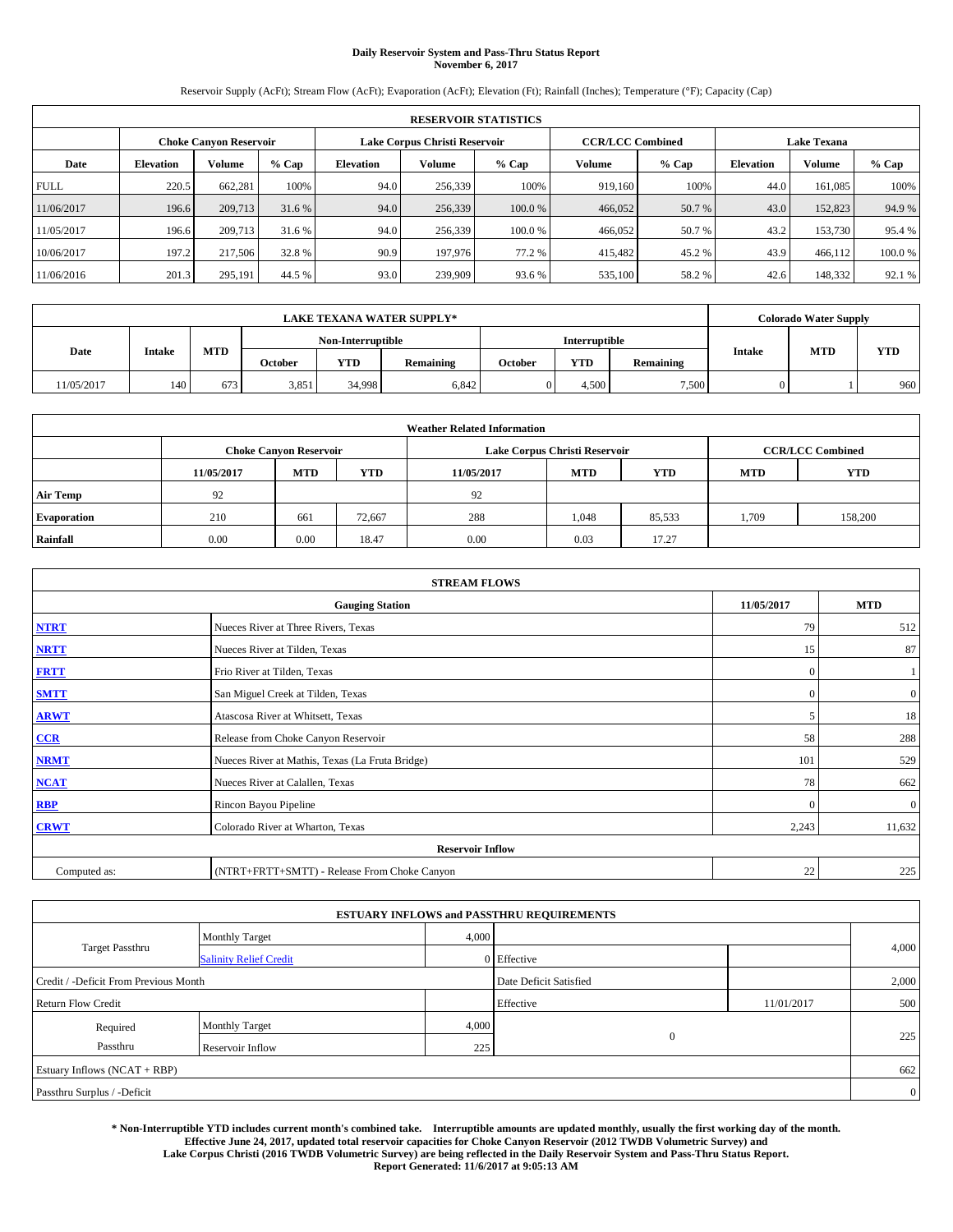### **Daily Reservoir System and Pass-Thru Status Report November 7, 2017**

Reservoir Supply (AcFt); Stream Flow (AcFt); Evaporation (AcFt); Elevation (Ft); Rainfall (Inches); Temperature (°F); Capacity (Cap)

|             | <b>RESERVOIR STATISTICS</b> |                               |        |                  |                               |         |         |                                                                                                                                                                                                                                                              |      |         |        |  |
|-------------|-----------------------------|-------------------------------|--------|------------------|-------------------------------|---------|---------|--------------------------------------------------------------------------------------------------------------------------------------------------------------------------------------------------------------------------------------------------------------|------|---------|--------|--|
|             |                             | <b>Choke Canvon Reservoir</b> |        |                  | Lake Corpus Christi Reservoir |         |         | <b>CCR/LCC Combined</b><br><b>Lake Texana</b><br>Volume<br>Volume<br>% Cap<br><b>Elevation</b><br>100%<br>919.160<br>161.085<br>44.0<br>466,052<br>50.7 %<br>43.1<br>152,823<br>466,052<br>50.7 %<br>43.1<br>152,823<br>43.9<br>427.641<br>46.5 %<br>466,052 |      |         |        |  |
| Date        | <b>Elevation</b>            | Volume                        | % Cap  | <b>Elevation</b> | Volume                        | $%$ Cap |         |                                                                                                                                                                                                                                                              |      |         | % Cap  |  |
| <b>FULL</b> | 220.5                       | 662.281                       | 100%   | 94.0             | 256,339                       | 100%    |         |                                                                                                                                                                                                                                                              |      |         | 100%   |  |
| 11/07/2017  | 196.6                       | 209,713                       | 31.6 % | 94.0             | 256,339                       | 100.0 % |         |                                                                                                                                                                                                                                                              |      |         | 94.9 % |  |
| 11/06/2017  | 196.6                       | 209,713                       | 31.6 % | 94.0             | 256,339                       | 100.0%  |         |                                                                                                                                                                                                                                                              |      |         | 94.9 % |  |
| 10/07/2017  | 197.3                       | 218,822                       | 33.0 % | 91.5             | 208,819                       | 81.5 %  |         |                                                                                                                                                                                                                                                              |      |         | 99.4 % |  |
| 11/07/2016  | 201.3                       | 295,191                       | 44.5 % | 93.0             | 239,909                       | 93.6 %  | 535,100 | 58.2%                                                                                                                                                                                                                                                        | 42.6 | 148,332 | 92.1 % |  |

|            |               |            |         |                   | <b>LAKE TEXANA WATER SUPPLY*</b> |         |               |           |                    | <b>Colorado Water Supply</b> |            |
|------------|---------------|------------|---------|-------------------|----------------------------------|---------|---------------|-----------|--------------------|------------------------------|------------|
|            |               |            |         | Non-Interruptible |                                  |         | Interruptible |           |                    |                              |            |
| Date       | <b>Intake</b> | <b>MTD</b> | October | <b>YTD</b>        | Remaining                        | October | <b>YTD</b>    | Remaining | <b>Intake</b>      | <b>MTD</b>                   | <b>YTD</b> |
| 11/06/2017 | 112           | 785        | 3,851   | 35.110            | 6,730                            |         | 4.500         | 7.500     | $\sim$<br><u>_</u> | $\sim$<br>سد                 | 982        |

| <b>Weather Related Information</b> |            |                                                                                  |        |      |                               |        |       |                         |  |  |  |
|------------------------------------|------------|----------------------------------------------------------------------------------|--------|------|-------------------------------|--------|-------|-------------------------|--|--|--|
|                                    |            | <b>Choke Canyon Reservoir</b>                                                    |        |      | Lake Corpus Christi Reservoir |        |       | <b>CCR/LCC Combined</b> |  |  |  |
|                                    | 11/06/2017 | <b>YTD</b><br><b>MTD</b><br><b>MTD</b><br><b>YTD</b><br>11/06/2017<br><b>MTD</b> |        |      |                               |        |       |                         |  |  |  |
| <b>Air Temp</b>                    | 90         |                                                                                  |        | 91   |                               |        |       |                         |  |  |  |
| <b>Evaporation</b>                 | 172        | 833                                                                              | 72,839 | 311  | 1,359                         | 85,844 | 2,192 | 158,683                 |  |  |  |
| Rainfall                           | 0.00       | 0.00                                                                             | 18.47  | 0.00 | 0.03                          | 17.27  |       |                         |  |  |  |

|              | <b>STREAM FLOWS</b>                             |              |              |  |  |  |  |  |  |  |
|--------------|-------------------------------------------------|--------------|--------------|--|--|--|--|--|--|--|
|              | <b>Gauging Station</b>                          | 11/06/2017   | <b>MTD</b>   |  |  |  |  |  |  |  |
| <b>NTRT</b>  | Nueces River at Three Rivers, Texas             | 78           | 590          |  |  |  |  |  |  |  |
| <b>NRTT</b>  | Nueces River at Tilden, Texas                   | 12           | 99           |  |  |  |  |  |  |  |
| <b>FRTT</b>  | Frio River at Tilden, Texas                     | $\mathbf{0}$ |              |  |  |  |  |  |  |  |
| <b>SMTT</b>  | San Miguel Creek at Tilden, Texas               | $\mathbf{0}$ | $\mathbf{0}$ |  |  |  |  |  |  |  |
| <b>ARWT</b>  | Atascosa River at Whitsett, Texas               | 5            | 23           |  |  |  |  |  |  |  |
| $CCR$        | Release from Choke Canyon Reservoir             | 58           | 345          |  |  |  |  |  |  |  |
| <b>NRMT</b>  | Nueces River at Mathis, Texas (La Fruta Bridge) | 79           | 608          |  |  |  |  |  |  |  |
| <b>NCAT</b>  | Nueces River at Calallen, Texas                 | 27           | 689          |  |  |  |  |  |  |  |
| RBP          | Rincon Bayou Pipeline                           | $\theta$     | $\mathbf{0}$ |  |  |  |  |  |  |  |
| <b>CRWT</b>  | Colorado River at Wharton, Texas                | 2,382        | 14,014       |  |  |  |  |  |  |  |
|              | <b>Reservoir Inflow</b>                         |              |              |  |  |  |  |  |  |  |
| Computed as: | (NTRT+FRTT+SMTT) - Release From Choke Canyon    | 21           | 246          |  |  |  |  |  |  |  |

| <b>ESTUARY INFLOWS and PASSTHRU REQUIREMENTS</b> |                               |       |                        |            |                |  |  |  |  |  |
|--------------------------------------------------|-------------------------------|-------|------------------------|------------|----------------|--|--|--|--|--|
|                                                  | <b>Monthly Target</b>         | 4,000 |                        |            |                |  |  |  |  |  |
| <b>Target Passthru</b>                           | <b>Salinity Relief Credit</b> |       | 0 Effective            |            | 4,000          |  |  |  |  |  |
| Credit / -Deficit From Previous Month            |                               |       | Date Deficit Satisfied |            | 2,000          |  |  |  |  |  |
| <b>Return Flow Credit</b>                        |                               |       | Effective              | 11/01/2017 | 500            |  |  |  |  |  |
| Required                                         | <b>Monthly Target</b>         | 4,000 |                        |            |                |  |  |  |  |  |
| Passthru                                         | Reservoir Inflow              | 246   | $\mathbf{0}$           |            | 246            |  |  |  |  |  |
| Estuary Inflows (NCAT + RBP)                     |                               |       |                        |            | 689            |  |  |  |  |  |
| Passthru Surplus / -Deficit                      |                               |       |                        |            | $\overline{0}$ |  |  |  |  |  |

**\* Non-Interruptible YTD includes current month's combined take. Interruptible amounts are updated monthly, usually the first working day of the month. Effective June 24, 2017, updated total reservoir capacities for Choke Canyon Reservoir (2012 TWDB Volumetric Survey) and Lake Corpus Christi (2016 TWDB Volumetric Survey) are being reflected in the Daily Reservoir System and Pass-Thru Status Report. Report Generated: 11/7/2017 at 9:09:38 AM**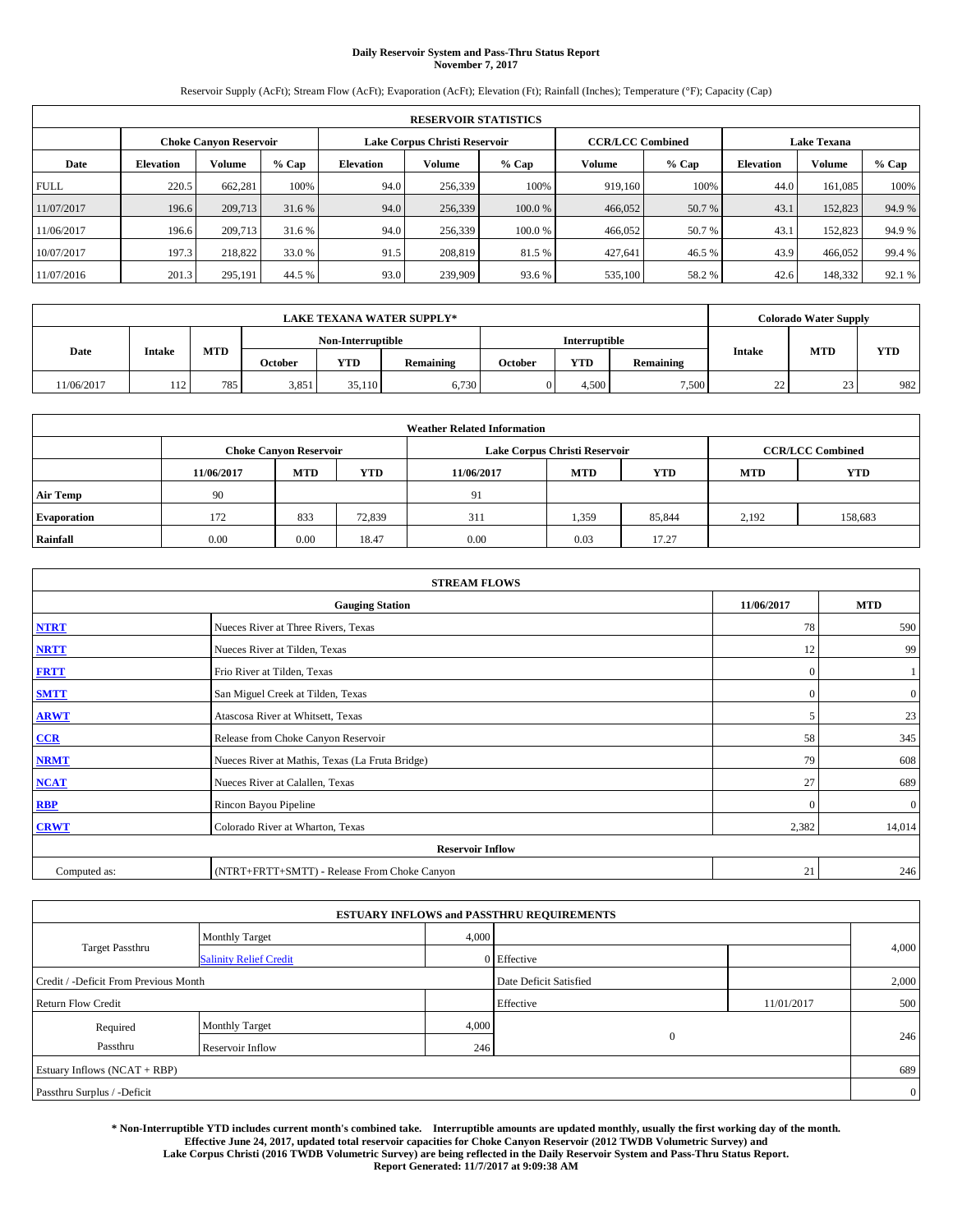#### **Daily Reservoir System and Pass-Thru Status Report November 8, 2017**

Reservoir Supply (AcFt); Stream Flow (AcFt); Evaporation (AcFt); Elevation (Ft); Rainfall (Inches); Temperature (°F); Capacity (Cap)

|                                                                | <b>RESERVOIR STATISTICS</b> |         |         |           |         |        |                         |         |                  |                    |        |
|----------------------------------------------------------------|-----------------------------|---------|---------|-----------|---------|--------|-------------------------|---------|------------------|--------------------|--------|
| Lake Corpus Christi Reservoir<br><b>Choke Canyon Reservoir</b> |                             |         |         |           |         |        | <b>CCR/LCC Combined</b> |         |                  | <b>Lake Texana</b> |        |
| Date                                                           | <b>Elevation</b>            | Volume  | $%$ Cap | Elevation | Volume  | % Cap  | Volume                  | $%$ Cap | <b>Elevation</b> | <b>Volume</b>      | % Cap  |
| <b>FULL</b>                                                    | 220.5                       | 662,281 | 100%    | 94.0      | 256,339 | 100%   | 919.160                 | 100%    | 44.0             | 161.085            | 100%   |
| 11/08/2017                                                     | 196.6                       | 209,713 | 31.6 %  | 94.0      | 256,339 | 100.0% | 466,052                 | 50.7 %  | 43.0             | 152,823            | 94.9%  |
| 11/07/2017                                                     | 196.6                       | 209,713 | 31.6 %  | 94.0      | 256.339 | 100.0% | 466,052                 | 50.7 %  | 43.1             | 152,823            | 94.9%  |
| 10/08/2017                                                     | 197.3                       | 218,822 | 33.0 %  | 92.3      | 223,623 | 87.2 % | 442,445                 | 48.1%   | 43.9             | 466.052            | 100.0% |
| 11/08/2016                                                     | 201.2                       | 295,033 | 44.5 %  | 93.1      | 241,341 | 94.1 % | 536,374                 | 58.4%   | 42.7             | 149.224            | 92.6 % |

|            | <b>LAKE TEXANA WATER SUPPLY*</b> |            |         |                   |           |         |               |                  |               | <b>Colorado Water Supply</b> |            |
|------------|----------------------------------|------------|---------|-------------------|-----------|---------|---------------|------------------|---------------|------------------------------|------------|
|            |                                  |            |         | Non-Interruptible |           |         | Interruptible |                  |               |                              |            |
| Date       | Intake                           | <b>MTD</b> | October | <b>YTD</b>        | Remaining | October | <b>YTD</b>    | <b>Remaining</b> | <b>Intake</b> | <b>MTD</b>                   | <b>YTD</b> |
| 11/07/2017 | 99                               | 884        | 3,851   | 35,209            | 6,631     |         | 4.500         | 7,500            | 35            | 58                           | 1,016      |

|                    | <b>Weather Related Information</b> |                                                                                  |        |      |                               |                         |       |            |  |  |  |  |
|--------------------|------------------------------------|----------------------------------------------------------------------------------|--------|------|-------------------------------|-------------------------|-------|------------|--|--|--|--|
|                    |                                    | <b>Choke Canyon Reservoir</b>                                                    |        |      | Lake Corpus Christi Reservoir | <b>CCR/LCC Combined</b> |       |            |  |  |  |  |
|                    | 11/07/2017                         | <b>YTD</b><br><b>MTD</b><br><b>MTD</b><br><b>YTD</b><br>11/07/2017<br><b>MTD</b> |        |      |                               |                         |       | <b>YTD</b> |  |  |  |  |
| <b>Air Temp</b>    | 89                                 |                                                                                  |        | -89  |                               |                         |       |            |  |  |  |  |
| <b>Evaporation</b> | 225                                | 1,058                                                                            | 73,064 | 253  | 1,612                         | 86,097                  | 2,670 | 159,161    |  |  |  |  |
| Rainfall           | 0.00                               | 0.00                                                                             | 18.47  | 0.00 | 0.03                          | 17.27                   |       |            |  |  |  |  |

| <b>STREAM FLOWS</b> |                                                 |              |                  |  |  |  |  |  |
|---------------------|-------------------------------------------------|--------------|------------------|--|--|--|--|--|
|                     | <b>Gauging Station</b>                          | 11/07/2017   | <b>MTD</b>       |  |  |  |  |  |
| <b>NTRT</b>         | Nueces River at Three Rivers, Texas             | 76           | 666              |  |  |  |  |  |
| <b>NRTT</b>         | Nueces River at Tilden, Texas                   | 10           | 109              |  |  |  |  |  |
| <b>FRTT</b>         | Frio River at Tilden, Texas                     | $\mathbf{0}$ | $\boldsymbol{2}$ |  |  |  |  |  |
| <b>SMTT</b>         | San Miguel Creek at Tilden, Texas               | $\mathbf{0}$ | $\overline{0}$   |  |  |  |  |  |
| <b>ARWT</b>         | Atascosa River at Whitsett, Texas               | 5            | 28               |  |  |  |  |  |
| CCR                 | Release from Choke Canyon Reservoir             | 58           | 403              |  |  |  |  |  |
| <b>NRMT</b>         | Nueces River at Mathis, Texas (La Fruta Bridge) | 109          | 717              |  |  |  |  |  |
| <b>NCAT</b>         | Nueces River at Calallen, Texas                 | $\mathbf{0}$ | 689              |  |  |  |  |  |
| RBP                 | Rincon Bayou Pipeline                           | $\Omega$     | $\mathbf{0}$     |  |  |  |  |  |
| <b>CRWT</b>         | Colorado River at Wharton, Texas                | 2,342        | 16,356           |  |  |  |  |  |
|                     | <b>Reservoir Inflow</b>                         |              |                  |  |  |  |  |  |
| Computed as:        | (NTRT+FRTT+SMTT) - Release From Choke Canyon    | 19           | 264              |  |  |  |  |  |

|                                       |                               |       | <b>ESTUARY INFLOWS and PASSTHRU REQUIREMENTS</b> |            |                |
|---------------------------------------|-------------------------------|-------|--------------------------------------------------|------------|----------------|
|                                       | <b>Monthly Target</b>         | 4,000 |                                                  |            |                |
| <b>Target Passthru</b>                | <b>Salinity Relief Credit</b> |       | 0 Effective                                      |            | 4,000          |
| Credit / -Deficit From Previous Month |                               |       | Date Deficit Satisfied                           |            | 2,000          |
| <b>Return Flow Credit</b>             |                               |       | Effective                                        | 11/01/2017 | 500            |
| Required                              | <b>Monthly Target</b>         | 4,000 |                                                  |            |                |
| Passthru                              | Reservoir Inflow              | 264   | $\overline{0}$                                   |            | 264            |
| Estuary Inflows (NCAT + RBP)          |                               |       |                                                  |            | 689            |
| Passthru Surplus / -Deficit           |                               |       |                                                  |            | $\overline{0}$ |

**\* Non-Interruptible YTD includes current month's combined take. Interruptible amounts are updated monthly, usually the first working day of the month. Effective June 24, 2017, updated total reservoir capacities for Choke Canyon Reservoir (2012 TWDB Volumetric Survey) and Lake Corpus Christi (2016 TWDB Volumetric Survey) are being reflected in the Daily Reservoir System and Pass-Thru Status Report. Report Generated: 11/8/2017 at 9:05:07 AM**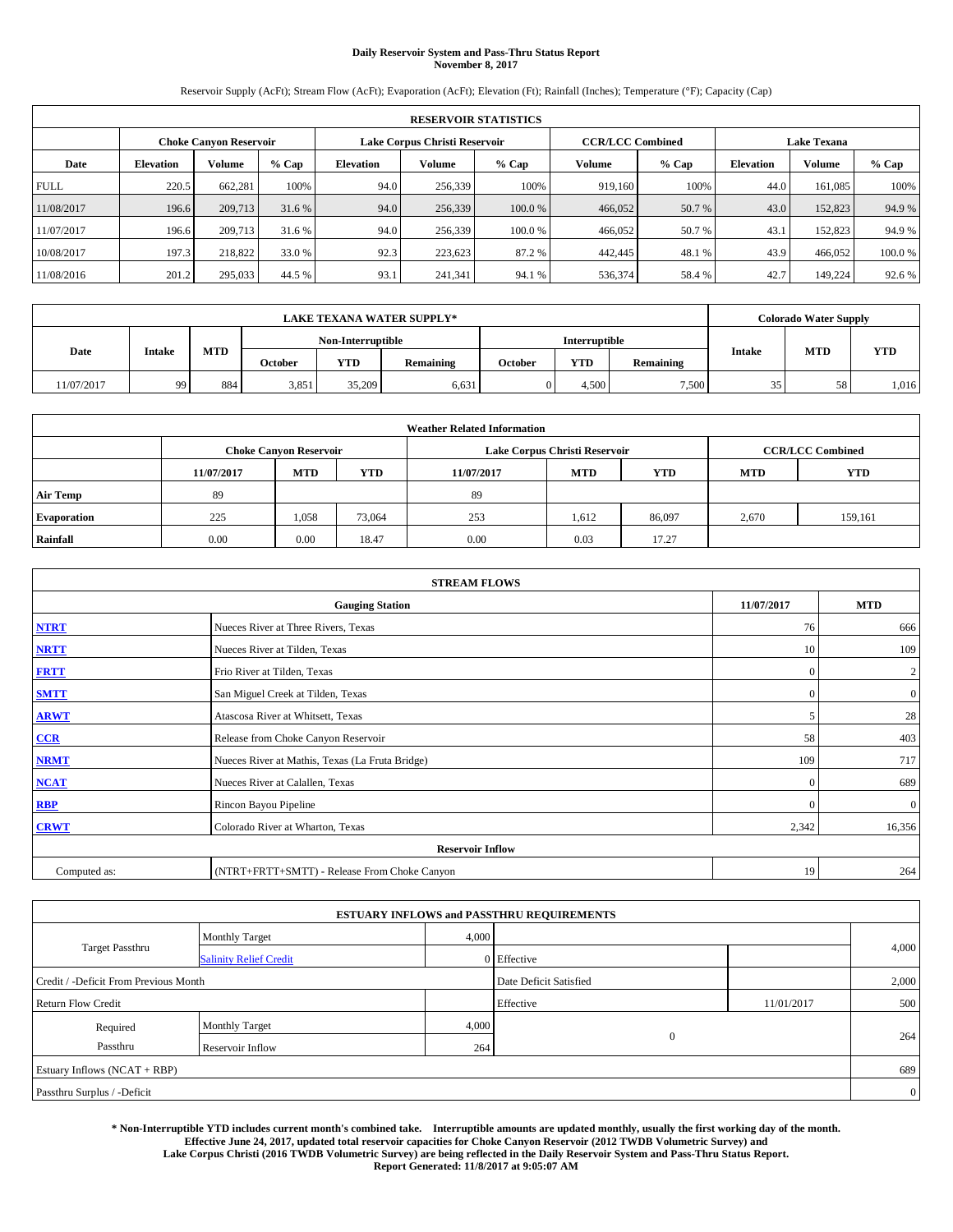#### **Daily Reservoir System and Pass-Thru Status Report November 9, 2017**

Reservoir Supply (AcFt); Stream Flow (AcFt); Evaporation (AcFt); Elevation (Ft); Rainfall (Inches); Temperature (°F); Capacity (Cap)

|             | <b>RESERVOIR STATISTICS</b> |                        |         |                               |         |        |                         |         |                    |               |         |  |  |
|-------------|-----------------------------|------------------------|---------|-------------------------------|---------|--------|-------------------------|---------|--------------------|---------------|---------|--|--|
|             |                             | Choke Canvon Reservoir |         | Lake Corpus Christi Reservoir |         |        | <b>CCR/LCC Combined</b> |         | <b>Lake Texana</b> |               |         |  |  |
| Date        | <b>Elevation</b>            | Volume                 | $%$ Cap | <b>Elevation</b>              | Volume  | % Cap  | Volume                  | $%$ Cap | <b>Elevation</b>   | <b>Volume</b> | $%$ Cap |  |  |
| <b>FULL</b> | 220.5                       | 662,281                | 100%    | 94.0                          | 256,339 | 100%   | 919.160                 | 100%    | 44.0               | 161.085       | 100%    |  |  |
| 11/09/2017  | 196.6                       | 209,713                | 31.6 %  | 93.9                          | 254,368 | 99.2 % | 464,081                 | 50.5 %  | 43.2               | 153,730       | 95.4%   |  |  |
| 11/08/2017  | 196.6                       | 209,713                | 31.6 %  | 94.0                          | 256,339 | 100.0% | 466,052                 | 50.7 %  | 43.                | 152,823       | 94.9%   |  |  |
| 10/09/2017  | 197.2                       | 217,506                | 32.8 %  | 93.1                          | 238,806 | 93.2 % | 456,312                 | 49.6 %  | 43.9               | 464.081       | 100.0%  |  |  |
| 11/09/2016  | 201.3                       | 295,191                | 44.5 %  | 93.1                          | 240,804 | 93.9%  | 535,995                 | 58.3%   | 42.7               | 149,220       | 92.6 %  |  |  |

|            | <b>LAKE TEXANA WATER SUPPLY*</b> |            |         |                   |           |         |                      |           |               | <b>Colorado Water Supply</b> |            |
|------------|----------------------------------|------------|---------|-------------------|-----------|---------|----------------------|-----------|---------------|------------------------------|------------|
|            |                                  |            |         | Non-Interruptible |           |         | <b>Interruptible</b> |           |               |                              |            |
| Date       | <b>Intake</b>                    | <b>MTD</b> | October | <b>YTD</b>        | Remaining | October | <b>YTD</b>           | Remaining | <b>Intake</b> | <b>MTD</b>                   | <b>YTD</b> |
| 11/08/2017 | 66                               | 950        | 3,851   | 35,275            | 6,565     |         | 4.500                | 7,500     | 68            | 125                          | 1,084      |

|                    | <b>Weather Related Information</b> |                                                                                                |        |      |                               |                         |       |         |  |  |  |  |
|--------------------|------------------------------------|------------------------------------------------------------------------------------------------|--------|------|-------------------------------|-------------------------|-------|---------|--|--|--|--|
|                    |                                    | <b>Choke Canyon Reservoir</b>                                                                  |        |      | Lake Corpus Christi Reservoir | <b>CCR/LCC Combined</b> |       |         |  |  |  |  |
|                    | 11/08/2017                         | <b>YTD</b><br><b>YTD</b><br><b>MTD</b><br><b>MTD</b><br><b>YTD</b><br>11/08/2017<br><b>MTD</b> |        |      |                               |                         |       |         |  |  |  |  |
| <b>Air Temp</b>    | 61                                 |                                                                                                |        | 62   |                               |                         |       |         |  |  |  |  |
| <b>Evaporation</b> | 142                                | 1,200                                                                                          | 73,206 | 184  | 1,796                         | 86,281                  | 2,996 | 159,487 |  |  |  |  |
| Rainfall           | 0.00                               | 0.00                                                                                           | 18.47  | 0.00 | 0.03                          | 17.27                   |       |         |  |  |  |  |

| <b>STREAM FLOWS</b> |                                                 |              |                  |  |  |  |  |  |
|---------------------|-------------------------------------------------|--------------|------------------|--|--|--|--|--|
|                     | <b>Gauging Station</b>                          | 11/08/2017   | <b>MTD</b>       |  |  |  |  |  |
| <b>NTRT</b>         | Nueces River at Three Rivers, Texas             | 71           | 737              |  |  |  |  |  |
| <b>NRTT</b>         | Nueces River at Tilden, Texas                   | 9            | 118              |  |  |  |  |  |
| <b>FRTT</b>         | Frio River at Tilden, Texas                     | $\mathbf{0}$ | $\boldsymbol{2}$ |  |  |  |  |  |
| <b>SMTT</b>         | San Miguel Creek at Tilden, Texas               | $\mathbf{0}$ | $\overline{0}$   |  |  |  |  |  |
| <b>ARWT</b>         | Atascosa River at Whitsett, Texas               | 5            | 33               |  |  |  |  |  |
| CCR                 | Release from Choke Canyon Reservoir             | 58           | 461              |  |  |  |  |  |
| <b>NRMT</b>         | Nueces River at Mathis, Texas (La Fruta Bridge) | 175          | 892              |  |  |  |  |  |
| <b>NCAT</b>         | Nueces River at Calallen, Texas                 | $\mathbf{0}$ | 689              |  |  |  |  |  |
| RBP                 | Rincon Bayou Pipeline                           | $\Omega$     | $\mathbf{0}$     |  |  |  |  |  |
| <b>CRWT</b>         | Colorado River at Wharton, Texas                | 2,203        | 18,560           |  |  |  |  |  |
|                     | <b>Reservoir Inflow</b>                         |              |                  |  |  |  |  |  |
| Computed as:        | (NTRT+FRTT+SMTT) - Release From Choke Canyon    | 14           | 279              |  |  |  |  |  |

|                                       |                               |       | <b>ESTUARY INFLOWS and PASSTHRU REQUIREMENTS</b> |            |                |
|---------------------------------------|-------------------------------|-------|--------------------------------------------------|------------|----------------|
|                                       | <b>Monthly Target</b>         | 4,000 |                                                  |            |                |
| <b>Target Passthru</b>                | <b>Salinity Relief Credit</b> |       | 0 Effective                                      |            | 4,000          |
| Credit / -Deficit From Previous Month |                               |       | Date Deficit Satisfied                           |            | 2,000          |
| <b>Return Flow Credit</b>             |                               |       | Effective                                        | 11/01/2017 | 500            |
| Required                              | <b>Monthly Target</b>         | 4,000 |                                                  |            |                |
| Passthru                              | Reservoir Inflow              | 279   | $\overline{0}$                                   |            | 279            |
| Estuary Inflows (NCAT + RBP)          |                               |       |                                                  |            | 689            |
| Passthru Surplus / -Deficit           |                               |       |                                                  |            | $\overline{0}$ |

**\* Non-Interruptible YTD includes current month's combined take. Interruptible amounts are updated monthly, usually the first working day of the month. Effective June 24, 2017, updated total reservoir capacities for Choke Canyon Reservoir (2012 TWDB Volumetric Survey) and Lake Corpus Christi (2016 TWDB Volumetric Survey) are being reflected in the Daily Reservoir System and Pass-Thru Status Report. Report Generated: 11/9/2017 at 9:29:40 AM**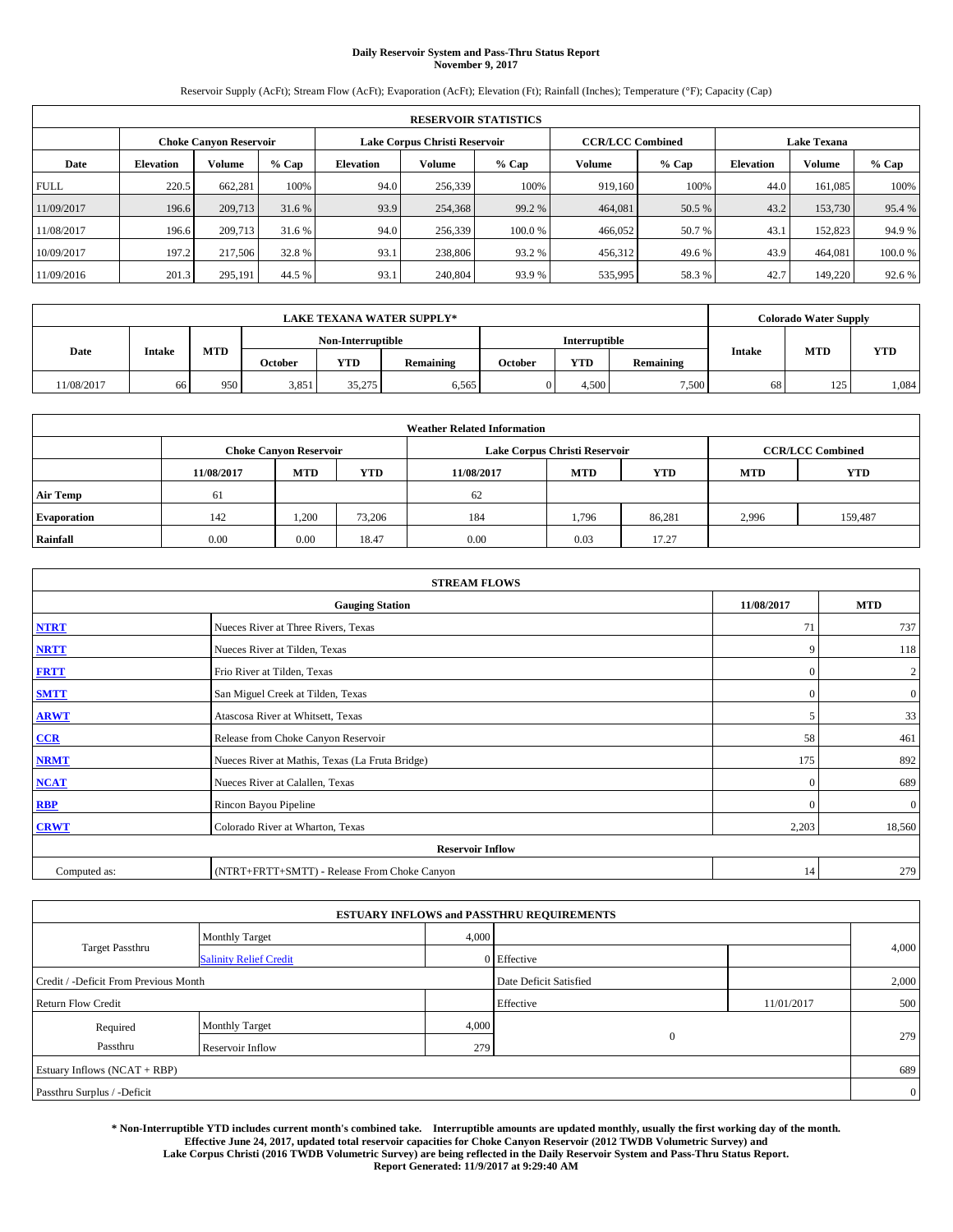# **Daily Reservoir System and Pass-Thru Status Report November 10, 2017**

Reservoir Supply (AcFt); Stream Flow (AcFt); Evaporation (AcFt); Elevation (Ft); Rainfall (Inches); Temperature (°F); Capacity (Cap)

|             | <b>RESERVOIR STATISTICS</b> |                               |         |                                     |         |                   |                         |                  |                    |         |        |  |
|-------------|-----------------------------|-------------------------------|---------|-------------------------------------|---------|-------------------|-------------------------|------------------|--------------------|---------|--------|--|
|             |                             | <b>Choke Canyon Reservoir</b> |         | Lake Corpus Christi Reservoir       |         |                   | <b>CCR/LCC Combined</b> |                  | <b>Lake Texana</b> |         |        |  |
| Date        | <b>Elevation</b>            | <b>Volume</b>                 | $%$ Cap | Volume<br>% Cap<br><b>Elevation</b> |         | $%$ Cap<br>Volume |                         | <b>Elevation</b> | <b>Volume</b>      | % Cap   |        |  |
| <b>FULL</b> | 220.5                       | 662.281                       | 100%    | 94.0                                | 256,339 | 100%              | 919.160                 | 100%             | 44.0               | 161,085 | 100%   |  |
| 11/10/2017  | 196.6                       | 209,713                       | 31.6 %  | 93.9                                | 254,368 | 99.2 %            | 464,081                 | 50.5 %           | 43.2               | 153,730 | 95.4%  |  |
| 11/09/2017  | 196.6                       | 209,713                       | 31.6 %  | 93.9                                | 254,368 | 99.2 %            | 464.081                 | 50.5 %           | 43.2               | 153,730 | 95.4 % |  |
| 10/10/2017  | 197.3                       | 218,822                       | 33.0 %  | 93.9                                | 254,368 | 99.2 %            | 473,190                 | 51.5 %           | 43.9               | 464,081 | 99.4 % |  |
| 11/10/2016  | 201.3                       | 295,349                       | 44.6 %  | 93.1                                | 240,625 | 93.9 %            | 535,974                 | 58.3%            | 42.7               | 149,224 | 92.6%  |  |

|            | <b>LAKE TEXANA WATER SUPPLY*</b> |       |         |                   |           |         |                      |           |               | <b>Colorado Water Supply</b> |            |
|------------|----------------------------------|-------|---------|-------------------|-----------|---------|----------------------|-----------|---------------|------------------------------|------------|
|            |                                  |       |         | Non-Interruptible |           |         | <b>Interruptible</b> |           |               |                              |            |
| Date       | <b>Intake</b>                    | MTD   | October | <b>YTD</b>        | Remaining | October | <b>YTD</b>           | Remaining | <b>Intake</b> | <b>MTD</b>                   | <b>YTD</b> |
| 11/09/2017 | 105                              | 1,055 | 3,851   | 35,380            | 6,460     |         | 4.500                | 7,500     | 29            | 154                          | 1,113      |

|                    | <b>Weather Related Information</b> |                                                                                                |        |      |                               |                         |       |         |  |  |  |  |
|--------------------|------------------------------------|------------------------------------------------------------------------------------------------|--------|------|-------------------------------|-------------------------|-------|---------|--|--|--|--|
|                    |                                    | <b>Choke Canyon Reservoir</b>                                                                  |        |      | Lake Corpus Christi Reservoir | <b>CCR/LCC Combined</b> |       |         |  |  |  |  |
|                    | 11/09/2017                         | <b>YTD</b><br><b>YTD</b><br><b>MTD</b><br><b>MTD</b><br><b>YTD</b><br>11/09/2017<br><b>MTD</b> |        |      |                               |                         |       |         |  |  |  |  |
| <b>Air Temp</b>    | 61                                 |                                                                                                |        | 60   |                               |                         |       |         |  |  |  |  |
| <b>Evaporation</b> | 60                                 | 1.260                                                                                          | 73,266 | 103  | 1,899                         | 86,384                  | 3,159 | 159,650 |  |  |  |  |
| Rainfall           | 0.00                               | 0.00                                                                                           | 18.47  | 0.00 | 0.03                          | 17.27                   |       |         |  |  |  |  |

| <b>STREAM FLOWS</b> |                                                 |              |                  |  |  |  |  |  |  |
|---------------------|-------------------------------------------------|--------------|------------------|--|--|--|--|--|--|
|                     | <b>Gauging Station</b>                          |              |                  |  |  |  |  |  |  |
| <b>NTRT</b>         | Nueces River at Three Rivers, Texas             |              |                  |  |  |  |  |  |  |
| <b>NRTT</b>         | Nueces River at Tilden, Texas                   | 8            | 125              |  |  |  |  |  |  |
| <b>FRTT</b>         | Frio River at Tilden, Texas                     | $\mathbf{0}$ | $\boldsymbol{2}$ |  |  |  |  |  |  |
| <b>SMTT</b>         | San Miguel Creek at Tilden, Texas               | $\mathbf{0}$ | $\overline{0}$   |  |  |  |  |  |  |
| <b>ARWT</b>         | Atascosa River at Whitsett, Texas               |              | 37               |  |  |  |  |  |  |
| CCR                 | Release from Choke Canyon Reservoir             | 58           | 518              |  |  |  |  |  |  |
| <b>NRMT</b>         | Nueces River at Mathis, Texas (La Fruta Bridge) | 166          | 1,058            |  |  |  |  |  |  |
| <b>NCAT</b>         | Nueces River at Calallen, Texas                 | 21           | 710              |  |  |  |  |  |  |
| RBP                 | Rincon Bayou Pipeline                           | $\Omega$     | $\mathbf{0}$     |  |  |  |  |  |  |
| <b>CRWT</b>         | Colorado River at Wharton, Texas                | 2,144        | 20,704           |  |  |  |  |  |  |
|                     | <b>Reservoir Inflow</b>                         |              |                  |  |  |  |  |  |  |
| Computed as:        | (NTRT+FRTT+SMTT) - Release From Choke Canyon    | 12           | 291              |  |  |  |  |  |  |

|                                       |                               |       | <b>ESTUARY INFLOWS and PASSTHRU REQUIREMENTS</b> |            |                |
|---------------------------------------|-------------------------------|-------|--------------------------------------------------|------------|----------------|
|                                       | <b>Monthly Target</b>         | 4,000 |                                                  |            |                |
| <b>Target Passthru</b>                | <b>Salinity Relief Credit</b> |       | 0 Effective                                      |            | 4,000          |
| Credit / -Deficit From Previous Month |                               |       | Date Deficit Satisfied                           |            | 2,000          |
| <b>Return Flow Credit</b>             |                               |       | Effective                                        | 11/01/2017 | 500            |
| Required                              | <b>Monthly Target</b>         | 4,000 |                                                  |            |                |
| Passthru                              | Reservoir Inflow              | 291   | $\overline{0}$                                   |            | 291            |
| Estuary Inflows (NCAT + RBP)          |                               |       |                                                  |            | 710            |
| Passthru Surplus / -Deficit           |                               |       |                                                  |            | $\overline{0}$ |

**\* Non-Interruptible YTD includes current month's combined take. Interruptible amounts are updated monthly, usually the first working day of the month. Effective June 24, 2017, updated total reservoir capacities for Choke Canyon Reservoir (2012 TWDB Volumetric Survey) and Lake Corpus Christi (2016 TWDB Volumetric Survey) are being reflected in the Daily Reservoir System and Pass-Thru Status Report. Report Generated: 11/10/2017 at 9:17:28 AM**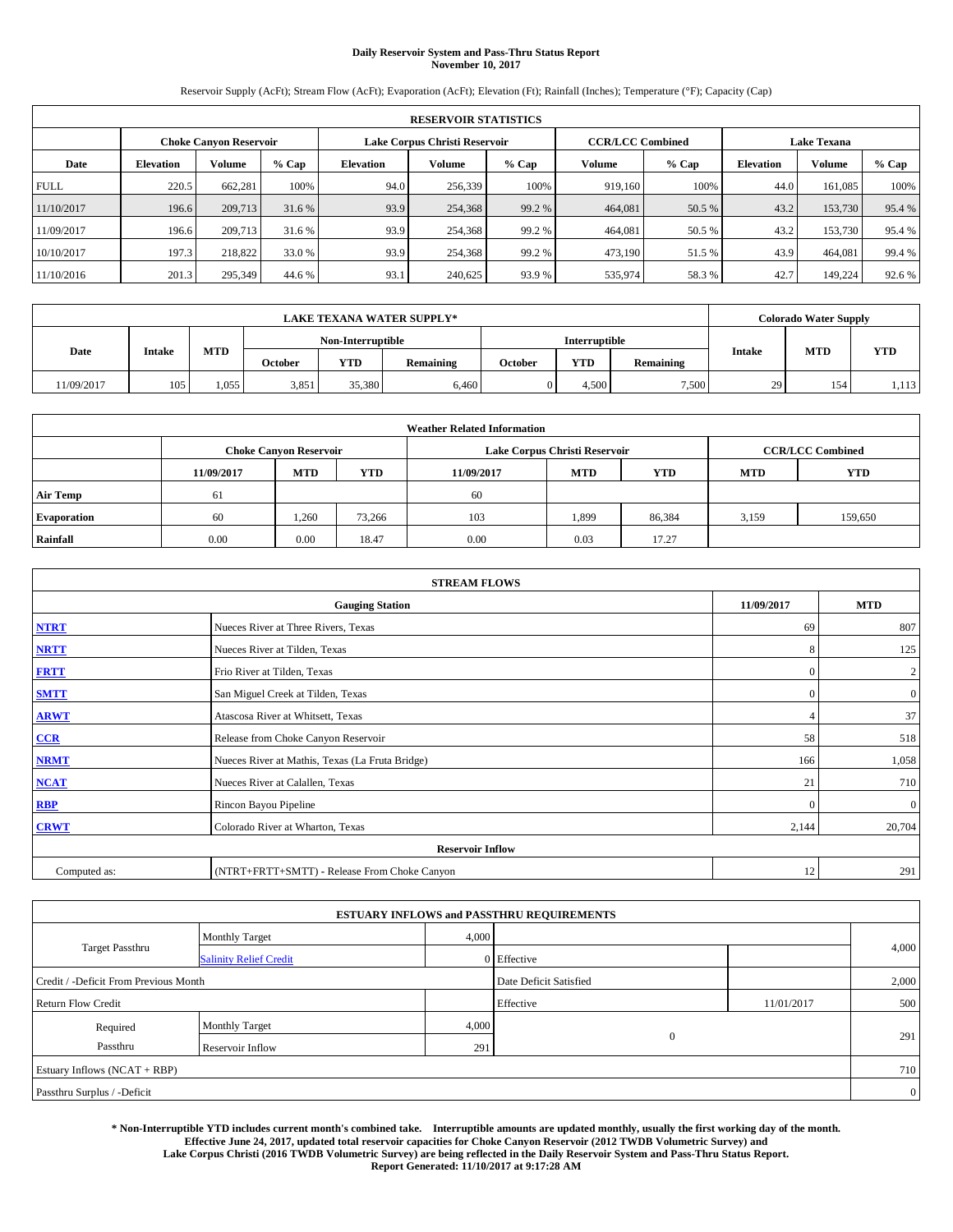# **Daily Reservoir System and Pass-Thru Status Report November 11, 2017**

Reservoir Supply (AcFt); Stream Flow (AcFt); Evaporation (AcFt); Elevation (Ft); Rainfall (Inches); Temperature (°F); Capacity (Cap)

| <b>RESERVOIR STATISTICS</b> |                  |                               |         |           |                               |         |                         |         |                  |                    |        |  |
|-----------------------------|------------------|-------------------------------|---------|-----------|-------------------------------|---------|-------------------------|---------|------------------|--------------------|--------|--|
|                             |                  | <b>Choke Canyon Reservoir</b> |         |           | Lake Corpus Christi Reservoir |         | <b>CCR/LCC Combined</b> |         |                  | <b>Lake Texana</b> |        |  |
| Date                        | <b>Elevation</b> | Volume                        | $%$ Cap | Elevation | Volume                        | $%$ Cap | Volume                  | $%$ Cap | <b>Elevation</b> | Volume             | % Cap  |  |
| <b>FULL</b>                 | 220.5            | 662.281                       | 100%    | 94.0      | 256,339                       | 100%    | 919.160                 | 100%    | 44.0             | 161,085            | 100%   |  |
| 11/11/2017                  | 196.6            | 209,713                       | 31.6 %  | 93.9      | 254,368                       | 99.2 %  | 464,081                 | 50.5 %  | 43.1             | 152,823            | 94.9%  |  |
| 11/10/2017                  | 196.6            | 209,713                       | 31.6 %  | 93.9      | 254,368                       | 99.2 %  | 464,081                 | 50.5 %  | 43.2             | 153,730            | 95.4 % |  |
| 10/11/2017                  | 197.2            | 217,506                       | 32.8 %  | 94.0      | 256,339                       | 100.0 % | 473.845                 | 51.6 %  | 44.0             | 464,081            | 100.0% |  |
| 11/11/2016                  | 201.2            | 294,399                       | 44.4 %  | 93.1      | 240,446                       | 93.8%   | 534,845                 | 58.2%   | 42.8             | 150,120            | 93.2 % |  |

| <b>LAKE TEXANA WATER SUPPLY*</b> |               |       |                   |            |           |         |            | <b>Colorado Water Supply</b> |               |            |            |  |
|----------------------------------|---------------|-------|-------------------|------------|-----------|---------|------------|------------------------------|---------------|------------|------------|--|
|                                  |               |       | Non-Interruptible |            |           |         |            | Interruptible                |               |            |            |  |
| Date                             | <b>Intake</b> | MTD   | October           | <b>YTD</b> | Remaining | October | <b>YTD</b> | Remaining                    | <b>Intake</b> | <b>MTD</b> | <b>YTD</b> |  |
| 11/10/2017                       | 133           | 1,188 | 3,851             | 35.513     | 6,327     |         | .500       | 7,500                        |               | 154        | 1,113      |  |

| <b>Weather Related Information</b> |            |                               |            |            |                               |                         |            |            |  |  |
|------------------------------------|------------|-------------------------------|------------|------------|-------------------------------|-------------------------|------------|------------|--|--|
|                                    |            | <b>Choke Canyon Reservoir</b> |            |            | Lake Corpus Christi Reservoir | <b>CCR/LCC Combined</b> |            |            |  |  |
|                                    | 11/10/2017 | <b>MTD</b>                    | <b>YTD</b> | 11/10/2017 | <b>MTD</b>                    | <b>YTD</b>              | <b>MTD</b> | <b>YTD</b> |  |  |
| <b>Air Temp</b>                    | 69         |                               |            | 70         |                               |                         |            |            |  |  |
| <b>Evaporation</b>                 | 105        | 1,365                         | 73,371     | 172        | 2,071                         | 86,556                  | 3,436      | 159.927    |  |  |
| Rainfall                           | 0.00       | 0.00                          | 18.47      | 0.00       | 0.03                          | 17.27                   |            |            |  |  |

| <b>STREAM FLOWS</b> |                                                 |               |                  |  |  |  |  |  |  |
|---------------------|-------------------------------------------------|---------------|------------------|--|--|--|--|--|--|
|                     | <b>Gauging Station</b>                          |               |                  |  |  |  |  |  |  |
| <b>NTRT</b>         | Nueces River at Three Rivers, Texas             |               |                  |  |  |  |  |  |  |
| <b>NRTT</b>         | Nueces River at Tilden, Texas                   | $\mathcal{I}$ | 133              |  |  |  |  |  |  |
| <b>FRTT</b>         | Frio River at Tilden, Texas                     | $\mathbf{0}$  | $\boldsymbol{2}$ |  |  |  |  |  |  |
| <b>SMTT</b>         | San Miguel Creek at Tilden, Texas               | $\mathbf{0}$  | $\overline{0}$   |  |  |  |  |  |  |
| <b>ARWT</b>         | Atascosa River at Whitsett, Texas               | 3             | 40               |  |  |  |  |  |  |
| $CCR$               | Release from Choke Canyon Reservoir             | 58            | 576              |  |  |  |  |  |  |
| <b>NRMT</b>         | Nueces River at Mathis, Texas (La Fruta Bridge) | 58            | 1,116            |  |  |  |  |  |  |
| <b>NCAT</b>         | Nueces River at Calallen, Texas                 | 98            | 808              |  |  |  |  |  |  |
| RBP                 | Rincon Bayou Pipeline                           | $\Omega$      | $\mathbf{0}$     |  |  |  |  |  |  |
| <b>CRWT</b>         | Colorado River at Wharton, Texas                | 2,045         | 22,748           |  |  |  |  |  |  |
|                     |                                                 |               |                  |  |  |  |  |  |  |
| Computed as:        | (NTRT+FRTT+SMTT) - Release From Choke Canyon    | 12            | 302              |  |  |  |  |  |  |

| <b>ESTUARY INFLOWS and PASSTHRU REQUIREMENTS</b> |                               |                        |                       |            |                |  |  |  |  |  |
|--------------------------------------------------|-------------------------------|------------------------|-----------------------|------------|----------------|--|--|--|--|--|
|                                                  | <b>Monthly Target</b>         | 4,000                  |                       |            |                |  |  |  |  |  |
| <b>Target Passthru</b>                           | <b>Salinity Relief Credit</b> |                        | 0 Effective           |            | 4,000          |  |  |  |  |  |
| Credit / -Deficit From Previous Month            |                               | Date Deficit Satisfied |                       | 2,000      |                |  |  |  |  |  |
| <b>Return Flow Credit</b>                        |                               |                        | Effective             | 11/01/2017 | 500            |  |  |  |  |  |
| Required                                         | Monthly Target                | 4,000                  |                       |            |                |  |  |  |  |  |
| Passthru<br>Reservoir Inflow                     |                               |                        | $\overline{0}$<br>302 |            | 302            |  |  |  |  |  |
| Estuary Inflows (NCAT + RBP)                     |                               |                        |                       |            |                |  |  |  |  |  |
| Passthru Surplus / -Deficit                      |                               |                        |                       |            | $\overline{0}$ |  |  |  |  |  |

**\* Non-Interruptible YTD includes current month's combined take. Interruptible amounts are updated monthly, usually the first working day of the month. Effective June 24, 2017, updated total reservoir capacities for Choke Canyon Reservoir (2012 TWDB Volumetric Survey) and Lake Corpus Christi (2016 TWDB Volumetric Survey) are being reflected in the Daily Reservoir System and Pass-Thru Status Report. Report Generated: 11/11/2017 at 8:40:24 AM**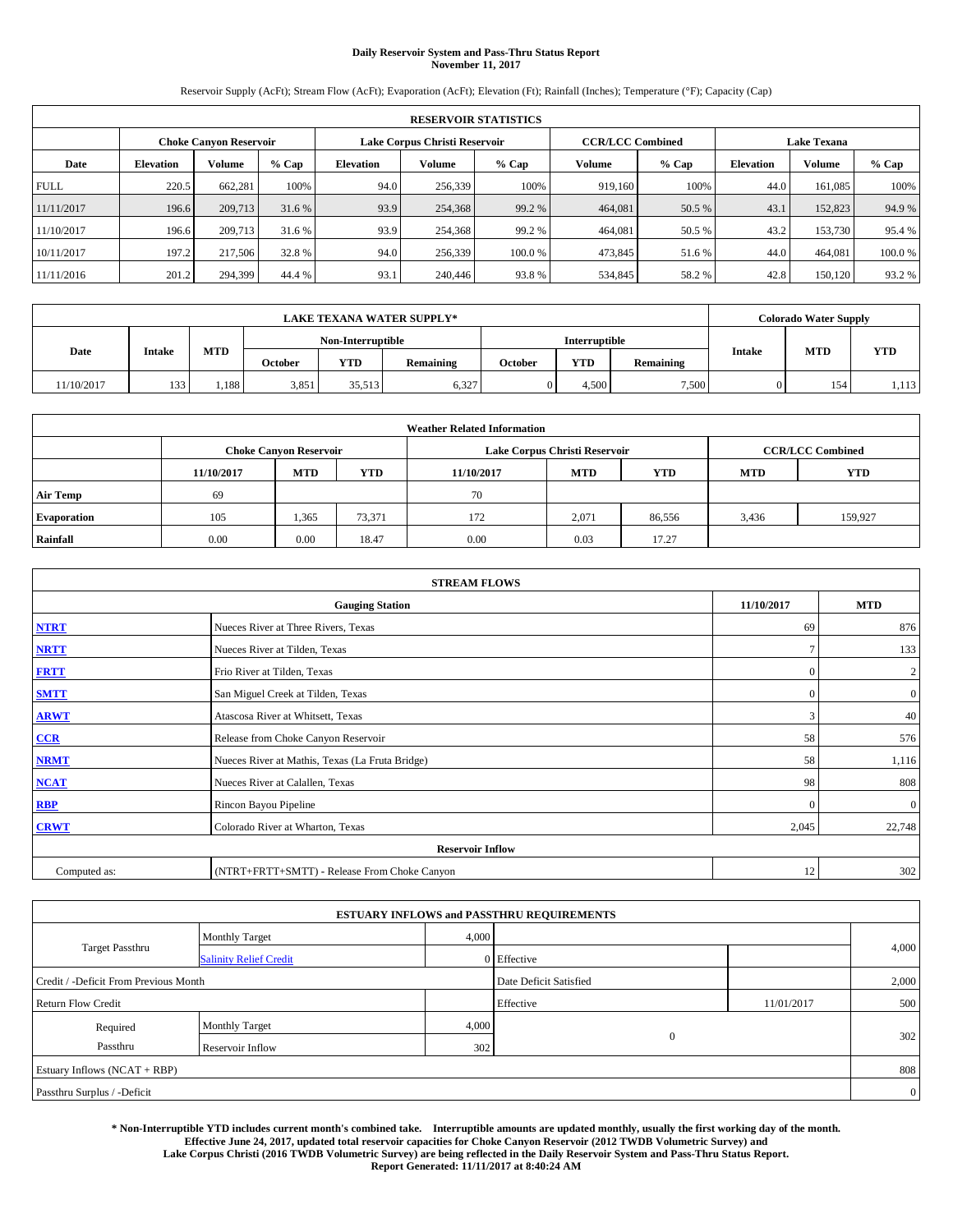# **Daily Reservoir System and Pass-Thru Status Report November 12, 2017**

Reservoir Supply (AcFt); Stream Flow (AcFt); Evaporation (AcFt); Elevation (Ft); Rainfall (Inches); Temperature (°F); Capacity (Cap)

| <b>RESERVOIR STATISTICS</b> |                  |                               |        |                  |                               |         |                         |         |                    |         |        |  |
|-----------------------------|------------------|-------------------------------|--------|------------------|-------------------------------|---------|-------------------------|---------|--------------------|---------|--------|--|
|                             |                  | <b>Choke Canvon Reservoir</b> |        |                  | Lake Corpus Christi Reservoir |         | <b>CCR/LCC Combined</b> |         | <b>Lake Texana</b> |         |        |  |
| Date                        | <b>Elevation</b> | Volume                        | % Cap  | <b>Elevation</b> | <b>Volume</b>                 | % Cap   | <b>Volume</b>           | $%$ Cap | <b>Elevation</b>   | Volume  | % Cap  |  |
| <b>FULL</b>                 | 220.5            | 662.281                       | 100%   | 94.0             | 256,339                       | 100%    | 919.160                 | 100%    | 44.0               | 161.085 | 100%   |  |
| 11/12/2017                  | 196.6            | 209,713                       | 31.6 % | 93.9             | 254,368                       | 99.2 %  | 464,081                 | 50.5 %  | 42.9               | 151,018 | 93.8%  |  |
| 11/11/2017                  | 196.6            | 209,713                       | 31.6 % | 93.9             | 254,368                       | 99.2 %  | 464,081                 | 50.5 %  | 43.1               | 152,823 | 94.9 % |  |
| 10/12/2017                  | 197.2            | 217,506                       | 32.8%  | 94.0             | 256,339                       | 100.0 % | 473,845                 | 51.6 %  | 43.9               | 464,081 | 99.4 % |  |
| 11/12/2016                  | 201.2            | 294,716                       | 44.5 % | 93.0             | 239,730                       | 93.5 %  | 534,446                 | 58.1 %  | 42.7               | 149,224 | 92.6 % |  |

| <b>LAKE TEXANA WATER SUPPLY*</b> |        |            |                   |            |           |                      |      | <b>Colorado Water Supply</b> |               |            |            |
|----------------------------------|--------|------------|-------------------|------------|-----------|----------------------|------|------------------------------|---------------|------------|------------|
|                                  |        |            | Non-Interruptible |            |           | <b>Interruptible</b> |      |                              |               |            |            |
| Date                             | Intake | <b>MTD</b> | October           | <b>YTD</b> | Remaining | October              | YTD  | Remaining                    | <b>Intake</b> | <b>MTD</b> | <b>YTD</b> |
| 11/11/2017                       | 133    | 1,321      | 3,851             | 35.646     | 6,194     |                      | .500 | 7,500                        |               | 154        | 1,113      |

| <b>Weather Related Information</b> |            |                               |            |            |                               |                         |            |            |  |  |
|------------------------------------|------------|-------------------------------|------------|------------|-------------------------------|-------------------------|------------|------------|--|--|
|                                    |            | <b>Choke Canyon Reservoir</b> |            |            | Lake Corpus Christi Reservoir | <b>CCR/LCC Combined</b> |            |            |  |  |
|                                    | 11/11/2017 | <b>MTD</b>                    | <b>YTD</b> | 11/11/2017 | <b>MTD</b>                    | <b>YTD</b>              | <b>MTD</b> | <b>YTD</b> |  |  |
| <b>Air Temp</b>                    | 78         |                               |            | 78         |                               |                         |            |            |  |  |
| <b>Evaporation</b>                 | 67         | 1.432                         | 73,438     | 115        | 2,186                         | 86,671                  | 3,618      | 160,109    |  |  |
| Rainfall                           | 0.15       | 0.15                          | 18.62      | 0.35       | 0.38                          | 17.62                   |            |            |  |  |

| <b>STREAM FLOWS</b> |                                                 |               |                |  |  |  |  |  |  |
|---------------------|-------------------------------------------------|---------------|----------------|--|--|--|--|--|--|
|                     | <b>Gauging Station</b>                          |               |                |  |  |  |  |  |  |
| <b>NTRT</b>         | Nueces River at Three Rivers, Texas             |               |                |  |  |  |  |  |  |
| <b>NRTT</b>         | Nueces River at Tilden, Texas                   | $\mathcal{I}$ | 140            |  |  |  |  |  |  |
| <b>FRTT</b>         | Frio River at Tilden, Texas                     | $\mathbf{0}$  | 3              |  |  |  |  |  |  |
| <b>SMTT</b>         | San Miguel Creek at Tilden, Texas               | $\mathbf{0}$  | $\overline{0}$ |  |  |  |  |  |  |
| <b>ARWT</b>         | Atascosa River at Whitsett, Texas               | 3             | 43             |  |  |  |  |  |  |
| $CCR$               | Release from Choke Canyon Reservoir             | 58            | 633            |  |  |  |  |  |  |
| <b>NRMT</b>         | Nueces River at Mathis, Texas (La Fruta Bridge) | 56            | 1,173          |  |  |  |  |  |  |
| <b>NCAT</b>         | Nueces River at Calallen, Texas                 | 37            | 845            |  |  |  |  |  |  |
| RBP                 | Rincon Bayou Pipeline                           | $\Omega$      | $\mathbf{0}$   |  |  |  |  |  |  |
| <b>CRWT</b>         | Colorado River at Wharton, Texas                | 2,005         | 24,753         |  |  |  |  |  |  |
|                     | <b>Reservoir Inflow</b>                         |               |                |  |  |  |  |  |  |
| Computed as:        | (NTRT+FRTT+SMTT) - Release From Choke Canyon    | 12            | 314            |  |  |  |  |  |  |

| <b>ESTUARY INFLOWS and PASSTHRU REQUIREMENTS</b> |                               |       |                        |              |                |  |  |  |  |  |
|--------------------------------------------------|-------------------------------|-------|------------------------|--------------|----------------|--|--|--|--|--|
|                                                  | <b>Monthly Target</b>         | 4,000 |                        |              |                |  |  |  |  |  |
| <b>Target Passthru</b>                           | <b>Salinity Relief Credit</b> |       | 0 Effective            |              | 4,000          |  |  |  |  |  |
| Credit / -Deficit From Previous Month            |                               |       | Date Deficit Satisfied |              | 2,000          |  |  |  |  |  |
| <b>Return Flow Credit</b>                        |                               |       | Effective              | 11/01/2017   | 500            |  |  |  |  |  |
| Required                                         | <b>Monthly Target</b>         | 4,000 |                        |              |                |  |  |  |  |  |
| Passthru                                         | Reservoir Inflow              | 314   |                        | $\mathbf{0}$ | 314            |  |  |  |  |  |
| Estuary Inflows (NCAT + RBP)                     |                               |       |                        |              |                |  |  |  |  |  |
| Passthru Surplus / -Deficit                      |                               |       |                        |              | $\overline{0}$ |  |  |  |  |  |

**\* Non-Interruptible YTD includes current month's combined take. Interruptible amounts are updated monthly, usually the first working day of the month. Effective June 24, 2017, updated total reservoir capacities for Choke Canyon Reservoir (2012 TWDB Volumetric Survey) and Lake Corpus Christi (2016 TWDB Volumetric Survey) are being reflected in the Daily Reservoir System and Pass-Thru Status Report. Report Generated: 11/12/2017 at 8:14:04 AM**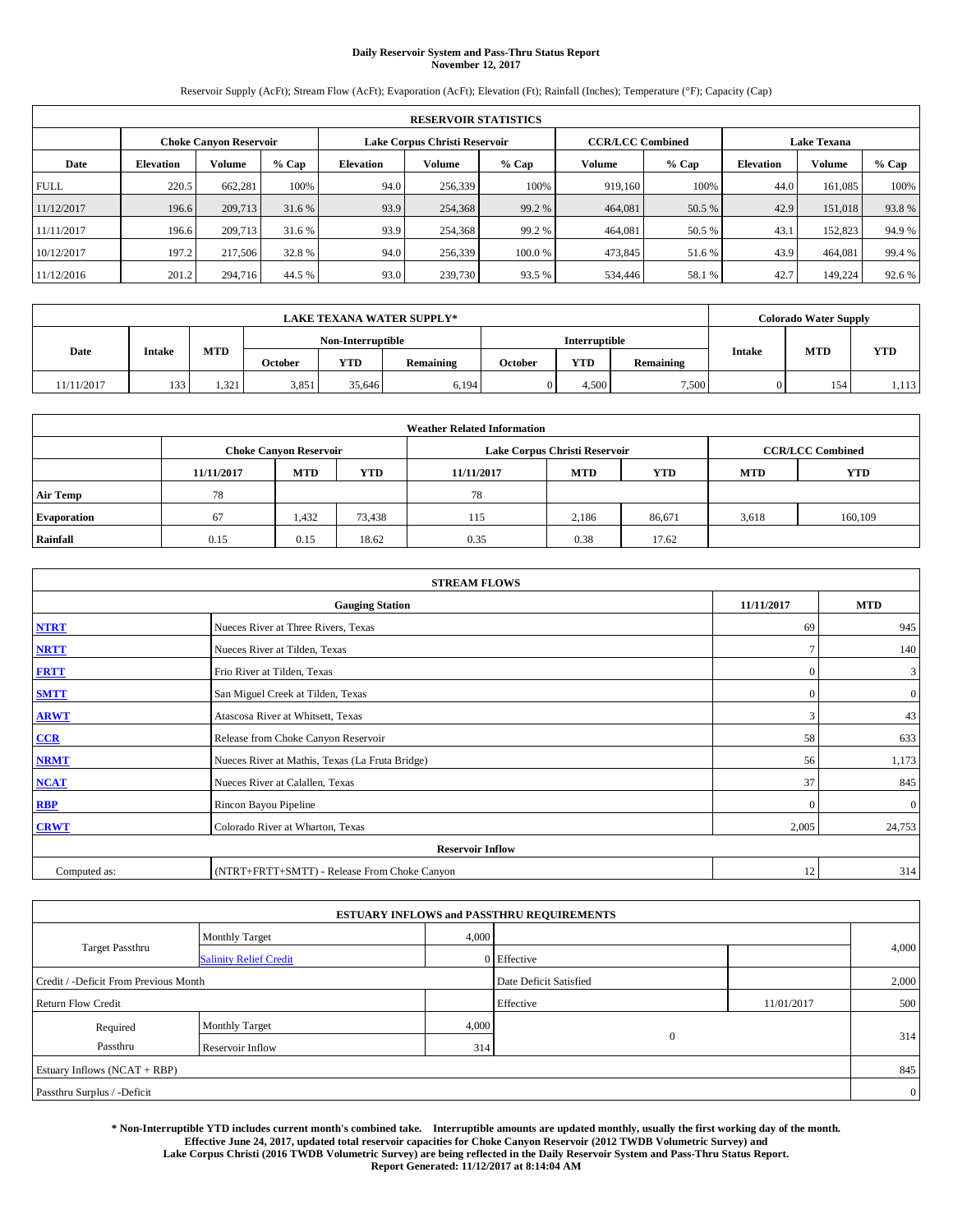# **Daily Reservoir System and Pass-Thru Status Report November 13, 2017**

Reservoir Supply (AcFt); Stream Flow (AcFt); Evaporation (AcFt); Elevation (Ft); Rainfall (Inches); Temperature (°F); Capacity (Cap)

|             | <b>RESERVOIR STATISTICS</b> |                               |        |                               |               |         |                         |         |                    |               |        |
|-------------|-----------------------------|-------------------------------|--------|-------------------------------|---------------|---------|-------------------------|---------|--------------------|---------------|--------|
|             |                             | <b>Choke Canvon Reservoir</b> |        | Lake Corpus Christi Reservoir |               |         | <b>CCR/LCC Combined</b> |         | <b>Lake Texana</b> |               |        |
| Date        | <b>Elevation</b>            | <b>Volume</b>                 | % Cap  | Elevation                     | <b>Volume</b> | $%$ Cap | Volume                  | $%$ Cap | <b>Elevation</b>   | <b>Volume</b> | % Cap  |
| <b>FULL</b> | 220.5                       | 662.281                       | 100%   | 94.0                          | 256,339       | 100%    | 919.160                 | 100%    | 44.0               | 161,085       | 100%   |
| 11/13/2017  | 196.6                       | 209,713                       | 31.6 % | 93.9                          | 254,368       | 99.2 %  | 464,081                 | 50.5 %  | 42.9               | 151,018       | 93.8%  |
| 11/12/2017  | 196.6                       | 209,713                       | 31.6 % | 93.9                          | 254,368       | 99.2 %  | 464.081                 | 50.5 %  | 42.9               | 151,018       | 93.8%  |
| 10/13/2017  | 197.2                       | 217,506                       | 32.8%  | 94.0                          | 256,339       | 100.0%  | 473,845                 | 51.6%   | 43.8               | 464,081       | 99.4 % |
| 11/13/2016  | 201.2                       | 294,716                       | 44.5 % | 93.0                          | 239,730       | 93.5 %  | 534,446                 | 58.1 %  | 42.7               | 149.224       | 92.6%  |

|            | <b>LAKE TEXANA WATER SUPPLY*</b> |       |         |                   |           |         |                      |           |               | <b>Colorado Water Supply</b> |            |  |
|------------|----------------------------------|-------|---------|-------------------|-----------|---------|----------------------|-----------|---------------|------------------------------|------------|--|
|            |                                  |       |         | Non-Interruptible |           |         | <b>Interruptible</b> |           |               |                              |            |  |
| Date       | <b>Intake</b>                    | MTD   | October | <b>YTD</b>        | Remaining | October | <b>YTD</b>           | Remaining | <b>Intake</b> | <b>MTD</b>                   | <b>YTD</b> |  |
| 11/12/2017 | 132                              | 1,453 | 3,851   | 35,778            | 6,062     |         | 4.500                | 7,500     |               | 154                          | 1,113      |  |

| <b>Weather Related Information</b> |            |                                                                                  |        |      |                               |                         |       |         |  |  |
|------------------------------------|------------|----------------------------------------------------------------------------------|--------|------|-------------------------------|-------------------------|-------|---------|--|--|
|                                    |            | <b>Choke Canyon Reservoir</b>                                                    |        |      | Lake Corpus Christi Reservoir | <b>CCR/LCC Combined</b> |       |         |  |  |
|                                    | 11/12/2017 | <b>YTD</b><br><b>MTD</b><br><b>MTD</b><br><b>YTD</b><br>11/12/2017<br><b>MTD</b> |        |      |                               |                         |       |         |  |  |
| <b>Air Temp</b>                    | 79         |                                                                                  |        | 78   |                               |                         |       |         |  |  |
| <b>Evaporation</b>                 | 52         | 1,484                                                                            | 73,490 | 92   | 2,278                         | 86,763                  | 3,762 | 160,253 |  |  |
| Rainfall                           | 0.01       | 0.16                                                                             | 18.63  | 0.35 | 0.73                          | 17.97                   |       |         |  |  |

| <b>STREAM FLOWS</b> |                                                 |                |                |  |  |  |  |  |  |
|---------------------|-------------------------------------------------|----------------|----------------|--|--|--|--|--|--|
|                     | <b>Gauging Station</b>                          | 11/12/2017     | <b>MTD</b>     |  |  |  |  |  |  |
| <b>NTRT</b>         | Nueces River at Three Rivers, Texas             | 70             | 1,016          |  |  |  |  |  |  |
| <b>NRTT</b>         | Nueces River at Tilden, Texas                   | $\mathcal{I}$  | 146            |  |  |  |  |  |  |
| <b>FRTT</b>         | Frio River at Tilden, Texas                     | $\mathbf{0}$   | 3              |  |  |  |  |  |  |
| <b>SMTT</b>         | San Miguel Creek at Tilden, Texas               | $\mathbf{0}$   | $\overline{0}$ |  |  |  |  |  |  |
| <b>ARWT</b>         | Atascosa River at Whitsett, Texas               | 3              | 47             |  |  |  |  |  |  |
| $CCR$               | Release from Choke Canyon Reservoir             | 58             | 691            |  |  |  |  |  |  |
| <b>NRMT</b>         | Nueces River at Mathis, Texas (La Fruta Bridge) | 57             | 1,230          |  |  |  |  |  |  |
| <b>NCAT</b>         | Nueces River at Calallen, Texas                 | $\overline{4}$ | 849            |  |  |  |  |  |  |
| RBP                 | Rincon Bayou Pipeline                           | $\Omega$       | $\mathbf{0}$   |  |  |  |  |  |  |
| <b>CRWT</b>         | Colorado River at Wharton, Texas                | 2,045          | 26,798         |  |  |  |  |  |  |
|                     | <b>Reservoir Inflow</b>                         |                |                |  |  |  |  |  |  |
| Computed as:        | (NTRT+FRTT+SMTT) - Release From Choke Canyon    | 13             | 327            |  |  |  |  |  |  |

|                                       |                               |       | <b>ESTUARY INFLOWS and PASSTHRU REQUIREMENTS</b> |            |                  |  |
|---------------------------------------|-------------------------------|-------|--------------------------------------------------|------------|------------------|--|
|                                       | <b>Monthly Target</b>         | 4,000 |                                                  |            |                  |  |
| <b>Target Passthru</b>                | <b>Salinity Relief Credit</b> |       | 0 Effective                                      |            | 4,000            |  |
| Credit / -Deficit From Previous Month |                               |       | Date Deficit Satisfied                           |            | 2,000            |  |
| <b>Return Flow Credit</b>             |                               |       | Effective                                        | 11/01/2017 | 500              |  |
| Required                              | <b>Monthly Target</b>         | 4,000 |                                                  |            |                  |  |
| Passthru                              | Reservoir Inflow              | 327   | $\mathbf{0}$                                     |            | 327 <sub>1</sub> |  |
| Estuary Inflows (NCAT + RBP)          |                               |       |                                                  |            | 849              |  |
| Passthru Surplus / -Deficit           |                               |       |                                                  |            | $\overline{0}$   |  |

**\* Non-Interruptible YTD includes current month's combined take. Interruptible amounts are updated monthly, usually the first working day of the month. Effective June 24, 2017, updated total reservoir capacities for Choke Canyon Reservoir (2012 TWDB Volumetric Survey) and Lake Corpus Christi (2016 TWDB Volumetric Survey) are being reflected in the Daily Reservoir System and Pass-Thru Status Report. Report Generated: 11/13/2017 at 9:25:49 AM**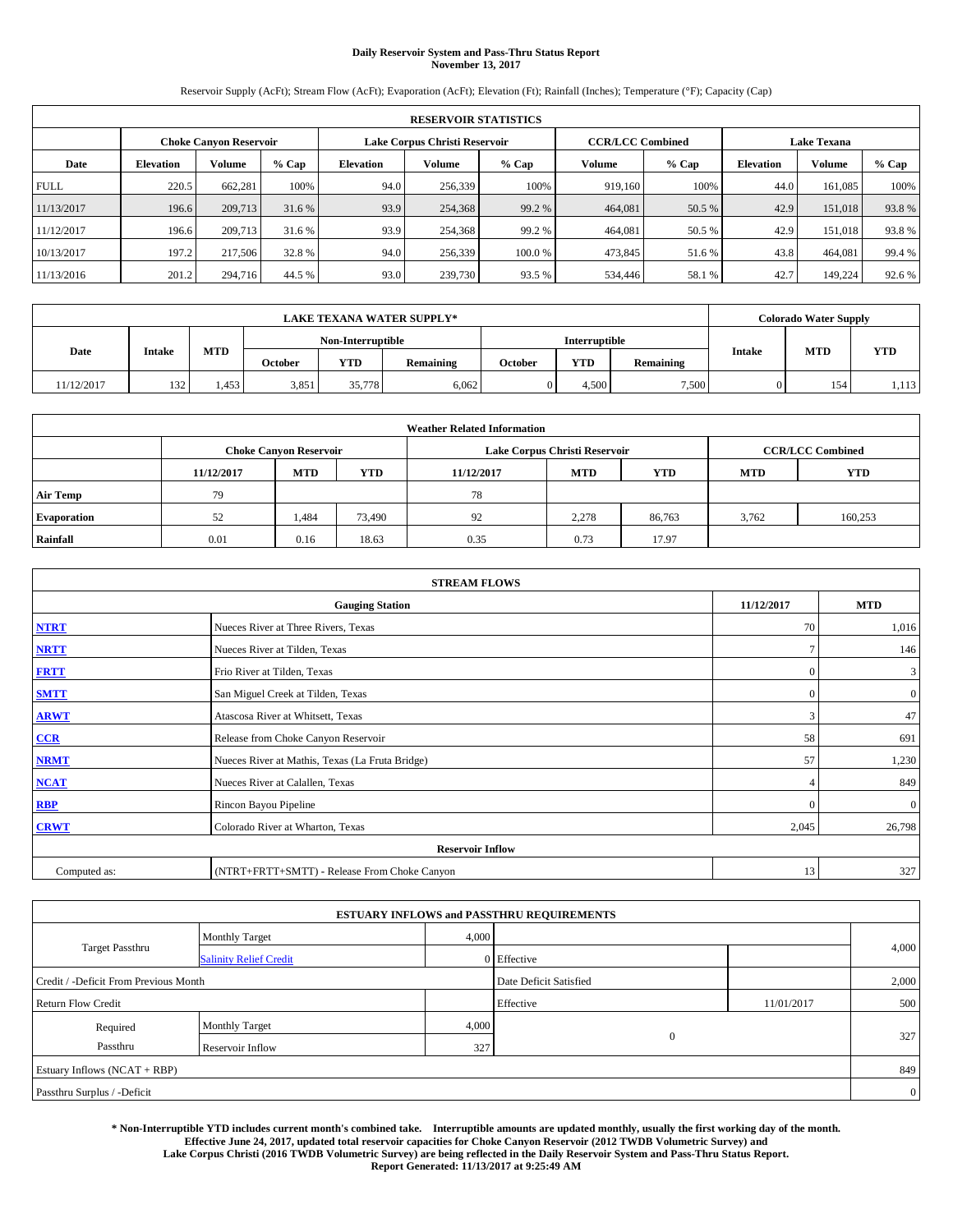# **Daily Reservoir System and Pass-Thru Status Report November 14, 2017**

Reservoir Supply (AcFt); Stream Flow (AcFt); Evaporation (AcFt); Elevation (Ft); Rainfall (Inches); Temperature (°F); Capacity (Cap)

|             | <b>RESERVOIR STATISTICS</b> |                               |        |                  |                                                          |         |         |                    |                  |         |        |
|-------------|-----------------------------|-------------------------------|--------|------------------|----------------------------------------------------------|---------|---------|--------------------|------------------|---------|--------|
|             |                             | <b>Choke Canvon Reservoir</b> |        |                  | Lake Corpus Christi Reservoir<br><b>CCR/LCC Combined</b> |         |         | <b>Lake Texana</b> |                  |         |        |
| Date        | <b>Elevation</b>            | Volume                        | % Cap  | <b>Elevation</b> | Volume                                                   | $%$ Cap | Volume  | % Cap              | <b>Elevation</b> | Volume  | % Cap  |
| <b>FULL</b> | 220.5                       | 662.281                       | 100%   | 94.0             | 256,339                                                  | 100%    | 919.160 | 100%               | 44.0             | 161.085 | 100%   |
| 11/14/2017  | 196.6                       | 209,713                       | 31.6 % | 93.9             | 254,368                                                  | 99.2 %  | 464,081 | 50.5 %             | 42.9             | 151,018 | 93.8%  |
| 11/13/2017  | 196.6                       | 209,713                       | 31.6 % | 93.9             | 254,368                                                  | 99.2 %  | 464,081 | 50.5 %             | 42.9             | 151,018 | 93.8%  |
| 10/14/2017  | 197.2                       | 217,506                       | 32.8%  | 94.0             | 256,339                                                  | 100.0%  | 473,845 | 51.6 %             | 43.8             | 464,081 | 98.8%  |
| 11/14/2016  | 201.3                       | 295,191                       | 44.5 % | 93.0             | 239,551                                                  | 93.5 %  | 534,742 | 58.2%              | 42.7             | 149,224 | 92.6 % |

|            | <b>LAKE TEXANA WATER SUPPLY*</b> |      |         |                   |           |         |                      |           |               | <b>Colorado Water Supply</b> |            |  |
|------------|----------------------------------|------|---------|-------------------|-----------|---------|----------------------|-----------|---------------|------------------------------|------------|--|
|            |                                  |      |         | Non-Interruptible |           |         | <b>Interruptible</b> |           |               |                              |            |  |
| Date       | <b>Intake</b>                    | MTD  | October | <b>YTD</b>        | Remaining | October | <b>YTD</b>           | Remaining | <b>Intake</b> | <b>MTD</b>                   | <b>YTD</b> |  |
| 11/13/2017 | 132                              | .585 | 3,851   | 35.910            | 5,930     |         | 4.500                | 7,500     |               | 154                          | 1,113      |  |

| <b>Weather Related Information</b> |            |                                                                                  |        |                               |       |                         |       |         |  |  |
|------------------------------------|------------|----------------------------------------------------------------------------------|--------|-------------------------------|-------|-------------------------|-------|---------|--|--|
|                                    |            | <b>Choke Canyon Reservoir</b>                                                    |        | Lake Corpus Christi Reservoir |       | <b>CCR/LCC Combined</b> |       |         |  |  |
|                                    | 11/13/2017 | <b>YTD</b><br><b>MTD</b><br><b>MTD</b><br><b>YTD</b><br>11/13/2017<br><b>MTD</b> |        |                               |       |                         |       |         |  |  |
| <b>Air Temp</b>                    | 79         |                                                                                  |        | 78                            |       |                         |       |         |  |  |
| <b>Evaporation</b>                 | 105        | 1,589                                                                            | 73,595 | 92                            | 2,370 | 86,855                  | 3,959 | 160,450 |  |  |
| Rainfall                           | 0.00       | 0.16                                                                             | 18.63  | 0.00                          | 0.73  | 17.97                   |       |         |  |  |

| <b>STREAM FLOWS</b> |                                                 |                |                |  |  |  |  |  |  |
|---------------------|-------------------------------------------------|----------------|----------------|--|--|--|--|--|--|
|                     | <b>Gauging Station</b>                          | 11/13/2017     | <b>MTD</b>     |  |  |  |  |  |  |
| <b>NTRT</b>         | Nueces River at Three Rivers, Texas             | 72             | 1,087          |  |  |  |  |  |  |
| <b>NRTT</b>         | Nueces River at Tilden, Texas                   |                | 154            |  |  |  |  |  |  |
| <b>FRTT</b>         | Frio River at Tilden, Texas                     | $\mathbf{0}$   | 3              |  |  |  |  |  |  |
| <b>SMTT</b>         | San Miguel Creek at Tilden, Texas               | $\mathbf{0}$   | $\overline{0}$ |  |  |  |  |  |  |
| <b>ARWT</b>         | Atascosa River at Whitsett, Texas               | $\overline{4}$ | 51             |  |  |  |  |  |  |
| $CCR$               | Release from Choke Canyon Reservoir             | 58             | 748            |  |  |  |  |  |  |
| <b>NRMT</b>         | Nueces River at Mathis, Texas (La Fruta Bridge) | 56             | 1,285          |  |  |  |  |  |  |
| <b>NCAT</b>         | Nueces River at Calallen, Texas                 | $\overline{4}$ | 853            |  |  |  |  |  |  |
| RBP                 | Rincon Bayou Pipeline                           | $\Omega$       | $\mathbf{0}$   |  |  |  |  |  |  |
| <b>CRWT</b>         | Colorado River at Wharton, Texas                | 1,985          | 28,783         |  |  |  |  |  |  |
|                     | <b>Reservoir Inflow</b>                         |                |                |  |  |  |  |  |  |
| Computed as:        | (NTRT+FRTT+SMTT) - Release From Choke Canyon    | 14             | 342            |  |  |  |  |  |  |

|                                       |                               |       | <b>ESTUARY INFLOWS and PASSTHRU REQUIREMENTS</b> |            |                |
|---------------------------------------|-------------------------------|-------|--------------------------------------------------|------------|----------------|
|                                       | <b>Monthly Target</b>         | 4,000 |                                                  |            |                |
| <b>Target Passthru</b>                | <b>Salinity Relief Credit</b> |       | 0 Effective                                      |            | 4,000          |
| Credit / -Deficit From Previous Month |                               |       | Date Deficit Satisfied                           |            | 2,000          |
| <b>Return Flow Credit</b>             |                               |       | Effective                                        | 11/01/2017 | 500            |
| Required                              | <b>Monthly Target</b>         | 4,000 |                                                  |            |                |
| Passthru                              | Reservoir Inflow              | 342   | $\mathbf{0}$                                     |            | 342            |
| Estuary Inflows (NCAT + RBP)          |                               |       |                                                  |            | 853            |
| Passthru Surplus / -Deficit           |                               |       |                                                  |            | $\overline{0}$ |

**\* Non-Interruptible YTD includes current month's combined take. Interruptible amounts are updated monthly, usually the first working day of the month. Effective June 24, 2017, updated total reservoir capacities for Choke Canyon Reservoir (2012 TWDB Volumetric Survey) and Lake Corpus Christi (2016 TWDB Volumetric Survey) are being reflected in the Daily Reservoir System and Pass-Thru Status Report. Report Generated: 11/14/2017 at 8:41:23 AM**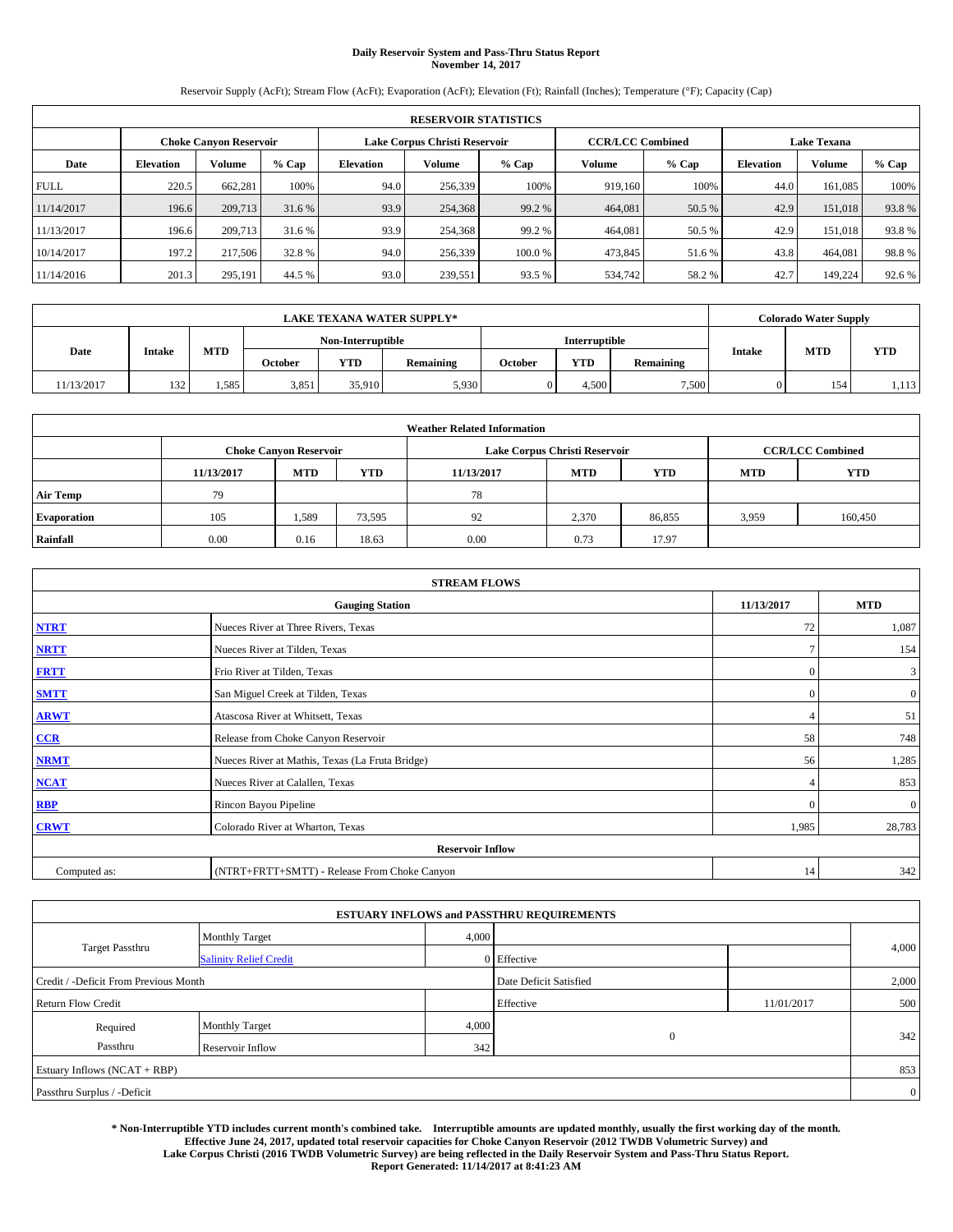# **Daily Reservoir System and Pass-Thru Status Report November 15, 2017**

Reservoir Supply (AcFt); Stream Flow (AcFt); Evaporation (AcFt); Elevation (Ft); Rainfall (Inches); Temperature (°F); Capacity (Cap)

|             | <b>RESERVOIR STATISTICS</b> |                               |        |                  |                                                          |         |         |                    |                  |         |        |
|-------------|-----------------------------|-------------------------------|--------|------------------|----------------------------------------------------------|---------|---------|--------------------|------------------|---------|--------|
|             |                             | <b>Choke Canyon Reservoir</b> |        |                  | Lake Corpus Christi Reservoir<br><b>CCR/LCC Combined</b> |         |         | <b>Lake Texana</b> |                  |         |        |
| Date        | <b>Elevation</b>            | Volume                        | % Cap  | <b>Elevation</b> | Volume                                                   | $%$ Cap | Volume  | % Cap              | <b>Elevation</b> | Volume  | % Cap  |
| <b>FULL</b> | 220.5                       | 662.281                       | 100%   | 94.0             | 256,339                                                  | 100%    | 919.160 | 100%               | 44.0             | 161.085 | 100%   |
| 11/15/2017  | 196.6                       | 209,713                       | 31.6 % | 93.9             | 254,368                                                  | 99.2 %  | 464,081 | 50.5 %             | 43.0             | 151,919 | 94.3%  |
| 11/14/2017  | 196.6                       | 209,713                       | 31.6 % | 93.9             | 254,368                                                  | 99.2 %  | 464,081 | 50.5 %             | 42.9             | 151,018 | 93.8%  |
| 10/15/2017  | 197.2                       | 217,506                       | 32.8%  | 94.0             | 256,339                                                  | 100.0%  | 473,845 | 51.6 %             | 43.8             | 464,081 | 98.8%  |
| 11/15/2016  | 201.2                       | 294,238                       | 44.4 % | 93.0             | 239,372                                                  | 93.4 %  | 533,610 | 58.1 %             | 42.7             | 149,224 | 92.6 % |

|            | <b>LAKE TEXANA WATER SUPPLY*</b> |       |         |                   |           |         |                      |           |               | <b>Colorado Water Supply</b> |            |  |
|------------|----------------------------------|-------|---------|-------------------|-----------|---------|----------------------|-----------|---------------|------------------------------|------------|--|
|            |                                  |       |         | Non-Interruptible |           |         | <b>Interruptible</b> |           |               |                              |            |  |
| Date       | <b>Intake</b>                    | MTD   | October | <b>YTD</b>        | Remaining | October | <b>YTD</b>           | Remaining | <b>Intake</b> | <b>MTD</b>                   | <b>YTD</b> |  |
| 11/14/2017 | 132                              | 1,717 | 3,851   | 36,041            | 5,799     |         | 4.500                | 7,500     |               | 154                          | 1,113      |  |

| <b>Weather Related Information</b> |            |                               |            |            |                               |                         |            |            |  |
|------------------------------------|------------|-------------------------------|------------|------------|-------------------------------|-------------------------|------------|------------|--|
|                                    |            | <b>Choke Canyon Reservoir</b> |            |            | Lake Corpus Christi Reservoir | <b>CCR/LCC Combined</b> |            |            |  |
|                                    | 11/14/2017 | <b>MTD</b>                    | <b>YTD</b> | 11/14/2017 | <b>MTD</b>                    | <b>YTD</b>              | <b>MTD</b> | <b>YTD</b> |  |
| <b>Air Temp</b>                    | 83         |                               |            | 80         |                               |                         |            |            |  |
| <b>Evaporation</b>                 | 82         | 1,671                         | 73,677     | 161        | 2,531                         | 87,016                  | 4,202      | 160,693    |  |
| Rainfall                           | 0.00       | 0.16                          | 18.63      | 0.00       | 0.73                          | 17.97                   |            |            |  |

| <b>STREAM FLOWS</b> |                                                 |               |                |  |  |  |  |  |  |
|---------------------|-------------------------------------------------|---------------|----------------|--|--|--|--|--|--|
|                     | 11/14/2017                                      | <b>MTD</b>    |                |  |  |  |  |  |  |
| <b>NTRT</b>         | Nueces River at Three Rivers, Texas             | 68            | 1,156          |  |  |  |  |  |  |
| <b>NRTT</b>         | Nueces River at Tilden, Texas                   | $\mathcal{I}$ | 160            |  |  |  |  |  |  |
| <b>FRTT</b>         | Frio River at Tilden, Texas                     | $\mathbf{0}$  | 3              |  |  |  |  |  |  |
| <b>SMTT</b>         | San Miguel Creek at Tilden, Texas               | $\mathbf{0}$  | $\overline{0}$ |  |  |  |  |  |  |
| <b>ARWT</b>         | Atascosa River at Whitsett, Texas               | 5             | 57             |  |  |  |  |  |  |
| $CCR$               | Release from Choke Canyon Reservoir             | 58            | 806            |  |  |  |  |  |  |
| <b>NRMT</b>         | Nueces River at Mathis, Texas (La Fruta Bridge) | 55            | 1,340          |  |  |  |  |  |  |
| <b>NCAT</b>         | Nueces River at Calallen, Texas                 | $\Omega$      | 853            |  |  |  |  |  |  |
| RBP                 | Rincon Bayou Pipeline                           | $\Omega$      | $\mathbf{0}$   |  |  |  |  |  |  |
| <b>CRWT</b>         | Colorado River at Wharton, Texas                | 1,965         | 30,748         |  |  |  |  |  |  |
|                     |                                                 |               |                |  |  |  |  |  |  |
| Computed as:        | (NTRT+FRTT+SMTT) - Release From Choke Canyon    | 11            | 353            |  |  |  |  |  |  |

|                                       |                               |       | <b>ESTUARY INFLOWS and PASSTHRU REQUIREMENTS</b> |            |                |
|---------------------------------------|-------------------------------|-------|--------------------------------------------------|------------|----------------|
|                                       | <b>Monthly Target</b>         | 4,000 |                                                  |            |                |
| <b>Target Passthru</b>                | <b>Salinity Relief Credit</b> |       | 0 Effective                                      |            | 4,000          |
| Credit / -Deficit From Previous Month |                               |       | Date Deficit Satisfied                           |            | 2,000          |
| <b>Return Flow Credit</b>             |                               |       | Effective                                        | 11/01/2017 | 500            |
| Required                              | <b>Monthly Target</b>         | 4,000 |                                                  |            |                |
| Passthru                              | Reservoir Inflow              | 353   | $\overline{0}$                                   |            | 353            |
| Estuary Inflows (NCAT + RBP)          |                               |       |                                                  |            | 853            |
| Passthru Surplus / -Deficit           |                               |       |                                                  |            | $\overline{0}$ |

**\* Non-Interruptible YTD includes current month's combined take. Interruptible amounts are updated monthly, usually the first working day of the month. Effective June 24, 2017, updated total reservoir capacities for Choke Canyon Reservoir (2012 TWDB Volumetric Survey) and Lake Corpus Christi (2016 TWDB Volumetric Survey) are being reflected in the Daily Reservoir System and Pass-Thru Status Report. Report Generated: 11/15/2017 at 8:50:21 AM**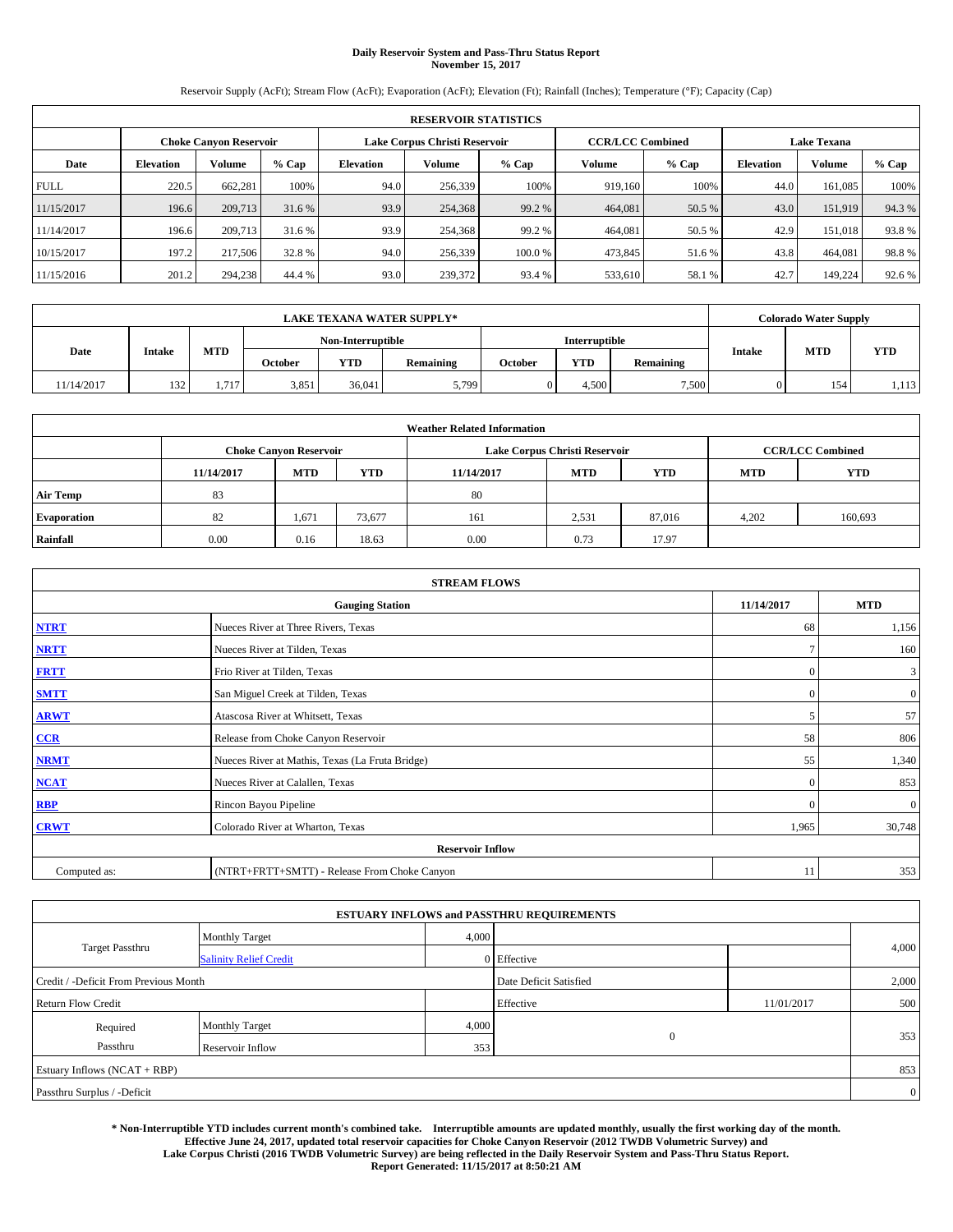# **Daily Reservoir System and Pass-Thru Status Report November 16, 2017**

Reservoir Supply (AcFt); Stream Flow (AcFt); Evaporation (AcFt); Elevation (Ft); Rainfall (Inches); Temperature (°F); Capacity (Cap)

| <b>RESERVOIR STATISTICS</b> |                  |                               |        |                               |         |         |                         |        |                    |         |        |
|-----------------------------|------------------|-------------------------------|--------|-------------------------------|---------|---------|-------------------------|--------|--------------------|---------|--------|
|                             |                  | <b>Choke Canvon Reservoir</b> |        | Lake Corpus Christi Reservoir |         |         | <b>CCR/LCC Combined</b> |        | <b>Lake Texana</b> |         |        |
| Date                        | <b>Elevation</b> | Volume                        | % Cap  | <b>Elevation</b>              | Volume  | $%$ Cap | Volume                  | % Cap  | <b>Elevation</b>   | Volume  | % Cap  |
| <b>FULL</b>                 | 220.5            | 662.281                       | 100%   | 94.0                          | 256,339 | 100%    | 919.160                 | 100%   | 44.0               | 161.085 | 100%   |
| 11/16/2017                  | 196.6            | 209,713                       | 31.6 % | 93.8                          | 254,368 | 99.2 %  | 464,081                 | 50.5 % | 42.9               | 151,018 | 93.8%  |
| 11/15/2017                  | 196.6            | 209,713                       | 31.6 % | 93.9                          | 254,368 | 99.2 %  | 464,081                 | 50.5 % | 43.0               | 151.919 | 94.3 % |
| 10/16/2017                  | 197.1            | 216,196                       | 32.6 % | 94.0                          | 256,339 | 100.0%  | 472,535                 | 51.4 % | 43.6               | 464,081 | 97.7 % |
| 11/16/2016                  | 201.2            | 293,756                       | 44.3%  | 93.0                          | 239,372 | 93.4 %  | 533,128                 | 58.0%  | 42.6               | 148,332 | 92.1 % |

| <b>LAKE TEXANA WATER SUPPLY*</b> |        |            |         |                   |           |         |                      |           |               | <b>Colorado Water Supply</b> |            |
|----------------------------------|--------|------------|---------|-------------------|-----------|---------|----------------------|-----------|---------------|------------------------------|------------|
|                                  |        |            |         | Non-Interruptible |           |         | <b>Interruptible</b> |           |               |                              |            |
| Date                             | Intake | <b>MTD</b> | October | <b>YTD</b>        | Remaining | October | YTD                  | Remaining | <b>Intake</b> | <b>MTD</b>                   | <b>YTD</b> |
| 11/15/2017                       | 132    | .,848      | 3,851   | 36.173            | 5,667     |         | .500                 | 7,500     |               | 154                          | 1,113      |

| <b>Weather Related Information</b> |            |                               |            |            |                               |                         |            |            |  |
|------------------------------------|------------|-------------------------------|------------|------------|-------------------------------|-------------------------|------------|------------|--|
|                                    |            | <b>Choke Canyon Reservoir</b> |            |            | Lake Corpus Christi Reservoir | <b>CCR/LCC Combined</b> |            |            |  |
|                                    | 11/15/2017 | <b>MTD</b>                    | <b>YTD</b> | 11/15/2017 | <b>MTD</b>                    | <b>YTD</b>              | <b>MTD</b> | <b>YTD</b> |  |
| <b>Air Temp</b>                    | 86         |                               |            | 83         |                               |                         |            |            |  |
| <b>Evaporation</b>                 | 120        | 1,791                         | 73,797     | 138        | 2,669                         | 87,154                  | 4,460      | 160,951    |  |
| Rainfall                           | 0.00       | 0.16                          | 18.63      | 0.00       | 0.73                          | 17.97                   |            |            |  |

| <b>STREAM FLOWS</b>     |                                                 |              |                |  |  |  |  |  |  |
|-------------------------|-------------------------------------------------|--------------|----------------|--|--|--|--|--|--|
|                         | 11/15/2017                                      | <b>MTD</b>   |                |  |  |  |  |  |  |
| <b>NTRT</b>             | Nueces River at Three Rivers, Texas             | 68           | 1,224          |  |  |  |  |  |  |
| <b>NRTT</b>             | Nueces River at Tilden, Texas                   | 6            | 167            |  |  |  |  |  |  |
| <b>FRTT</b>             | Frio River at Tilden, Texas                     | $\mathbf{0}$ | 3              |  |  |  |  |  |  |
| <b>SMTT</b>             | San Miguel Creek at Tilden, Texas               | $\mathbf{0}$ | $\overline{0}$ |  |  |  |  |  |  |
| <b>ARWT</b>             | Atascosa River at Whitsett, Texas               | 6            | 63             |  |  |  |  |  |  |
| $CCR$                   | Release from Choke Canyon Reservoir             | 58           | 863            |  |  |  |  |  |  |
| <b>NRMT</b>             | Nueces River at Mathis, Texas (La Fruta Bridge) | 86           | 1,426          |  |  |  |  |  |  |
| <b>NCAT</b>             | Nueces River at Calallen, Texas                 | $\Omega$     | 853            |  |  |  |  |  |  |
| RBP                     | Rincon Bayou Pipeline                           | $\theta$     | $\mathbf{0}$   |  |  |  |  |  |  |
| <b>CRWT</b>             | Colorado River at Wharton, Texas                | 1,912        | 32,659         |  |  |  |  |  |  |
| <b>Reservoir Inflow</b> |                                                 |              |                |  |  |  |  |  |  |
| Computed as:            | (NTRT+FRTT+SMTT) - Release From Choke Canyon    | 11           | 364            |  |  |  |  |  |  |

|                                       |                               |       | <b>ESTUARY INFLOWS and PASSTHRU REQUIREMENTS</b> |            |                |  |  |  |  |
|---------------------------------------|-------------------------------|-------|--------------------------------------------------|------------|----------------|--|--|--|--|
|                                       | <b>Monthly Target</b>         | 4,000 |                                                  |            |                |  |  |  |  |
| <b>Target Passthru</b>                | <b>Salinity Relief Credit</b> |       | 0 Effective                                      |            | 4,000          |  |  |  |  |
| Credit / -Deficit From Previous Month |                               |       | Date Deficit Satisfied                           |            | 2,000          |  |  |  |  |
| <b>Return Flow Credit</b>             |                               |       | Effective                                        | 11/01/2017 | 500            |  |  |  |  |
| Required                              | <b>Monthly Target</b>         | 4,000 |                                                  |            |                |  |  |  |  |
| Passthru                              | Reservoir Inflow              | 364   | $\mathbf{0}$                                     |            | 364            |  |  |  |  |
| Estuary Inflows (NCAT + RBP)          |                               |       |                                                  |            |                |  |  |  |  |
| Passthru Surplus / -Deficit           |                               |       |                                                  |            | $\overline{0}$ |  |  |  |  |

**\* Non-Interruptible YTD includes current month's combined take. Interruptible amounts are updated monthly, usually the first working day of the month. Effective June 24, 2017, updated total reservoir capacities for Choke Canyon Reservoir (2012 TWDB Volumetric Survey) and Lake Corpus Christi (2016 TWDB Volumetric Survey) are being reflected in the Daily Reservoir System and Pass-Thru Status Report. Report Generated: 11/16/2017 at 8:43:19 AM**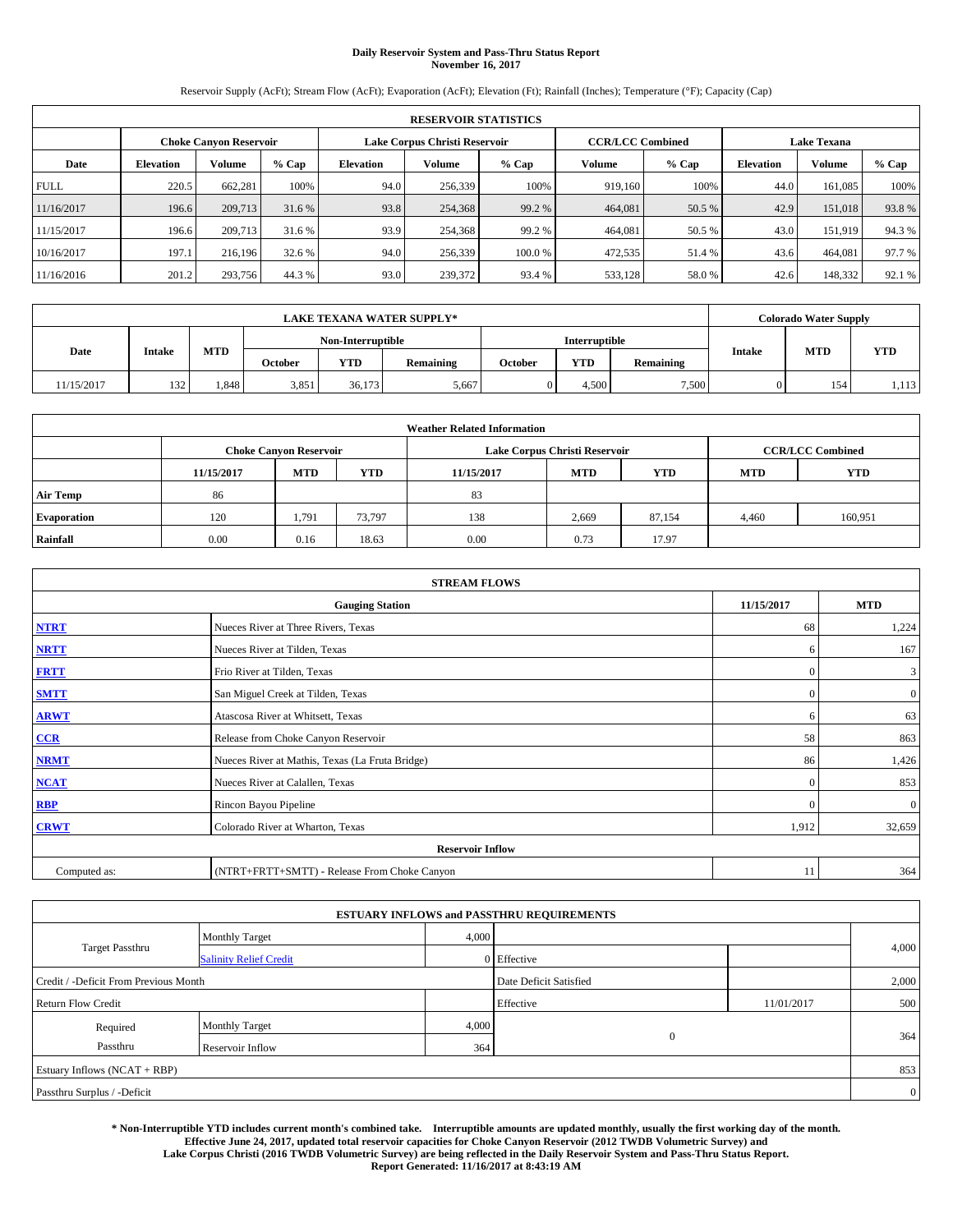# **Daily Reservoir System and Pass-Thru Status Report November 17, 2017**

Reservoir Supply (AcFt); Stream Flow (AcFt); Evaporation (AcFt); Elevation (Ft); Rainfall (Inches); Temperature (°F); Capacity (Cap)

|             | <b>RESERVOIR STATISTICS</b> |                               |        |                               |               |         |                         |         |                    |         |        |
|-------------|-----------------------------|-------------------------------|--------|-------------------------------|---------------|---------|-------------------------|---------|--------------------|---------|--------|
|             |                             | <b>Choke Canvon Reservoir</b> |        | Lake Corpus Christi Reservoir |               |         | <b>CCR/LCC Combined</b> |         | <b>Lake Texana</b> |         |        |
| Date        | <b>Elevation</b>            | Volume                        | % Cap  | <b>Elevation</b>              | <b>Volume</b> | $%$ Cap | <b>Volume</b>           | $%$ Cap | <b>Elevation</b>   | Volume  | % Cap  |
| <b>FULL</b> | 220.5                       | 662.281                       | 100%   | 94.0                          | 256,339       | 100%    | 919.160                 | 100%    | 44.0               | 161.085 | 100%   |
| 11/17/2017  | 196.5                       | 208,430                       | 31.4 % | 93.8                          | 252,402       | 98.5 %  | 460,832                 | 50.1 %  | 42.9               | 151,018 | 93.8%  |
| 11/16/2017  | 196.6                       | 209,713                       | 31.6 % | 93.8                          | 254,368       | 99.2 %  | 464,081                 | 50.5 %  | 42.9               | 151,018 | 93.8%  |
| 10/17/2017  | 197.1                       | 216,196                       | 32.6 % | 94.0                          | 256,339       | 100.0 % | 472,535                 | 51.4 %  | 43.8               | 460,832 | 98.8%  |
| 11/17/2016  | 201.2                       | 294,557                       | 44.4 % | 93.0                          | 238,657       | 93.1 %  | 533,214                 | 58.0%   | 42.6               | 148,332 | 92.1 % |

| <b>LAKE TEXANA WATER SUPPLY*</b> |               |            |         |                   |           |         |                      |           | <b>Colorado Water Supply</b> |            |            |
|----------------------------------|---------------|------------|---------|-------------------|-----------|---------|----------------------|-----------|------------------------------|------------|------------|
|                                  |               |            |         | Non-Interruptible |           |         | <b>Interruptible</b> |           |                              |            |            |
| Date                             | <b>Intake</b> | <b>MTD</b> | October | <b>YTD</b>        | Remaining | October | <b>YTD</b>           | Remaining | <b>Intake</b>                | <b>MTD</b> | <b>YTD</b> |
| 11/16/2017                       | 132           | .980       | 3,851   | 36,305            | 5,535     |         | 4,500                | 7.500     |                              | 154        | 1,113      |

| <b>Weather Related Information</b> |            |                               |            |            |                                                      |                         |       |         |  |  |
|------------------------------------|------------|-------------------------------|------------|------------|------------------------------------------------------|-------------------------|-------|---------|--|--|
|                                    |            | <b>Choke Canyon Reservoir</b> |            |            | Lake Corpus Christi Reservoir                        | <b>CCR/LCC Combined</b> |       |         |  |  |
|                                    | 11/16/2017 | <b>MTD</b>                    | <b>YTD</b> | 11/16/2017 | <b>YTD</b><br><b>MTD</b><br><b>YTD</b><br><b>MTD</b> |                         |       |         |  |  |
| <b>Air Temp</b>                    | 87         |                               |            | 86         |                                                      |                         |       |         |  |  |
| <b>Evaporation</b>                 | 112        | 1,903                         | 73,909     | 183        | 2,852                                                | 87,337                  | 4,755 | 161,246 |  |  |
| Rainfall                           | 0.00       | 0.16                          | 18.63      | 0.00       | 0.73                                                 | 17.97                   |       |         |  |  |

| <b>STREAM FLOWS</b> |                                                 |              |                |  |  |  |  |  |  |
|---------------------|-------------------------------------------------|--------------|----------------|--|--|--|--|--|--|
|                     | 11/16/2017                                      | <b>MTD</b>   |                |  |  |  |  |  |  |
| <b>NTRT</b>         | Nueces River at Three Rivers, Texas             | 65           | 1,289          |  |  |  |  |  |  |
| <b>NRTT</b>         | Nueces River at Tilden, Texas                   | 5            | 172            |  |  |  |  |  |  |
| <b>FRTT</b>         | Frio River at Tilden, Texas                     | $\mathbf{0}$ | 3              |  |  |  |  |  |  |
| <b>SMTT</b>         | San Miguel Creek at Tilden, Texas               | $\mathbf{0}$ | $\overline{0}$ |  |  |  |  |  |  |
| <b>ARWT</b>         | Atascosa River at Whitsett, Texas               | 6            | 69             |  |  |  |  |  |  |
| $CCR$               | Release from Choke Canyon Reservoir             | 58           | 921            |  |  |  |  |  |  |
| <b>NRMT</b>         | Nueces River at Mathis, Texas (La Fruta Bridge) | 129          | 1,555          |  |  |  |  |  |  |
| <b>NCAT</b>         | Nueces River at Calallen, Texas                 | $\Omega$     | 853            |  |  |  |  |  |  |
| RBP                 | Rincon Bayou Pipeline                           | $\Omega$     | $\mathbf{0}$   |  |  |  |  |  |  |
| <b>CRWT</b>         | Colorado River at Wharton, Texas                | 1,842        | 34,501         |  |  |  |  |  |  |
|                     |                                                 |              |                |  |  |  |  |  |  |
| Computed as:        | (NTRT+FRTT+SMTT) - Release From Choke Canyon    | 8            | 371            |  |  |  |  |  |  |

| <b>ESTUARY INFLOWS and PASSTHRU REQUIREMENTS</b> |                               |       |                        |            |                |  |  |  |  |  |
|--------------------------------------------------|-------------------------------|-------|------------------------|------------|----------------|--|--|--|--|--|
|                                                  | <b>Monthly Target</b>         | 4,000 |                        |            |                |  |  |  |  |  |
| <b>Target Passthru</b>                           | <b>Salinity Relief Credit</b> |       | 0 Effective            |            | 4,000          |  |  |  |  |  |
| Credit / -Deficit From Previous Month            |                               |       | Date Deficit Satisfied |            | 2,000          |  |  |  |  |  |
| <b>Return Flow Credit</b>                        |                               |       | Effective              | 11/01/2017 | 500            |  |  |  |  |  |
| Required                                         | <b>Monthly Target</b>         | 4,000 |                        |            |                |  |  |  |  |  |
| Passthru                                         | Reservoir Inflow              | 371   | $\mathbf{0}$           |            | 371            |  |  |  |  |  |
| Estuary Inflows (NCAT + RBP)                     |                               |       |                        |            |                |  |  |  |  |  |
| Passthru Surplus / -Deficit                      |                               |       |                        |            | $\overline{0}$ |  |  |  |  |  |

**\* Non-Interruptible YTD includes current month's combined take. Interruptible amounts are updated monthly, usually the first working day of the month. Effective June 24, 2017, updated total reservoir capacities for Choke Canyon Reservoir (2012 TWDB Volumetric Survey) and Lake Corpus Christi (2016 TWDB Volumetric Survey) are being reflected in the Daily Reservoir System and Pass-Thru Status Report. Report Generated: 11/17/2017 at 8:52:02 AM**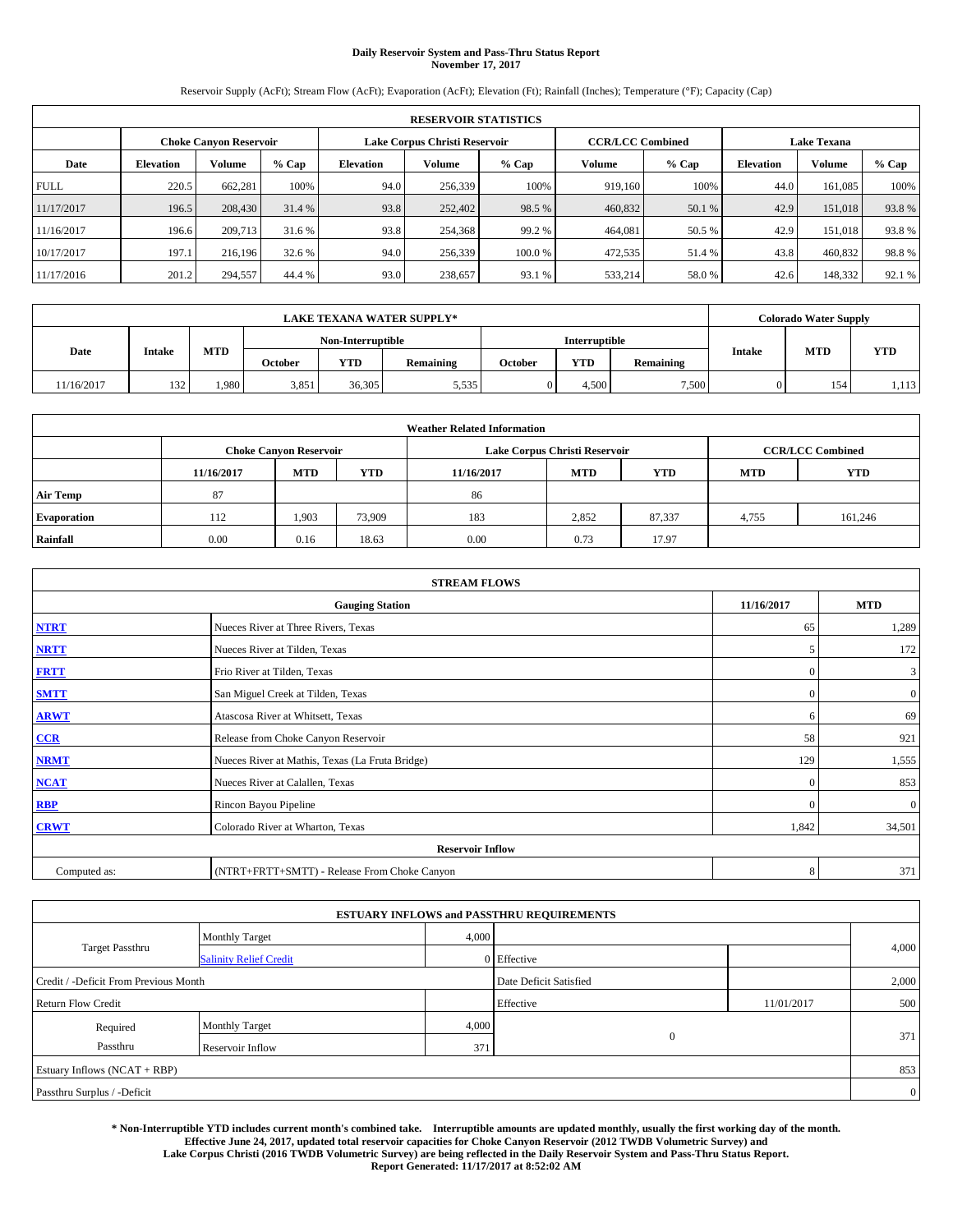# **Daily Reservoir System and Pass-Thru Status Report November 18, 2017**

Reservoir Supply (AcFt); Stream Flow (AcFt); Evaporation (AcFt); Elevation (Ft); Rainfall (Inches); Temperature (°F); Capacity (Cap)

|                               | <b>RESERVOIR STATISTICS</b> |         |        |                  |                               |         |                                               |         |                  |         |        |  |
|-------------------------------|-----------------------------|---------|--------|------------------|-------------------------------|---------|-----------------------------------------------|---------|------------------|---------|--------|--|
| <b>Choke Canvon Reservoir</b> |                             |         |        |                  | Lake Corpus Christi Reservoir |         | <b>Lake Texana</b><br><b>CCR/LCC Combined</b> |         |                  |         |        |  |
| Date                          | <b>Elevation</b>            | Volume  | % Cap  | <b>Elevation</b> | <b>Volume</b>                 | $%$ Cap | <b>Volume</b>                                 | $%$ Cap | <b>Elevation</b> | Volume  | % Cap  |  |
| <b>FULL</b>                   | 220.5                       | 662.281 | 100%   | 94.0             | 256,339                       | 100%    | 919.160                                       | 100%    | 44.0             | 161.085 | 100%   |  |
| 11/18/2017                    | 196.4                       | 208,430 | 31.4 % | 93.8             | 252,402                       | 98.5 %  | 460,832                                       | 50.1 %  | 42.9             | 151,018 | 93.8%  |  |
| 11/17/2017                    | 196.5                       | 208,430 | 31.4 % | 93.8             | 252,402                       | 98.5 %  | 460,832                                       | 50.1 %  | 42.9             | 151,018 | 93.8%  |  |
| 10/18/2017                    | 197.1                       | 216,196 | 32.6 % | 94.0             | 256,339                       | 100.0 % | 472,535                                       | 51.4 %  | 43.7             | 460,832 | 98.3%  |  |
| 11/18/2016                    | 201.2                       | 293,596 | 44.3%  | 93.0             | 239,193                       | 93.3 %  | 532,789                                       | 58.0%   | 42.5             | 147,442 | 91.5 % |  |

|            | <b>LAKE TEXANA WATER SUPPLY*</b> |       |                   |            |           |         |                      |           |               | <b>Colorado Water Supply</b> |            |
|------------|----------------------------------|-------|-------------------|------------|-----------|---------|----------------------|-----------|---------------|------------------------------|------------|
|            |                                  |       | Non-Interruptible |            |           |         | <b>Interruptible</b> |           |               |                              |            |
| Date       | <b>Intake</b>                    | MTD   | October           | <b>YTD</b> | Remaining | October | <b>YTD</b>           | Remaining | <b>Intake</b> | <b>MTD</b>                   | <b>YTD</b> |
| 11/17/2017 | 132                              | 2,112 | 3,851             | 36.436     | 5,404     |         | 4.500                | 7,500     |               | 154                          | 1,113      |

| <b>Weather Related Information</b> |            |                                                                                  |        |      |                               |        |       |                         |  |  |
|------------------------------------|------------|----------------------------------------------------------------------------------|--------|------|-------------------------------|--------|-------|-------------------------|--|--|
|                                    |            | <b>Choke Canyon Reservoir</b>                                                    |        |      | Lake Corpus Christi Reservoir |        |       | <b>CCR/LCC Combined</b> |  |  |
|                                    | 11/17/2017 | <b>YTD</b><br><b>MTD</b><br><b>MTD</b><br><b>YTD</b><br>11/17/2017<br><b>MTD</b> |        |      |                               |        |       |                         |  |  |
| <b>Air Temp</b>                    | 87         |                                                                                  |        | 86   |                               |        |       |                         |  |  |
| <b>Evaporation</b>                 | 157        | 2,060                                                                            | 74,066 | 194  | 3,046                         | 87,531 | 5,106 | 161,597                 |  |  |
| Rainfall                           | 0.00       | 0.16                                                                             | 18.63  | 0.00 | 0.73                          | 17.97  |       |                         |  |  |

| <b>STREAM FLOWS</b> |                                                 |              |                |  |  |  |  |  |  |
|---------------------|-------------------------------------------------|--------------|----------------|--|--|--|--|--|--|
|                     | <b>Gauging Station</b>                          | 11/17/2017   | <b>MTD</b>     |  |  |  |  |  |  |
| <b>NTRT</b>         | Nueces River at Three Rivers, Texas             | 80           | 1,370          |  |  |  |  |  |  |
| <b>NRTT</b>         | Nueces River at Tilden, Texas                   | 4            | 176            |  |  |  |  |  |  |
| <b>FRTT</b>         | Frio River at Tilden, Texas                     | $\mathbf{0}$ | 3              |  |  |  |  |  |  |
| <b>SMTT</b>         | San Miguel Creek at Tilden, Texas               | $\mathbf{0}$ | $\overline{0}$ |  |  |  |  |  |  |
| <b>ARWT</b>         | Atascosa River at Whitsett, Texas               |              | 73             |  |  |  |  |  |  |
| $CCR$               | Release from Choke Canyon Reservoir             | 58           | 979            |  |  |  |  |  |  |
| <b>NRMT</b>         | Nueces River at Mathis, Texas (La Fruta Bridge) | 149          | 1,704          |  |  |  |  |  |  |
| <b>NCAT</b>         | Nueces River at Calallen, Texas                 | $\mathbf{0}$ | 853            |  |  |  |  |  |  |
| RBP                 | Rincon Bayou Pipeline                           | $\Omega$     | $\mathbf{0}$   |  |  |  |  |  |  |
| <b>CRWT</b>         | Colorado River at Wharton, Texas                | 1,943        | 36,445         |  |  |  |  |  |  |
|                     | <b>Reservoir Inflow</b>                         |              |                |  |  |  |  |  |  |
| Computed as:        | (NTRT+FRTT+SMTT) - Release From Choke Canyon    |              |                |  |  |  |  |  |  |

| <b>ESTUARY INFLOWS and PASSTHRU REQUIREMENTS</b> |                               |       |                        |              |       |  |  |  |  |  |
|--------------------------------------------------|-------------------------------|-------|------------------------|--------------|-------|--|--|--|--|--|
|                                                  | <b>Monthly Target</b>         | 4,000 |                        |              |       |  |  |  |  |  |
| <b>Target Passthru</b>                           | <b>Salinity Relief Credit</b> |       | 0 Effective            |              | 4,000 |  |  |  |  |  |
| Credit / -Deficit From Previous Month            |                               |       | Date Deficit Satisfied |              | 2,000 |  |  |  |  |  |
| <b>Return Flow Credit</b>                        |                               |       | Effective              | 11/01/2017   | 500   |  |  |  |  |  |
| Required                                         | <b>Monthly Target</b>         | 4,000 |                        |              |       |  |  |  |  |  |
| Passthru                                         | Reservoir Inflow              | 394   |                        | $\mathbf{0}$ | 394   |  |  |  |  |  |
| Estuary Inflows (NCAT + RBP)                     |                               |       |                        |              |       |  |  |  |  |  |
| Passthru Surplus / -Deficit                      |                               |       |                        |              |       |  |  |  |  |  |

**\* Non-Interruptible YTD includes current month's combined take. Interruptible amounts are updated monthly, usually the first working day of the month. Effective June 24, 2017, updated total reservoir capacities for Choke Canyon Reservoir (2012 TWDB Volumetric Survey) and Lake Corpus Christi (2016 TWDB Volumetric Survey) are being reflected in the Daily Reservoir System and Pass-Thru Status Report. Report Generated: 11/18/2017 at 8:36:08 AM**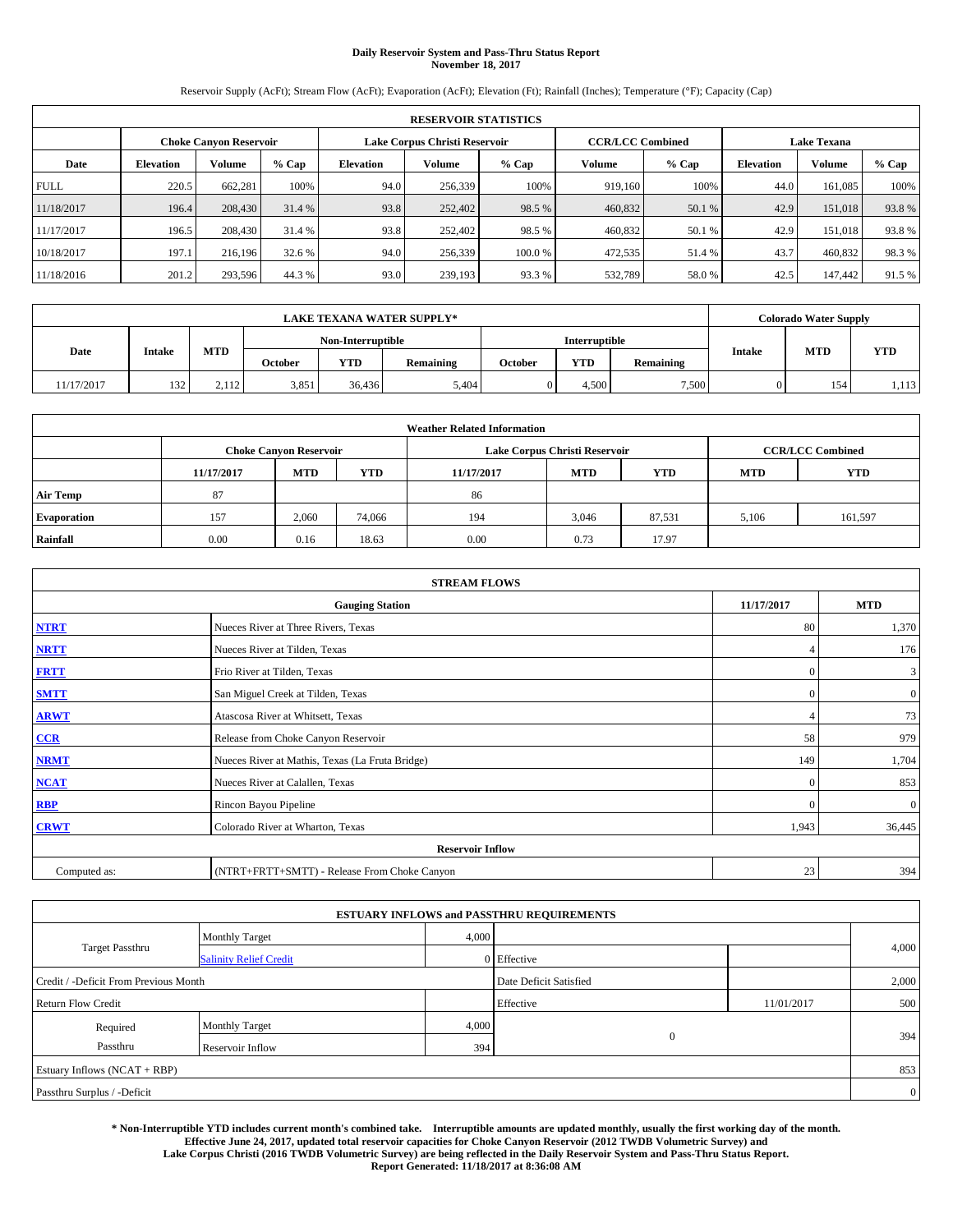# **Daily Reservoir System and Pass-Thru Status Report November 19, 2017**

Reservoir Supply (AcFt); Stream Flow (AcFt); Evaporation (AcFt); Elevation (Ft); Rainfall (Inches); Temperature (°F); Capacity (Cap)

|                               | <b>RESERVOIR STATISTICS</b> |         |        |                  |                               |         |                         |         |                  |                    |        |  |
|-------------------------------|-----------------------------|---------|--------|------------------|-------------------------------|---------|-------------------------|---------|------------------|--------------------|--------|--|
| <b>Choke Canvon Reservoir</b> |                             |         |        |                  | Lake Corpus Christi Reservoir |         | <b>CCR/LCC Combined</b> |         |                  | <b>Lake Texana</b> |        |  |
| Date                          | <b>Elevation</b>            | Volume  | % Cap  | <b>Elevation</b> | <b>Volume</b>                 | $%$ Cap | <b>Volume</b>           | $%$ Cap | <b>Elevation</b> | Volume             | % Cap  |  |
| <b>FULL</b>                   | 220.5                       | 662.281 | 100%   | 94.0             | 256,339                       | 100%    | 919.160                 | 100%    | 44.0             | 161.085            | 100%   |  |
| 11/19/2017                    | 196.4                       | 207,152 | 31.3%  | 93.8             | 252,402                       | 98.5 %  | 459,554                 | 50.0 %  | 42.9             | 151,018            | 93.8%  |  |
| 11/18/2017                    | 196.4                       | 208,430 | 31.4 % | 93.8             | 252,402                       | 98.5 %  | 460,832                 | 50.1 %  | 42.9             | 151,018            | 93.8%  |  |
| 10/19/2017                    | 197.1                       | 216,196 | 32.6 % | 94.0             | 256,339                       | 100.0 % | 472,535                 | 51.4 %  | 43.6             | 459.554            | 97.7 % |  |
| 11/19/2016                    | 201.1                       | 292,634 | 44.1 % | 93.1             | 240,625                       | 93.9 %  | 533,259                 | 58.0%   | 42.5             | 147,442            | 91.5 % |  |

| <b>LAKE TEXANA WATER SUPPLY*</b> |               |            |                   |            |                      |                |            | <b>Colorado Water Supply</b> |               |            |            |
|----------------------------------|---------------|------------|-------------------|------------|----------------------|----------------|------------|------------------------------|---------------|------------|------------|
|                                  | <b>Intake</b> |            | Non-Interruptible |            | <b>Interruptible</b> |                |            |                              |               |            |            |
| Date                             |               | <b>MTD</b> | October           | <b>YTD</b> | Remaining            | <b>October</b> | <b>YTD</b> | Remaining                    | <b>Intake</b> | <b>MTD</b> | <b>YTD</b> |
| 11/18/2017                       | 132           | 2,243      | 3,851             | 36.568     | 5,272                |                | 4.500      | 7,500                        |               | 154        | 1,113      |

| <b>Weather Related Information</b> |                                                                                                |                               |        |      |                               |        |       |                         |  |  |
|------------------------------------|------------------------------------------------------------------------------------------------|-------------------------------|--------|------|-------------------------------|--------|-------|-------------------------|--|--|
|                                    |                                                                                                | <b>Choke Canyon Reservoir</b> |        |      | Lake Corpus Christi Reservoir |        |       | <b>CCR/LCC Combined</b> |  |  |
|                                    | <b>YTD</b><br><b>MTD</b><br><b>MTD</b><br><b>YTD</b><br><b>MTD</b><br>11/18/2017<br>11/18/2017 |                               |        |      |                               |        |       |                         |  |  |
| <b>Air Temp</b>                    | 86                                                                                             |                               |        | 84   |                               |        |       |                         |  |  |
| <b>Evaporation</b>                 | 260                                                                                            | 2,320                         | 74,326 | 354  | 3,400                         | 87,885 | 5.720 | 162,211                 |  |  |
| Rainfall                           | 0.00                                                                                           | 0.16                          | 18.63  | 0.00 | 0.73                          | 17.97  |       |                         |  |  |

| <b>STREAM FLOWS</b> |                                                 |                |              |  |  |  |  |  |  |
|---------------------|-------------------------------------------------|----------------|--------------|--|--|--|--|--|--|
|                     | <b>Gauging Station</b>                          | 11/18/2017     | <b>MTD</b>   |  |  |  |  |  |  |
| <b>NTRT</b>         | Nueces River at Three Rivers, Texas             | 74             | 1,444        |  |  |  |  |  |  |
| <b>NRTT</b>         | Nueces River at Tilden, Texas                   | 3              | 179          |  |  |  |  |  |  |
| <b>FRTT</b>         | Frio River at Tilden, Texas                     | $\mathbf{0}$   | 3            |  |  |  |  |  |  |
| <b>SMTT</b>         | San Miguel Creek at Tilden, Texas               | $\mathbf{0}$   | $\mathbf{0}$ |  |  |  |  |  |  |
| <b>ARWT</b>         | Atascosa River at Whitsett, Texas               | $\overline{4}$ | 78           |  |  |  |  |  |  |
| $CCR$               | Release from Choke Canyon Reservoir             | 58             | 1,036        |  |  |  |  |  |  |
| <b>NRMT</b>         | Nueces River at Mathis, Texas (La Fruta Bridge) | 204            | 1,908        |  |  |  |  |  |  |
| <b>NCAT</b>         | Nueces River at Calallen, Texas                 | $\Omega$       | 853          |  |  |  |  |  |  |
| RBP                 | Rincon Bayou Pipeline                           | $\theta$       | $\mathbf{0}$ |  |  |  |  |  |  |
| <b>CRWT</b>         | Colorado River at Wharton, Texas                | 1,916          | 38,360       |  |  |  |  |  |  |
|                     | <b>Reservoir Inflow</b>                         |                |              |  |  |  |  |  |  |
| Computed as:        | (NTRT+FRTT+SMTT) - Release From Choke Canyon    |                |              |  |  |  |  |  |  |

| <b>ESTUARY INFLOWS and PASSTHRU REQUIREMENTS</b> |                               |       |                        |            |                |  |  |  |  |  |
|--------------------------------------------------|-------------------------------|-------|------------------------|------------|----------------|--|--|--|--|--|
|                                                  | <b>Monthly Target</b>         | 4,000 |                        |            |                |  |  |  |  |  |
| <b>Target Passthru</b>                           | <b>Salinity Relief Credit</b> |       | $0$ Effective          |            | 4,000          |  |  |  |  |  |
| Credit / -Deficit From Previous Month            |                               |       | Date Deficit Satisfied |            | 2,000          |  |  |  |  |  |
| <b>Return Flow Credit</b>                        |                               |       | Effective              | 11/01/2017 | 500            |  |  |  |  |  |
| Required                                         | <b>Monthly Target</b>         | 4,000 |                        |            |                |  |  |  |  |  |
| Passthru                                         | Reservoir Inflow              | 411   | $\overline{0}$         |            | 411            |  |  |  |  |  |
| Estuary Inflows (NCAT + RBP)                     |                               |       |                        |            | 853            |  |  |  |  |  |
| Passthru Surplus / -Deficit                      |                               |       |                        |            | $\overline{0}$ |  |  |  |  |  |

**\* Non-Interruptible YTD includes current month's combined take. Interruptible amounts are updated monthly, usually the first working day of the month. Effective June 24, 2017, updated total reservoir capacities for Choke Canyon Reservoir (2012 TWDB Volumetric Survey) and Lake Corpus Christi (2016 TWDB Volumetric Survey) are being reflected in the Daily Reservoir System and Pass-Thru Status Report. Report Generated: 11/19/2017 at 8:29:43 AM**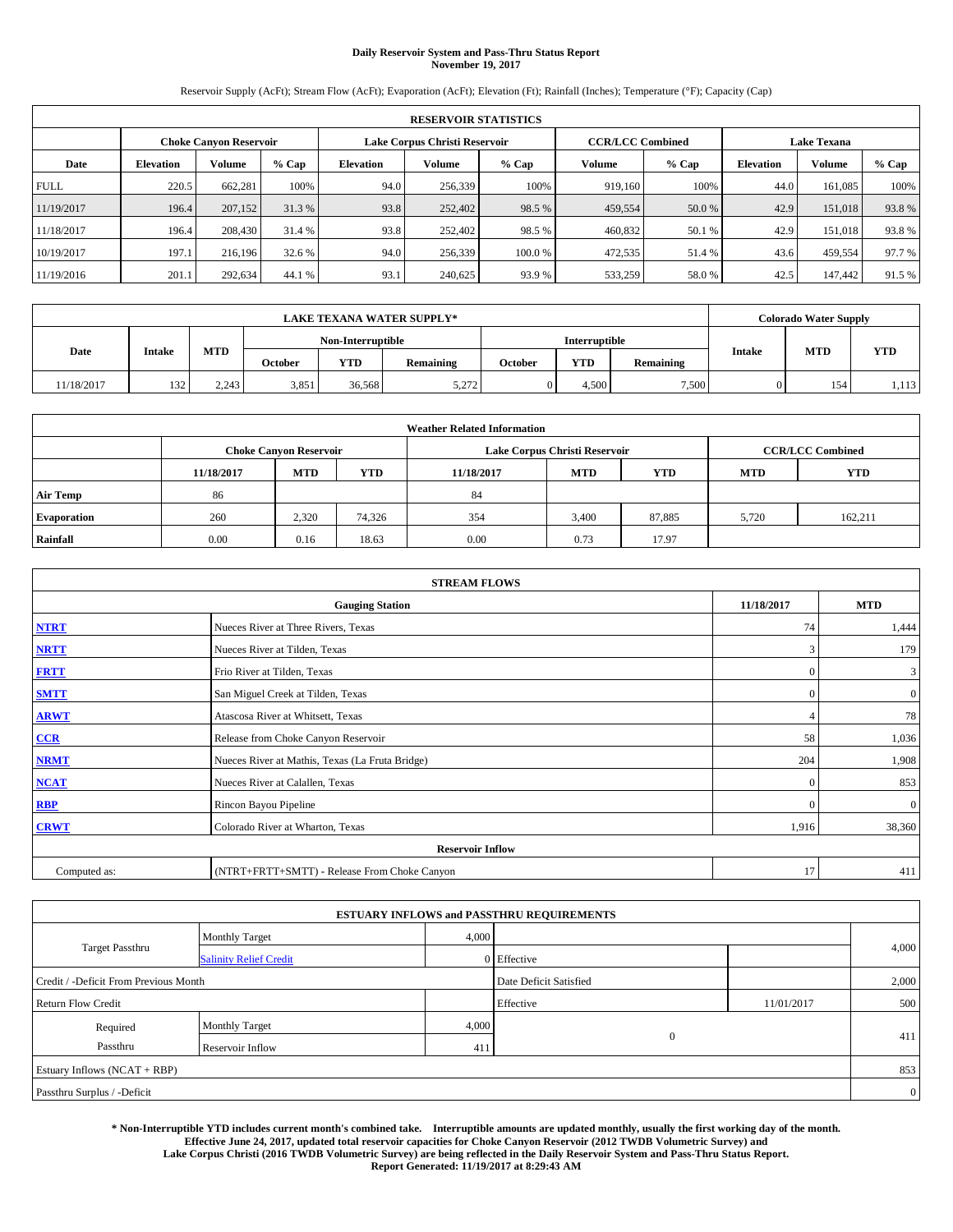# **Daily Reservoir System and Pass-Thru Status Report November 20, 2017**

Reservoir Supply (AcFt); Stream Flow (AcFt); Evaporation (AcFt); Elevation (Ft); Rainfall (Inches); Temperature (°F); Capacity (Cap)

|                               | <b>RESERVOIR STATISTICS</b> |               |         |           |                               |         |                                               |         |                  |               |        |
|-------------------------------|-----------------------------|---------------|---------|-----------|-------------------------------|---------|-----------------------------------------------|---------|------------------|---------------|--------|
| <b>Choke Canvon Reservoir</b> |                             |               |         |           | Lake Corpus Christi Reservoir |         | <b>Lake Texana</b><br><b>CCR/LCC Combined</b> |         |                  |               |        |
| Date                          | <b>Elevation</b>            | <b>Volume</b> | $%$ Cap | Elevation | <b>Volume</b>                 | $%$ Cap | Volume                                        | $%$ Cap | <b>Elevation</b> | <b>Volume</b> | % Cap  |
| <b>FULL</b>                   | 220.5                       | 662.281       | 100%    | 94.0      | 256,339                       | 100%    | 919.160                                       | 100%    | 44.0             | 161,085       | 100%   |
| 11/20/2017                    | 196.5                       | 208,430       | 31.4 %  | 93.8      | 252,402                       | 98.5 %  | 460,832                                       | 50.1 %  | 42.8             | 150,120       | 93.2%  |
| 11/19/2017                    | 196.4                       | 207,152       | 31.3 %  | 93.8      | 252,402                       | 98.5 %  | 459,554                                       | 50.0%   | 42.9             | 151,018       | 93.8%  |
| 10/20/2017                    | 197.1                       | 216.196       | 32.6 %  | 94.0      | 256,339                       | 100.0%  | 472,535                                       | 51.4 %  | 43.6             | 460,832       | 97.7 % |
| 11/20/2016                    | 201.1                       | 293.274       | 44.2 %  | 93.0      | 239,193                       | 93.3 %  | 532,467                                       | 57.9%   | 42.5             | 147.442       | 91.5 % |

|            |        |            |                                           |            | <b>LAKE TEXANA WATER SUPPLY*</b> |                |            |           |               | <b>Colorado Water Supply</b> |            |
|------------|--------|------------|-------------------------------------------|------------|----------------------------------|----------------|------------|-----------|---------------|------------------------------|------------|
|            |        |            | <b>Interruptible</b><br>Non-Interruptible |            |                                  |                |            |           |               |                              |            |
| Date       | Intake | <b>MTD</b> | October                                   | <b>YTD</b> | Remaining                        | <b>October</b> | <b>YTD</b> | Remaining | <b>Intake</b> | <b>MTD</b>                   | <b>YTD</b> |
| 11/19/2017 | 128    | 2,372      | 3,851                                     | 36.697     | 5,143                            |                | 4.500      | 7,500     |               | 154                          | 1,113      |

|                    | <b>Weather Related Information</b> |                                                                                  |        |      |                               |                         |       |         |  |  |  |  |
|--------------------|------------------------------------|----------------------------------------------------------------------------------|--------|------|-------------------------------|-------------------------|-------|---------|--|--|--|--|
|                    |                                    | <b>Choke Canyon Reservoir</b>                                                    |        |      | Lake Corpus Christi Reservoir | <b>CCR/LCC Combined</b> |       |         |  |  |  |  |
|                    | 11/19/2017                         | <b>YTD</b><br><b>MTD</b><br><b>MTD</b><br><b>YTD</b><br>11/19/2017<br><b>MTD</b> |        |      |                               |                         |       |         |  |  |  |  |
| <b>Air Temp</b>    | 65                                 |                                                                                  |        | 65   |                               |                         |       |         |  |  |  |  |
| <b>Evaporation</b> | 127                                | 2.447                                                                            | 74,453 | 126  | 3,526                         | 88,011                  | 5,973 | 162,464 |  |  |  |  |
| Rainfall           | 0.00                               | 0.16                                                                             | 18.63  | 0.00 | 0.73                          | 17.97                   |       |         |  |  |  |  |

| <b>STREAM FLOWS</b> |                                                 |                |              |  |  |  |  |  |
|---------------------|-------------------------------------------------|----------------|--------------|--|--|--|--|--|
|                     | <b>Gauging Station</b>                          | 11/19/2017     | <b>MTD</b>   |  |  |  |  |  |
| <b>NTRT</b>         | Nueces River at Three Rivers, Texas             | 69             | 1,513        |  |  |  |  |  |
| <b>NRTT</b>         | Nueces River at Tilden, Texas                   | $\overline{2}$ | 182          |  |  |  |  |  |
| <b>FRTT</b>         | Frio River at Tilden, Texas                     | $\mathbf{0}$   | 3            |  |  |  |  |  |
| <b>SMTT</b>         | San Miguel Creek at Tilden, Texas               | $\mathbf{0}$   | $\mathbf{0}$ |  |  |  |  |  |
| <b>ARWT</b>         | Atascosa River at Whitsett, Texas               | $\overline{4}$ | 82           |  |  |  |  |  |
| $CCR$               | Release from Choke Canyon Reservoir             | 58             | 1,094        |  |  |  |  |  |
| <b>NRMT</b>         | Nueces River at Mathis, Texas (La Fruta Bridge) | 206            | 2,115        |  |  |  |  |  |
| <b>NCAT</b>         | Nueces River at Calallen, Texas                 | $\Omega$       | 853          |  |  |  |  |  |
| RBP                 | Rincon Bayou Pipeline                           | $\theta$       | $\mathbf{0}$ |  |  |  |  |  |
| <b>CRWT</b>         | Colorado River at Wharton, Texas                | 1,918          | 40,278       |  |  |  |  |  |
|                     | <b>Reservoir Inflow</b>                         |                |              |  |  |  |  |  |
| Computed as:        | (NTRT+FRTT+SMTT) - Release From Choke Canyon    | 11             | 422          |  |  |  |  |  |

|                                       |                               |       | <b>ESTUARY INFLOWS and PASSTHRU REQUIREMENTS</b> |            |                |  |
|---------------------------------------|-------------------------------|-------|--------------------------------------------------|------------|----------------|--|
|                                       | <b>Monthly Target</b>         | 4,000 |                                                  |            |                |  |
| <b>Target Passthru</b>                | <b>Salinity Relief Credit</b> |       | 0 Effective                                      |            | 4,000          |  |
| Credit / -Deficit From Previous Month |                               |       | Date Deficit Satisfied                           |            | 2,000          |  |
| <b>Return Flow Credit</b>             |                               |       | Effective                                        | 11/01/2017 | 500            |  |
| Required                              | <b>Monthly Target</b>         | 4,000 |                                                  |            |                |  |
| Passthru                              | Reservoir Inflow              | 422   | $\overline{0}$                                   |            | 422            |  |
| Estuary Inflows (NCAT + RBP)          |                               |       |                                                  |            | 853            |  |
| Passthru Surplus / -Deficit           |                               |       |                                                  |            | $\overline{0}$ |  |

**\* Non-Interruptible YTD includes current month's combined take. Interruptible amounts are updated monthly, usually the first working day of the month. Effective June 24, 2017, updated total reservoir capacities for Choke Canyon Reservoir (2012 TWDB Volumetric Survey) and Lake Corpus Christi (2016 TWDB Volumetric Survey) are being reflected in the Daily Reservoir System and Pass-Thru Status Report. Report Generated: 11/20/2017 at 8:22:35 AM**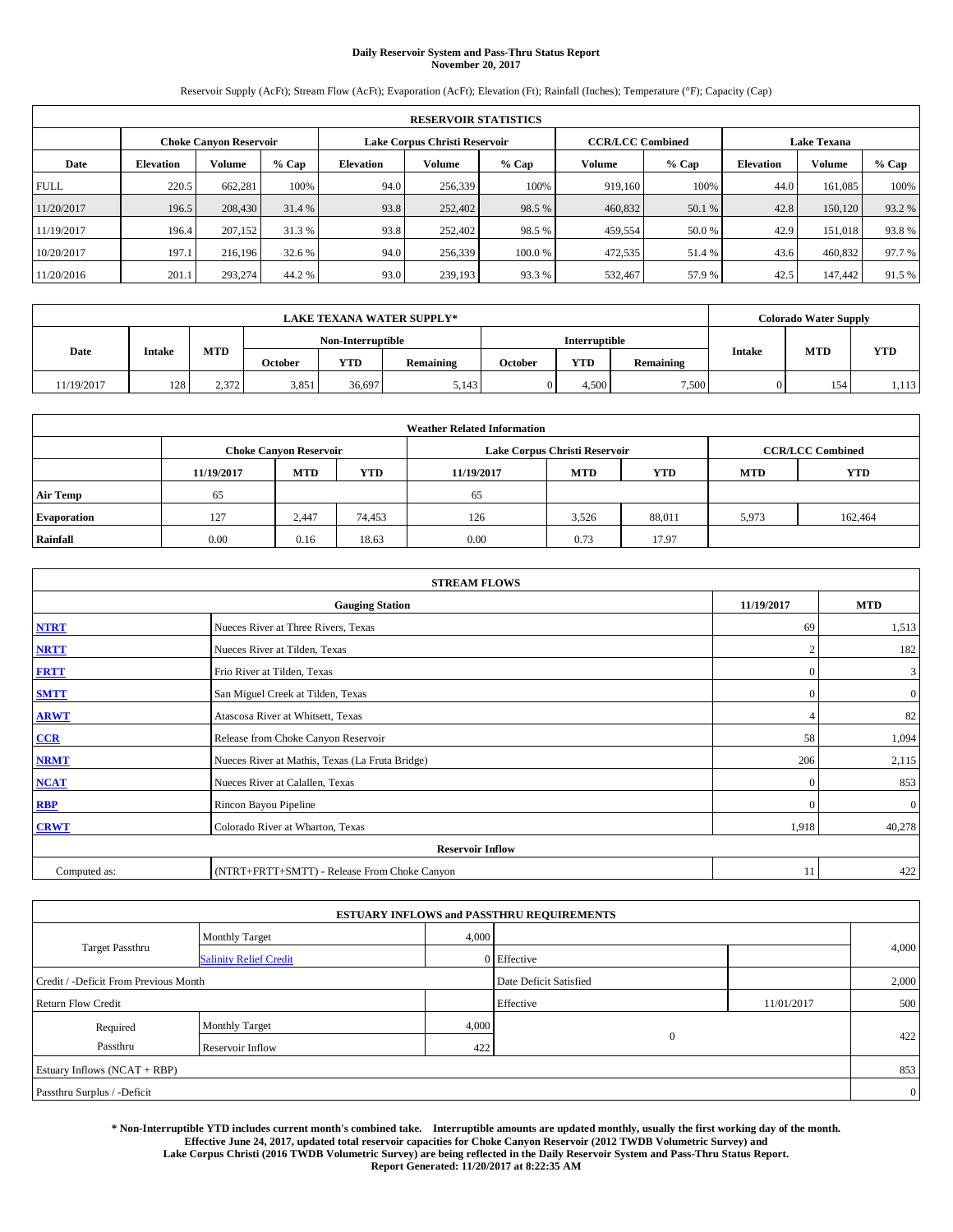# **Daily Reservoir System and Pass-Thru Status Report November 21, 2017**

Reservoir Supply (AcFt); Stream Flow (AcFt); Evaporation (AcFt); Elevation (Ft); Rainfall (Inches); Temperature (°F); Capacity (Cap)

|             | <b>RESERVOIR STATISTICS</b> |                               |         |                               |               |                              |                         |        |                    |               |        |  |
|-------------|-----------------------------|-------------------------------|---------|-------------------------------|---------------|------------------------------|-------------------------|--------|--------------------|---------------|--------|--|
|             |                             | <b>Choke Canvon Reservoir</b> |         | Lake Corpus Christi Reservoir |               |                              | <b>CCR/LCC Combined</b> |        | <b>Lake Texana</b> |               |        |  |
| Date        | <b>Elevation</b>            | <b>Volume</b>                 | $%$ Cap | Elevation                     | <b>Volume</b> | $%$ Cap<br>$%$ Cap<br>Volume |                         |        | <b>Elevation</b>   | <b>Volume</b> | % Cap  |  |
| <b>FULL</b> | 220.5                       | 662.281                       | 100%    | 94.0                          | 256,339       | 100%                         | 919.160                 | 100%   | 44.0               | 161,085       | 100%   |  |
| 11/21/2017  | 196.5                       | 208,430                       | 31.4 %  | 93.7                          | 250,442       | 97.7 %                       | 458,872                 | 49.9%  | 42.8               | 150,120       | 93.2%  |  |
| 11/20/2017  | 196.5                       | 208,430                       | 31.4 %  | 93.8                          | 252,402       | 98.5 %                       | 460,832                 | 50.1 % | 42.8               | 150.120       | 93.2 % |  |
| 10/21/2017  | 197.1                       | 216.196                       | 32.6 %  | 94.0                          | 256,339       | 100.0%                       | 472,535                 | 51.4 % | 43.6               | 458,872       | 97.7 % |  |
| 11/21/2016  | 201.1                       | 292,953                       | 44.2 %  | 93.0                          | 239,014       | 93.2 %                       | 531,967                 | 57.9%  | 42.5               | 147.442       | 91.5 % |  |

|            |               |       |         |                   | <b>LAKE TEXANA WATER SUPPLY*</b> |         |                      |           |               | <b>Colorado Water Supply</b> |            |
|------------|---------------|-------|---------|-------------------|----------------------------------|---------|----------------------|-----------|---------------|------------------------------|------------|
|            |               |       |         | Non-Interruptible |                                  |         | <b>Interruptible</b> |           |               |                              |            |
| Date       | <b>Intake</b> | MTD   | October | <b>YTD</b>        | Remaining                        | October | YTD                  | Remaining | <b>Intake</b> | <b>MTD</b>                   | <b>YTD</b> |
| 11/20/2017 | 132           | 2,504 | 3,851   | 36.829            | 5,011                            |         | 4.500                | 7,500     |               | 154                          | 1,113      |

|                    | <b>Weather Related Information</b>                                                             |                               |        |      |                               |                         |       |            |  |  |  |  |  |
|--------------------|------------------------------------------------------------------------------------------------|-------------------------------|--------|------|-------------------------------|-------------------------|-------|------------|--|--|--|--|--|
|                    |                                                                                                | <b>Choke Canyon Reservoir</b> |        |      | Lake Corpus Christi Reservoir | <b>CCR/LCC Combined</b> |       |            |  |  |  |  |  |
|                    | <b>YTD</b><br><b>MTD</b><br><b>MTD</b><br><b>YTD</b><br>11/20/2017<br>11/20/2017<br><b>MTD</b> |                               |        |      |                               |                         |       | <b>YTD</b> |  |  |  |  |  |
| <b>Air Temp</b>    | 70                                                                                             |                               |        | 67   |                               |                         |       |            |  |  |  |  |  |
| <b>Evaporation</b> | 82                                                                                             | 2,529                         | 74,535 | 125  | 3,651                         | 88,136                  | 6,180 | 162,671    |  |  |  |  |  |
| Rainfall           | 0.00                                                                                           | 0.16                          | 18.63  | 0.00 | 0.73                          | 17.97                   |       |            |  |  |  |  |  |

| <b>STREAM FLOWS</b> |                                                 |                |                |  |  |  |  |  |
|---------------------|-------------------------------------------------|----------------|----------------|--|--|--|--|--|
|                     | <b>Gauging Station</b>                          | 11/20/2017     | <b>MTD</b>     |  |  |  |  |  |
| <b>NTRT</b>         | Nueces River at Three Rivers, Texas             | -69            | 1,581          |  |  |  |  |  |
| <b>NRTT</b>         | Nueces River at Tilden, Texas                   | $\overline{2}$ | 184            |  |  |  |  |  |
| <b>FRTT</b>         | Frio River at Tilden, Texas                     | $\mathbf{0}$   | 4              |  |  |  |  |  |
| <b>SMTT</b>         | San Miguel Creek at Tilden, Texas               | $\mathbf{0}$   | $\overline{0}$ |  |  |  |  |  |
| <b>ARWT</b>         | Atascosa River at Whitsett, Texas               | 6              | 88             |  |  |  |  |  |
| $CCR$               | Release from Choke Canyon Reservoir             | 58             | 1,151          |  |  |  |  |  |
| <b>NRMT</b>         | Nueces River at Mathis, Texas (La Fruta Bridge) | 66             | 2,181          |  |  |  |  |  |
| <b>NCAT</b>         | Nueces River at Calallen, Texas                 | 52             | 905            |  |  |  |  |  |
| <b>RBP</b>          | Rincon Bayou Pipeline                           | $\mathbf{0}$   | $\mathbf{0}$   |  |  |  |  |  |
| <b>CRWT</b>         | Colorado River at Wharton, Texas                | 1,904          | 42,181         |  |  |  |  |  |
|                     | <b>Reservoir Inflow</b>                         |                |                |  |  |  |  |  |
| Computed as:        | (NTRT+FRTT+SMTT) - Release From Choke Canyon    | 11             | 434            |  |  |  |  |  |

|                                       |                               |       | <b>ESTUARY INFLOWS and PASSTHRU REQUIREMENTS</b> |            |                |  |
|---------------------------------------|-------------------------------|-------|--------------------------------------------------|------------|----------------|--|
|                                       | <b>Monthly Target</b>         | 4,000 |                                                  |            |                |  |
| <b>Target Passthru</b>                | <b>Salinity Relief Credit</b> |       | 0 Effective                                      |            | 4,000          |  |
| Credit / -Deficit From Previous Month |                               |       | Date Deficit Satisfied                           |            | 2,000          |  |
| <b>Return Flow Credit</b>             |                               |       | Effective                                        | 11/01/2017 | 500            |  |
| Required                              | <b>Monthly Target</b>         | 4,000 |                                                  |            |                |  |
| Passthru                              | Reservoir Inflow              | 434   | $\mathbf{0}$                                     |            | 434            |  |
| Estuary Inflows (NCAT + RBP)          |                               |       |                                                  |            | 905            |  |
| Passthru Surplus / -Deficit           |                               |       |                                                  |            | $\overline{0}$ |  |

**\* Non-Interruptible YTD includes current month's combined take. Interruptible amounts are updated monthly, usually the first working day of the month. Effective June 24, 2017, updated total reservoir capacities for Choke Canyon Reservoir (2012 TWDB Volumetric Survey) and Lake Corpus Christi (2016 TWDB Volumetric Survey) are being reflected in the Daily Reservoir System and Pass-Thru Status Report. Report Generated: 11/21/2017 at 8:15:09 AM**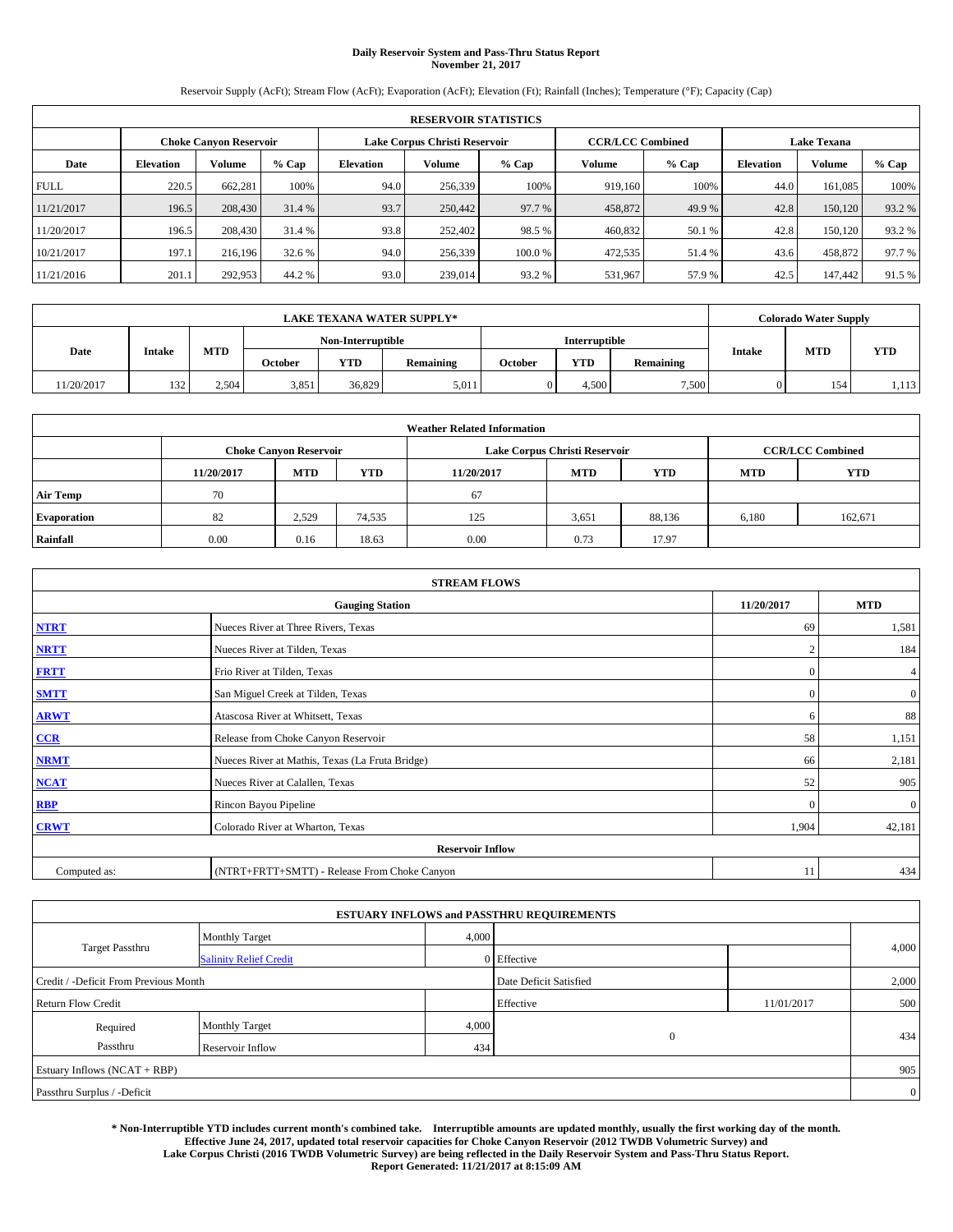# **Daily Reservoir System and Pass-Thru Status Report November 22, 2017**

Reservoir Supply (AcFt); Stream Flow (AcFt); Evaporation (AcFt); Elevation (Ft); Rainfall (Inches); Temperature (°F); Capacity (Cap)

|             | <b>RESERVOIR STATISTICS</b> |                               |         |                               |               |                                     |                         |        |                    |         |        |  |  |
|-------------|-----------------------------|-------------------------------|---------|-------------------------------|---------------|-------------------------------------|-------------------------|--------|--------------------|---------|--------|--|--|
|             |                             | <b>Choke Canvon Reservoir</b> |         | Lake Corpus Christi Reservoir |               |                                     | <b>CCR/LCC Combined</b> |        | <b>Lake Texana</b> |         |        |  |  |
| Date        | <b>Elevation</b>            | Volume                        | $%$ Cap | <b>Elevation</b>              | <b>Volume</b> | $%$ Cap<br><b>Volume</b><br>$%$ Cap |                         |        | <b>Elevation</b>   | Volume  | % Cap  |  |  |
| <b>FULL</b> | 220.5                       | 662.281                       | 100%    | 94.0                          | 256,339       | 100%                                | 919.160                 | 100%   | 44.0               | 161.085 | 100%   |  |  |
| 11/22/2017  | 196.4                       | 207,152                       | 31.3%   | 93.8                          | 252,402       | 98.5 %                              | 459,554                 | 50.0 % | 42.7               | 149,224 | 92.6 % |  |  |
| 11/21/2017  | 196.5                       | 208,430                       | 31.4 %  | 93.7                          | 250.442       | 97.7 %                              | 458,872                 | 49.9%  | 42.8               | 150.120 | 93.2 % |  |  |
| 10/22/2017  | 197.0                       | 214,890                       | 32.4 %  | 94.0                          | 256,339       | 100.0 %                             | 471,229                 | 51.3 % | 43.6               | 459.554 | 97.7 % |  |  |
| 11/22/2016  | 201.1                       | 292,475                       | 44.1 %  | 93.0                          | 238,836       | 93.2 %                              | 531,311                 | 57.8%  | 42.5               | 147,442 | 91.5 % |  |  |

|            |               |       |         |                   | <b>LAKE TEXANA WATER SUPPLY*</b> |         |                      |           |               | <b>Colorado Water Supply</b> |            |
|------------|---------------|-------|---------|-------------------|----------------------------------|---------|----------------------|-----------|---------------|------------------------------|------------|
|            |               |       |         | Non-Interruptible |                                  |         | <b>Interruptible</b> |           |               |                              |            |
| Date       | <b>Intake</b> | MTD   | October | <b>YTD</b>        | Remaining                        | October | YTD                  | Remaining | <b>Intake</b> | <b>MTD</b>                   | <b>YTD</b> |
| 11/21/2017 | 132           | 2,637 | 3,851   | 36.961            | 4,879                            |         | 4.500                | 7,500     |               | 154                          | 1,113      |

|                    | <b>Weather Related Information</b>                                                             |                               |        |      |                               |                         |       |            |  |  |  |  |  |
|--------------------|------------------------------------------------------------------------------------------------|-------------------------------|--------|------|-------------------------------|-------------------------|-------|------------|--|--|--|--|--|
|                    |                                                                                                | <b>Choke Canyon Reservoir</b> |        |      | Lake Corpus Christi Reservoir | <b>CCR/LCC Combined</b> |       |            |  |  |  |  |  |
|                    | <b>YTD</b><br><b>MTD</b><br><b>MTD</b><br><b>YTD</b><br>11/21/2017<br>11/21/2017<br><b>MTD</b> |                               |        |      |                               |                         |       | <b>YTD</b> |  |  |  |  |  |
| <b>Air Temp</b>    |                                                                                                |                               |        | 79   |                               |                         |       |            |  |  |  |  |  |
| <b>Evaporation</b> | 97                                                                                             | 2,626                         | 74,632 | 69   | 3.720                         | 88,205                  | 6,346 | 162,837    |  |  |  |  |  |
| Rainfall           | 0.00                                                                                           | 0.16                          | 18.63  | 0.00 | 0.73                          | 17.97                   |       |            |  |  |  |  |  |

| <b>STREAM FLOWS</b> |                                                 |              |              |  |  |  |  |  |  |  |
|---------------------|-------------------------------------------------|--------------|--------------|--|--|--|--|--|--|--|
|                     | <b>Gauging Station</b>                          |              |              |  |  |  |  |  |  |  |
| <b>NTRT</b>         | Nueces River at Three Rivers, Texas             | 66           | 1,647        |  |  |  |  |  |  |  |
| <b>NRTT</b>         | Nueces River at Tilden, Texas                   | 3            | 187          |  |  |  |  |  |  |  |
| <b>FRTT</b>         | Frio River at Tilden, Texas                     | $\mathbf{0}$ | 4            |  |  |  |  |  |  |  |
| <b>SMTT</b>         | San Miguel Creek at Tilden, Texas               | $\mathbf{0}$ | $\mathbf{0}$ |  |  |  |  |  |  |  |
| <b>ARWT</b>         | Atascosa River at Whitsett, Texas               | 8            | 96           |  |  |  |  |  |  |  |
| $CCR$               | Release from Choke Canyon Reservoir             | 58           | 1,209        |  |  |  |  |  |  |  |
| <b>NRMT</b>         | Nueces River at Mathis, Texas (La Fruta Bridge) | 102          | 2,283        |  |  |  |  |  |  |  |
| <b>NCAT</b>         | Nueces River at Calallen, Texas                 | 22           | 928          |  |  |  |  |  |  |  |
| RBP                 | Rincon Bayou Pipeline                           | $\theta$     | $\mathbf{0}$ |  |  |  |  |  |  |  |
| <b>CRWT</b>         | Colorado River at Wharton, Texas                | 1,846        | 44,027       |  |  |  |  |  |  |  |
|                     | <b>Reservoir Inflow</b>                         |              |              |  |  |  |  |  |  |  |
| Computed as:        | (NTRT+FRTT+SMTT) - Release From Choke Canyon    | 9            | 442          |  |  |  |  |  |  |  |

| <b>ESTUARY INFLOWS and PASSTHRU REQUIREMENTS</b> |                               |       |                        |            |                |  |  |  |  |  |
|--------------------------------------------------|-------------------------------|-------|------------------------|------------|----------------|--|--|--|--|--|
|                                                  | <b>Monthly Target</b>         | 4,000 |                        |            |                |  |  |  |  |  |
| <b>Target Passthru</b>                           | <b>Salinity Relief Credit</b> |       | 0 Effective            |            | 4,000          |  |  |  |  |  |
| Credit / -Deficit From Previous Month            |                               |       | Date Deficit Satisfied |            | 2,000          |  |  |  |  |  |
| <b>Return Flow Credit</b>                        |                               |       | Effective              | 11/01/2017 | 500            |  |  |  |  |  |
| Required                                         | <b>Monthly Target</b>         | 4,000 |                        |            |                |  |  |  |  |  |
| Passthru                                         | Reservoir Inflow              | 442   | $\overline{0}$         |            | 442            |  |  |  |  |  |
| Estuary Inflows (NCAT + RBP)                     |                               |       |                        |            | 928            |  |  |  |  |  |
| Passthru Surplus / -Deficit                      |                               |       |                        |            | $\overline{0}$ |  |  |  |  |  |

**\* Non-Interruptible YTD includes current month's combined take. Interruptible amounts are updated monthly, usually the first working day of the month. Effective June 24, 2017, updated total reservoir capacities for Choke Canyon Reservoir (2012 TWDB Volumetric Survey) and Lake Corpus Christi (2016 TWDB Volumetric Survey) are being reflected in the Daily Reservoir System and Pass-Thru Status Report. Report Generated: 11/22/2017 at 8:36:47 AM**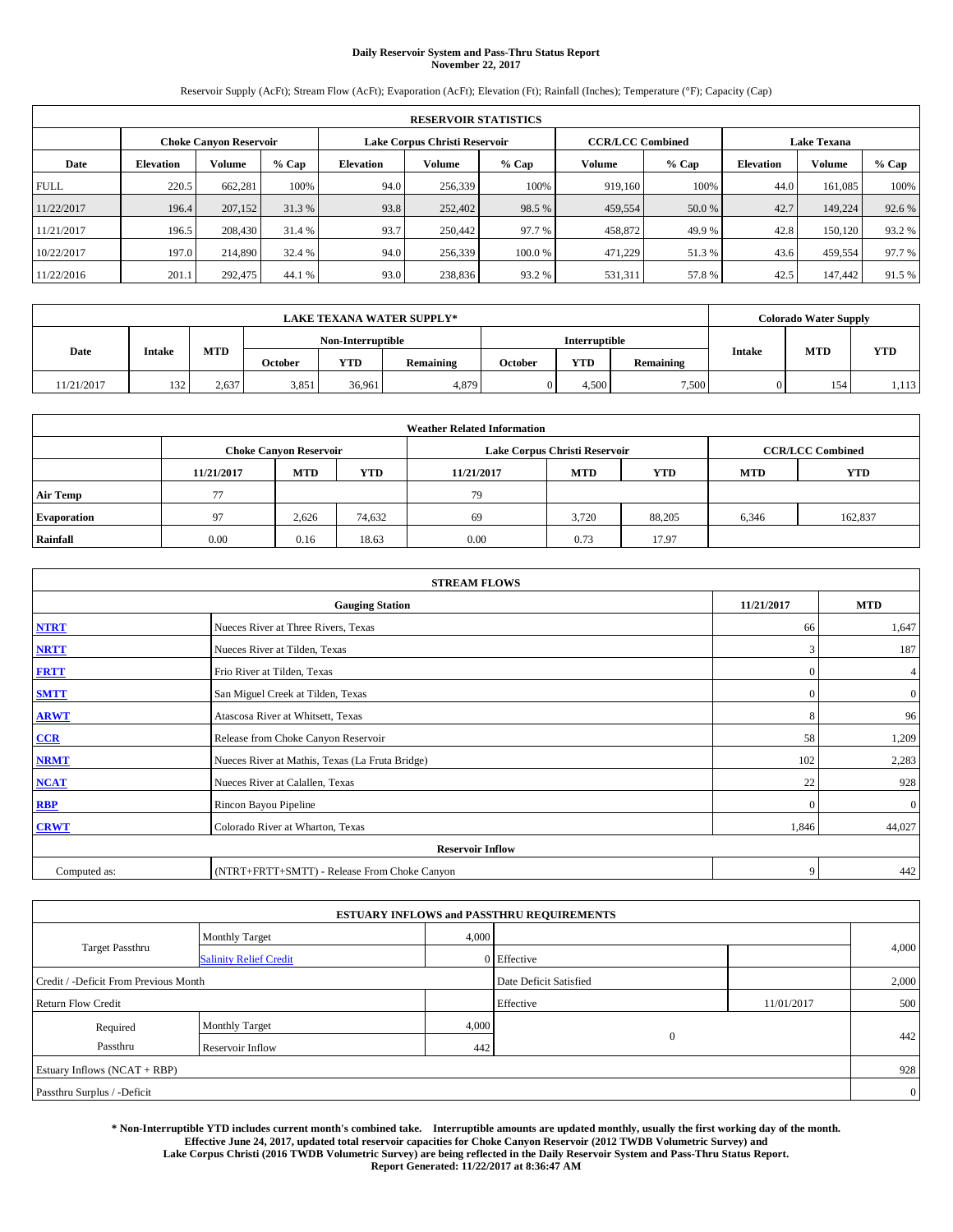# **Daily Reservoir System and Pass-Thru Status Report November 23, 2017**

Reservoir Supply (AcFt); Stream Flow (AcFt); Evaporation (AcFt); Elevation (Ft); Rainfall (Inches); Temperature (°F); Capacity (Cap)

| <b>RESERVOIR STATISTICS</b> |                               |               |         |           |                               |         |                         |         |                    |               |        |
|-----------------------------|-------------------------------|---------------|---------|-----------|-------------------------------|---------|-------------------------|---------|--------------------|---------------|--------|
|                             | <b>Choke Canvon Reservoir</b> |               |         |           | Lake Corpus Christi Reservoir |         | <b>CCR/LCC Combined</b> |         | <b>Lake Texana</b> |               |        |
| Date                        | <b>Elevation</b>              | <b>Volume</b> | $%$ Cap | Elevation | <b>Volume</b>                 | $%$ Cap | Volume                  | $%$ Cap | <b>Elevation</b>   | <b>Volume</b> | % Cap  |
| <b>FULL</b>                 | 220.5                         | 662.281       | 100%    | 94.0      | 256,339                       | 100%    | 919,160                 | 100%    | 44.0               | 161,085       | 100%   |
| 11/23/2017                  | 196.4                         | 207,152       | 31.3%   | 93.7      | 250,442                       | 97.7 %  | 457,594                 | 49.8%   | 42.7               | 149.224       | 92.6%  |
| 11/22/2017                  | 196.4                         | 207,152       | 31.3 %  | 93.8      | 252,402                       | 98.5 %  | 459,554                 | 50.0%   | 42.7               | 149.224       | 92.6%  |
| 10/23/2017                  | 197.0                         | 214,890       | 32.4 %  | 94.0      | 256,339                       | 100.0%  | 471,229                 | 51.3%   | 43.6               | 457.594       | 97.7 % |
| 11/23/2016                  | 201.1                         | 292,634       | 44.1 %  | 93.0      | 238,657                       | 93.1 %  | 531,291                 | 57.8%   | 42.4               | 146,555       | 91.0%  |

| <b>LAKE TEXANA WATER SUPPLY*</b> |               |       |                   |            |           |                      | <b>Colorado Water Supply</b> |           |               |            |            |
|----------------------------------|---------------|-------|-------------------|------------|-----------|----------------------|------------------------------|-----------|---------------|------------|------------|
|                                  |               |       | Non-Interruptible |            |           | <b>Interruptible</b> |                              |           |               |            |            |
| Date                             | <b>Intake</b> | MTD   | October           | <b>YTD</b> | Remaining | October              | YTD                          | Remaining | <b>Intake</b> | <b>MTD</b> | <b>YTD</b> |
| 11/22/2017                       | 132           | 2,769 | 3,851             | 37.094     | 4,746     |                      | 4.500                        | 7,500     |               | 154        | 1,113      |

| <b>Weather Related Information</b> |            |                               |            |            |                               |                         |            |            |  |  |
|------------------------------------|------------|-------------------------------|------------|------------|-------------------------------|-------------------------|------------|------------|--|--|
|                                    |            | <b>Choke Canyon Reservoir</b> |            |            | Lake Corpus Christi Reservoir | <b>CCR/LCC Combined</b> |            |            |  |  |
|                                    | 11/22/2017 | <b>MTD</b>                    | <b>YTD</b> | 11/22/2017 | <b>MTD</b>                    | <b>YTD</b>              | <b>MTD</b> | <b>YTD</b> |  |  |
| <b>Air Temp</b>                    | 69         |                               |            | 68         |                               |                         |            |            |  |  |
| <b>Evaporation</b>                 | 141        | 2,767                         | 74,773     | 182        | 3,902                         | 88,387                  | 6,669      | 163,160    |  |  |
| Rainfall                           | 0.00       | 0.16                          | 18.63      | 0.00       | 0.73                          | 17.97                   |            |            |  |  |

| <b>STREAM FLOWS</b> |                                                 |              |              |  |  |  |  |  |  |  |
|---------------------|-------------------------------------------------|--------------|--------------|--|--|--|--|--|--|--|
|                     | <b>Gauging Station</b>                          |              |              |  |  |  |  |  |  |  |
| <b>NTRT</b>         | Nueces River at Three Rivers, Texas             | 68           | 1,715        |  |  |  |  |  |  |  |
| <b>NRTT</b>         | Nueces River at Tilden, Texas                   | 3            | 189          |  |  |  |  |  |  |  |
| <b>FRTT</b>         | Frio River at Tilden, Texas                     | $\mathbf{0}$ | 4            |  |  |  |  |  |  |  |
| <b>SMTT</b>         | San Miguel Creek at Tilden, Texas               | $\mathbf{0}$ | $\mathbf{0}$ |  |  |  |  |  |  |  |
| <b>ARWT</b>         | Atascosa River at Whitsett, Texas               | 8            | 104          |  |  |  |  |  |  |  |
| $CCR$               | Release from Choke Canyon Reservoir             | 58           | 1,266        |  |  |  |  |  |  |  |
| <b>NRMT</b>         | Nueces River at Mathis, Texas (La Fruta Bridge) | 140          | 2,424        |  |  |  |  |  |  |  |
| <b>NCAT</b>         | Nueces River at Calallen, Texas                 | 28           | 956          |  |  |  |  |  |  |  |
| RBP                 | Rincon Bayou Pipeline                           | $\theta$     | $\mathbf{0}$ |  |  |  |  |  |  |  |
| <b>CRWT</b>         | Colorado River at Wharton, Texas                | 1,820        | 45,848       |  |  |  |  |  |  |  |
|                     | <b>Reservoir Inflow</b>                         |              |              |  |  |  |  |  |  |  |
| Computed as:        | (NTRT+FRTT+SMTT) - Release From Choke Canyon    | 11           | 453          |  |  |  |  |  |  |  |

| <b>ESTUARY INFLOWS and PASSTHRU REQUIREMENTS</b> |                               |                        |                |            |                |  |  |  |  |  |
|--------------------------------------------------|-------------------------------|------------------------|----------------|------------|----------------|--|--|--|--|--|
|                                                  | <b>Monthly Target</b>         | 4,000                  |                |            |                |  |  |  |  |  |
| <b>Target Passthru</b>                           | <b>Salinity Relief Credit</b> |                        | 0 Effective    |            | 4,000          |  |  |  |  |  |
| Credit / -Deficit From Previous Month            |                               | Date Deficit Satisfied |                | 2,000      |                |  |  |  |  |  |
| <b>Return Flow Credit</b>                        |                               |                        | Effective      | 11/01/2017 | 500            |  |  |  |  |  |
| Required                                         | Monthly Target                | 4,000                  |                |            |                |  |  |  |  |  |
| Passthru                                         | Reservoir Inflow              | 453                    | $\overline{0}$ |            | 453            |  |  |  |  |  |
| Estuary Inflows (NCAT + RBP)                     |                               |                        |                |            |                |  |  |  |  |  |
| Passthru Surplus / -Deficit                      |                               |                        |                |            | $\overline{0}$ |  |  |  |  |  |

**\* Non-Interruptible YTD includes current month's combined take. Interruptible amounts are updated monthly, usually the first working day of the month. Effective June 24, 2017, updated total reservoir capacities for Choke Canyon Reservoir (2012 TWDB Volumetric Survey) and Lake Corpus Christi (2016 TWDB Volumetric Survey) are being reflected in the Daily Reservoir System and Pass-Thru Status Report. Report Generated: 11/23/2017 at 9:18:56 AM**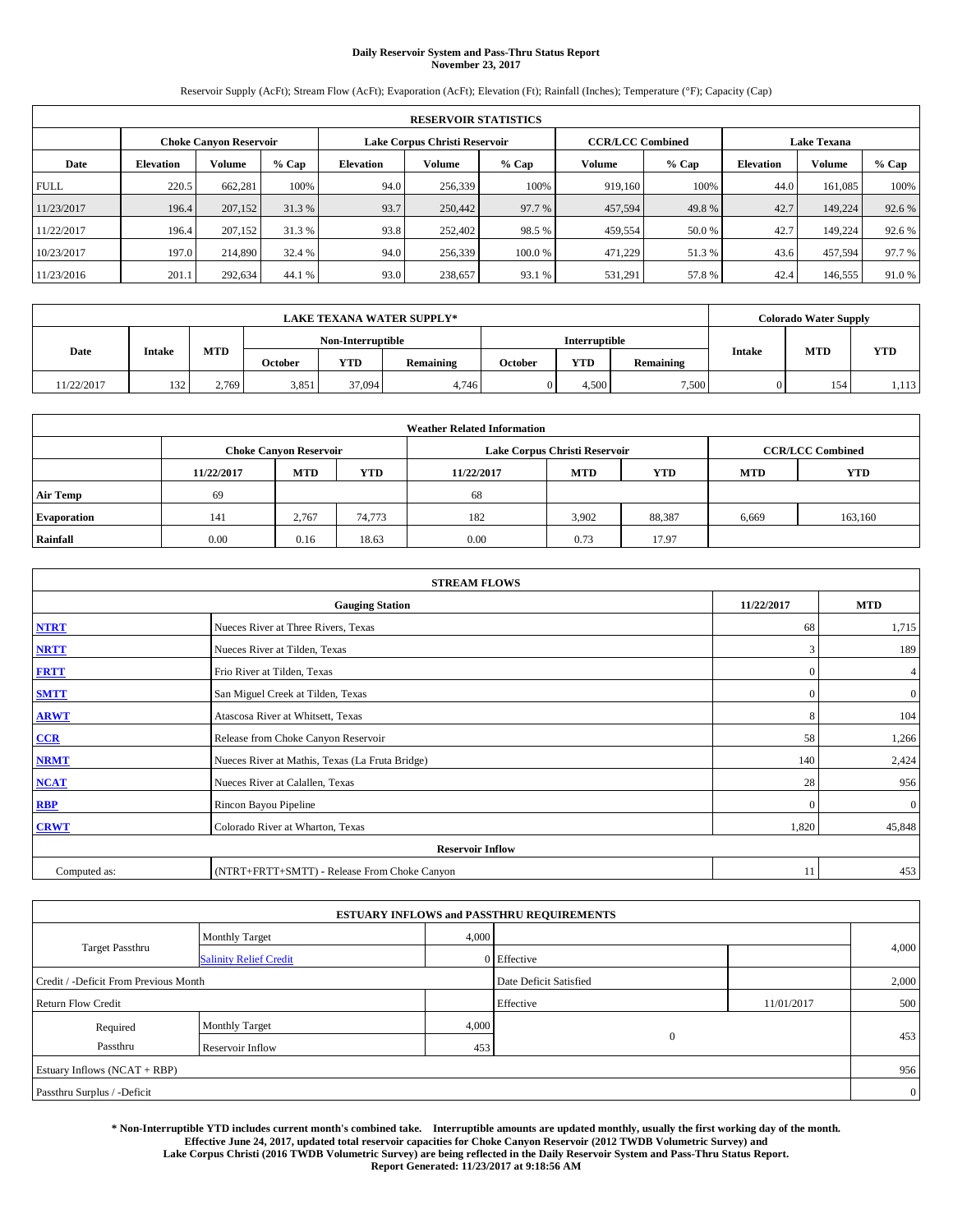# **Daily Reservoir System and Pass-Thru Status Report November 24, 2017**

Reservoir Supply (AcFt); Stream Flow (AcFt); Evaporation (AcFt); Elevation (Ft); Rainfall (Inches); Temperature (°F); Capacity (Cap)

| <b>RESERVOIR STATISTICS</b> |                  |                               |        |           |                               |         |                         |         |                    |               |        |
|-----------------------------|------------------|-------------------------------|--------|-----------|-------------------------------|---------|-------------------------|---------|--------------------|---------------|--------|
|                             |                  | <b>Choke Canvon Reservoir</b> |        |           | Lake Corpus Christi Reservoir |         | <b>CCR/LCC Combined</b> |         | <b>Lake Texana</b> |               |        |
| Date                        | <b>Elevation</b> | <b>Volume</b>                 | % Cap  | Elevation | <b>Volume</b>                 | $%$ Cap | Volume                  | $%$ Cap | <b>Elevation</b>   | <b>Volume</b> | % Cap  |
| <b>FULL</b>                 | 220.5            | 662.281                       | 100%   | 94.0      | 256,339                       | 100%    | 919.160                 | 100%    | 44.0               | 161,085       | 100%   |
| 11/24/2017                  | 196.3            | 207,152                       | 31.3%  | 93.7      | 250,442                       | 97.7 %  | 457,594                 | 49.8%   | 42.6               | 148,332       | 92.1 % |
| 11/23/2017                  | 196.4            | 207,152                       | 31.3 % | 93.7      | 250,442                       | 97.7 %  | 457,594                 | 49.8%   | 42.7               | 149.224       | 92.6 % |
| 10/24/2017                  | 196.9            | 213.589                       | 32.2 % | 94.0      | 256,339                       | 100.0 % | 469,928                 | 51.1 %  | 43.6               | 457,594       | 97.7 % |
| 11/24/2016                  | 201.1            | 292,000                       | 44.1 % | 93.0      | 238,478                       | 93.0 %  | 530,478                 | 57.7 %  | 42.4               | 146,555       | 91.0%  |

| <b>LAKE TEXANA WATER SUPPLY*</b> |               |       |                   |            |           |         |       | <b>Colorado Water Supply</b> |               |            |            |  |  |
|----------------------------------|---------------|-------|-------------------|------------|-----------|---------|-------|------------------------------|---------------|------------|------------|--|--|
|                                  |               |       | Non-Interruptible |            |           |         |       | <b>Interruptible</b>         |               |            |            |  |  |
| Date                             | <b>Intake</b> | MTD   | October           | <b>YTD</b> | Remaining | October | YTD   | Remaining                    | <b>Intake</b> | <b>MTD</b> | <b>YTD</b> |  |  |
| 11/23/2017                       | 132           | 2,901 | 3,851             | 37,225     | 4,615     |         | 4.500 | 7,500                        |               | 154        | 1,113      |  |  |

| <b>Weather Related Information</b> |            |                               |            |            |                               |                         |            |            |  |  |  |
|------------------------------------|------------|-------------------------------|------------|------------|-------------------------------|-------------------------|------------|------------|--|--|--|
|                                    |            | <b>Choke Canyon Reservoir</b> |            |            | Lake Corpus Christi Reservoir | <b>CCR/LCC Combined</b> |            |            |  |  |  |
|                                    | 11/23/2017 | <b>MTD</b>                    | <b>YTD</b> | 11/23/2017 | <b>MTD</b>                    | <b>YTD</b>              | <b>MTD</b> | <b>YTD</b> |  |  |  |
| <b>Air Temp</b>                    | 69         |                               |            | 68         |                               |                         |            |            |  |  |  |
| <b>Evaporation</b>                 | 74         | 2,841                         | 74,847     | 194        | 4,096                         | 88,581                  | 6,937      | 163,428    |  |  |  |
| Rainfall                           | 0.00       | 0.16                          | 18.63      | 0.00       | 0.73                          | 17.97                   |            |            |  |  |  |

| <b>STREAM FLOWS</b> |                                                 |                |              |  |  |  |  |  |  |  |
|---------------------|-------------------------------------------------|----------------|--------------|--|--|--|--|--|--|--|
|                     | <b>Gauging Station</b>                          |                |              |  |  |  |  |  |  |  |
| <b>NTRT</b>         | Nueces River at Three Rivers, Texas             | 69             | 1,785        |  |  |  |  |  |  |  |
| <b>NRTT</b>         | Nueces River at Tilden, Texas                   | $\overline{2}$ | 192          |  |  |  |  |  |  |  |
| <b>FRTT</b>         | Frio River at Tilden, Texas                     | $\mathbf{0}$   | 4            |  |  |  |  |  |  |  |
| <b>SMTT</b>         | San Miguel Creek at Tilden, Texas               | $\mathbf{0}$   | $\mathbf{0}$ |  |  |  |  |  |  |  |
| <b>ARWT</b>         | Atascosa River at Whitsett, Texas               | 8              | 111          |  |  |  |  |  |  |  |
| $CCR$               | Release from Choke Canyon Reservoir             | 58             | 1,324        |  |  |  |  |  |  |  |
| <b>NRMT</b>         | Nueces River at Mathis, Texas (La Fruta Bridge) | 42             | 2,466        |  |  |  |  |  |  |  |
| <b>NCAT</b>         | Nueces River at Calallen, Texas                 | 61             | 1,016        |  |  |  |  |  |  |  |
| RBP                 | Rincon Bayou Pipeline                           | $\theta$       | $\mathbf{0}$ |  |  |  |  |  |  |  |
| <b>CRWT</b>         | Colorado River at Wharton, Texas                | 1,783          | 47,630       |  |  |  |  |  |  |  |
|                     | <b>Reservoir Inflow</b>                         |                |              |  |  |  |  |  |  |  |
| Computed as:        | (NTRT+FRTT+SMTT) - Release From Choke Canyon    | 12             | 464          |  |  |  |  |  |  |  |

| <b>ESTUARY INFLOWS and PASSTHRU REQUIREMENTS</b> |                               |                        |              |            |                |  |  |  |  |  |
|--------------------------------------------------|-------------------------------|------------------------|--------------|------------|----------------|--|--|--|--|--|
|                                                  | <b>Monthly Target</b>         | 4,000                  |              |            |                |  |  |  |  |  |
| <b>Target Passthru</b>                           | <b>Salinity Relief Credit</b> |                        | 0 Effective  |            | 4,000          |  |  |  |  |  |
| Credit / -Deficit From Previous Month            |                               | Date Deficit Satisfied |              | 2,000      |                |  |  |  |  |  |
| <b>Return Flow Credit</b>                        |                               |                        | Effective    | 11/01/2017 | 500            |  |  |  |  |  |
| Required                                         | <b>Monthly Target</b>         | 4,000                  |              |            |                |  |  |  |  |  |
| Passthru                                         | Reservoir Inflow              | 464                    | $\mathbf{0}$ |            | 464            |  |  |  |  |  |
| Estuary Inflows (NCAT + RBP)                     |                               |                        |              |            |                |  |  |  |  |  |
| Passthru Surplus / -Deficit                      |                               |                        |              |            | $\overline{0}$ |  |  |  |  |  |

**\* Non-Interruptible YTD includes current month's combined take. Interruptible amounts are updated monthly, usually the first working day of the month. Effective June 24, 2017, updated total reservoir capacities for Choke Canyon Reservoir (2012 TWDB Volumetric Survey) and Lake Corpus Christi (2016 TWDB Volumetric Survey) are being reflected in the Daily Reservoir System and Pass-Thru Status Report. Report Generated: 11/24/2017 at 9:52:32 AM**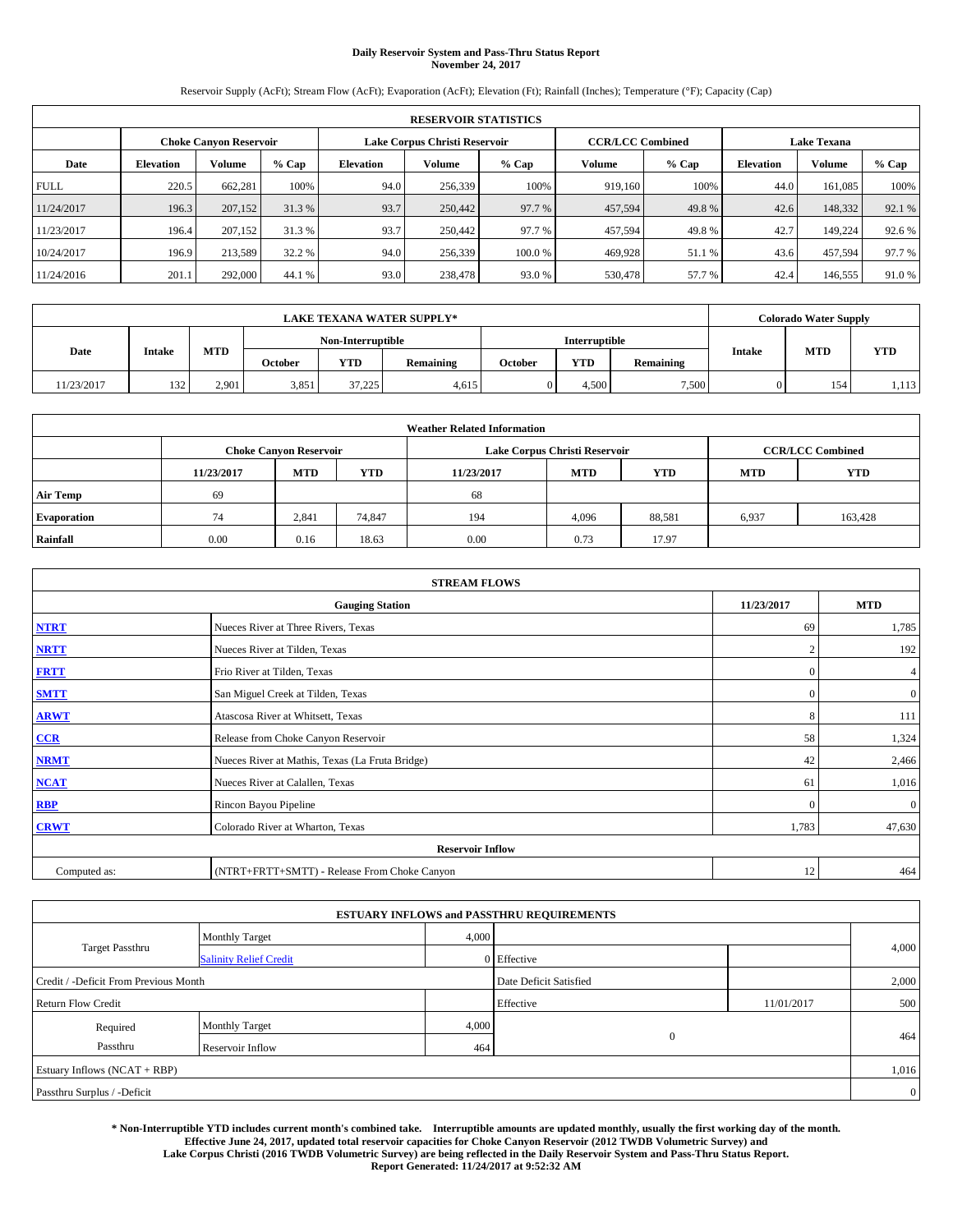# **Daily Reservoir System and Pass-Thru Status Report November 25, 2017**

Reservoir Supply (AcFt); Stream Flow (AcFt); Evaporation (AcFt); Elevation (Ft); Rainfall (Inches); Temperature (°F); Capacity (Cap)

|             | <b>RESERVOIR STATISTICS</b>   |               |        |                               |               |                              |                         |                  |                    |         |        |
|-------------|-------------------------------|---------------|--------|-------------------------------|---------------|------------------------------|-------------------------|------------------|--------------------|---------|--------|
|             | <b>Choke Canvon Reservoir</b> |               |        | Lake Corpus Christi Reservoir |               |                              | <b>CCR/LCC Combined</b> |                  | <b>Lake Texana</b> |         |        |
| Date        | <b>Elevation</b>              | <b>Volume</b> | % Cap  | Elevation                     | <b>Volume</b> | $%$ Cap<br>Volume<br>$%$ Cap |                         | <b>Elevation</b> | Volume             | % Cap   |        |
| <b>FULL</b> | 220.5                         | 662,281       | 100%   | 94.0                          | 256,339       | 100%                         | 919,160                 | 100%             | 44.0               | 161,085 | 100%   |
| 11/25/2017  | 196.4                         | 207,152       | 31.3 % | 93.6                          | 248,488       | 96.9%                        | 455,640                 | 49.6 %           | 42.6               | 148,332 | 92.1 % |
| 11/24/2017  | 196.3                         | 207,152       | 31.3 % | 93.7                          | 250,442       | 97.7 %                       | 457,594                 | 49.8%            | 42.6               | 148.332 | 92.1 % |
| 10/25/2017  | 196.9                         | 213,589       | 32.2 % | 94.0                          | 256,339       | 100.0%                       | 469,928                 | 51.1 %           | 43.6               | 455,640 | 97.7 % |
| 11/25/2016  | 201.0                         | 290,733       | 43.9 % | 93.0                          | 238,836       | 93.2 %                       | 529,569                 | 57.6%            | 42.4               | 146,555 | 91.0%  |

|            | <b>LAKE TEXANA WATER SUPPLY*</b> |       |         |                   |           |         |                      |           |               | <b>Colorado Water Supply</b> |            |  |
|------------|----------------------------------|-------|---------|-------------------|-----------|---------|----------------------|-----------|---------------|------------------------------|------------|--|
|            |                                  |       |         | Non-Interruptible |           |         | <b>Interruptible</b> |           |               |                              |            |  |
| Date       | <b>Intake</b>                    | MTD   | October | <b>YTD</b>        | Remaining | October | <b>YTD</b>           | Remaining | <b>Intake</b> | <b>MTD</b>                   | <b>YTD</b> |  |
| 11/24/2017 | 132                              | 3,032 | 3,851   | 37.357            | 4,483     |         | 4.500                | 7,500     |               | 154                          | 1,113      |  |

| <b>Weather Related Information</b> |            |                               |                                                                                  |      |                               |                         |       |         |  |  |
|------------------------------------|------------|-------------------------------|----------------------------------------------------------------------------------|------|-------------------------------|-------------------------|-------|---------|--|--|
|                                    |            | <b>Choke Canyon Reservoir</b> |                                                                                  |      | Lake Corpus Christi Reservoir | <b>CCR/LCC Combined</b> |       |         |  |  |
|                                    | 11/24/2017 | <b>MTD</b>                    | <b>YTD</b><br><b>YTD</b><br><b>MTD</b><br><b>YTD</b><br>11/24/2017<br><b>MTD</b> |      |                               |                         |       |         |  |  |
| <b>Air Temp</b>                    | 78         |                               |                                                                                  | 76   |                               |                         |       |         |  |  |
| <b>Evaporation</b>                 | 112        | 2,953                         | 74,959                                                                           | 193  | 4,289                         | 88,774                  | 7.242 | 163,733 |  |  |
| Rainfall                           | 0.00       | 0.16                          | 18.63                                                                            | 0.00 | 0.73                          | 17.97                   |       |         |  |  |

| <b>STREAM FLOWS</b> |                                                 |                |                |  |  |  |  |  |  |
|---------------------|-------------------------------------------------|----------------|----------------|--|--|--|--|--|--|
|                     | <b>Gauging Station</b>                          | 11/24/2017     | <b>MTD</b>     |  |  |  |  |  |  |
| <b>NTRT</b>         | Nueces River at Three Rivers, Texas             | -69            | 1,854          |  |  |  |  |  |  |
| <b>NRTT</b>         | Nueces River at Tilden, Texas                   | $\overline{2}$ | 194            |  |  |  |  |  |  |
| <b>FRTT</b>         | Frio River at Tilden, Texas                     | $\mathbf{0}$   | 4              |  |  |  |  |  |  |
| <b>SMTT</b>         | San Miguel Creek at Tilden, Texas               | $\mathbf{0}$   | $\overline{0}$ |  |  |  |  |  |  |
| <b>ARWT</b>         | Atascosa River at Whitsett, Texas               | $\mathcal{I}$  | 119            |  |  |  |  |  |  |
| CCR                 | Release from Choke Canyon Reservoir             | 58             | 1,382          |  |  |  |  |  |  |
| <b>NRMT</b>         | Nueces River at Mathis, Texas (La Fruta Bridge) | 100            | 2,566          |  |  |  |  |  |  |
| <b>NCAT</b>         | Nueces River at Calallen, Texas                 | 5              | 1,021          |  |  |  |  |  |  |
| RBP                 | Rincon Bayou Pipeline                           | $\Omega$       | $\mathbf{0}$   |  |  |  |  |  |  |
| <b>CRWT</b>         | Colorado River at Wharton, Texas                | 1,705          | 49,335         |  |  |  |  |  |  |
|                     | <b>Reservoir Inflow</b>                         |                |                |  |  |  |  |  |  |
| Computed as:        | (NTRT+FRTT+SMTT) - Release From Choke Canyon    |                |                |  |  |  |  |  |  |

|                                       |                               |       | <b>ESTUARY INFLOWS and PASSTHRU REQUIREMENTS</b> |            |                |
|---------------------------------------|-------------------------------|-------|--------------------------------------------------|------------|----------------|
|                                       | <b>Monthly Target</b>         | 4,000 |                                                  |            |                |
| <b>Target Passthru</b>                | <b>Salinity Relief Credit</b> |       | 0 Effective                                      |            | 4,000          |
| Credit / -Deficit From Previous Month |                               |       | Date Deficit Satisfied                           |            | 2,000          |
| <b>Return Flow Credit</b>             |                               |       | Effective                                        | 11/01/2017 | 500            |
| Required                              | <b>Monthly Target</b>         | 4,000 |                                                  |            |                |
| Passthru                              | Reservoir Inflow              | 476   | $\mathbf{0}$                                     |            | 476            |
| Estuary Inflows (NCAT + RBP)          |                               |       |                                                  |            | 1,021          |
| Passthru Surplus / -Deficit           |                               |       |                                                  |            | $\overline{0}$ |

**\* Non-Interruptible YTD includes current month's combined take. Interruptible amounts are updated monthly, usually the first working day of the month. Effective June 24, 2017, updated total reservoir capacities for Choke Canyon Reservoir (2012 TWDB Volumetric Survey) and Lake Corpus Christi (2016 TWDB Volumetric Survey) are being reflected in the Daily Reservoir System and Pass-Thru Status Report. Report Generated: 11/25/2017 at 8:16:36 AM**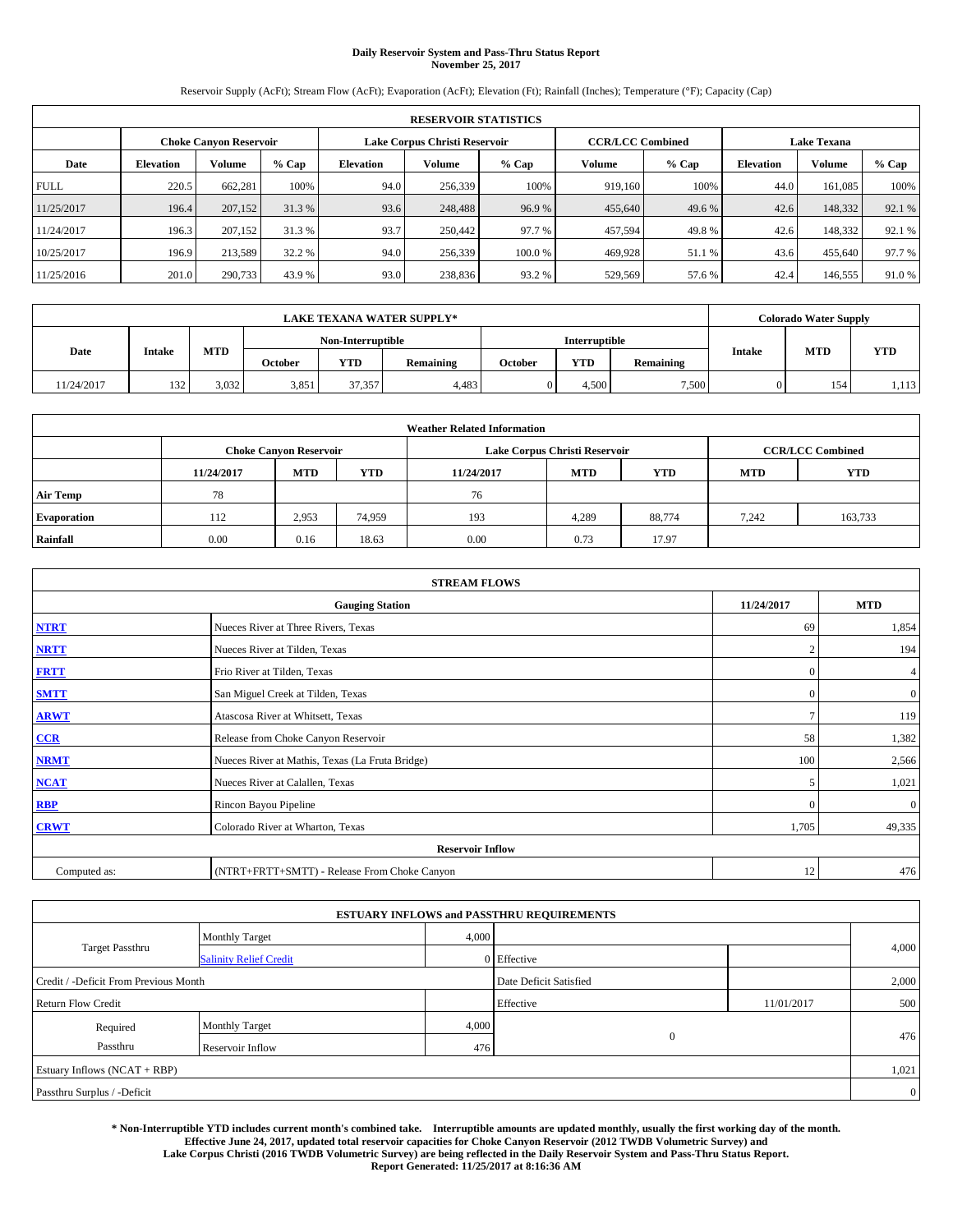# **Daily Reservoir System and Pass-Thru Status Report November 26, 2017**

Reservoir Supply (AcFt); Stream Flow (AcFt); Evaporation (AcFt); Elevation (Ft); Rainfall (Inches); Temperature (°F); Capacity (Cap)

|             | <b>RESERVOIR STATISTICS</b>   |               |        |                               |               |                              |                         |                  |                    |         |        |
|-------------|-------------------------------|---------------|--------|-------------------------------|---------------|------------------------------|-------------------------|------------------|--------------------|---------|--------|
|             | <b>Choke Canvon Reservoir</b> |               |        | Lake Corpus Christi Reservoir |               |                              | <b>CCR/LCC Combined</b> |                  | <b>Lake Texana</b> |         |        |
| Date        | <b>Elevation</b>              | <b>Volume</b> | % Cap  | Elevation                     | <b>Volume</b> | Volume<br>$%$ Cap<br>$%$ Cap |                         | <b>Elevation</b> | <b>Volume</b>      | % Cap   |        |
| <b>FULL</b> | 220.5                         | 662.281       | 100%   | 94.0                          | 256,339       | 100%                         | 919,160                 | 100%             | 44.0               | 161,085 | 100%   |
| 11/26/2017  | 196.3                         | 205,878       | 31.1 % | 93.6                          | 248,488       | 96.9%                        | 454,366                 | 49.4 %           | 42.6               | 148,332 | 92.1 % |
| 11/25/2017  | 196.4                         | 207,152       | 31.3 % | 93.6                          | 248,488       | 96.9%                        | 455,640                 | 49.6%            | 42.6               | 148,332 | 92.1 % |
| 10/26/2017  | 196.9                         | 213.589       | 32.2 % | 94.0                          | 256,339       | 100.0%                       | 469.928                 | 51.1 %           | 43.5               | 454,366 | 97.1 % |
| 11/26/2016  | 201.0                         | 291,683       | 44.0 % | 93.0                          | 238,836       | 93.2 %                       | 530,519                 | 57.7 %           | 42.4               | 146,555 | 91.0%  |

|            | <b>LAKE TEXANA WATER SUPPLY*</b> |       |         |                   |           |         |                      |           |               | <b>Colorado Water Supply</b> |            |  |
|------------|----------------------------------|-------|---------|-------------------|-----------|---------|----------------------|-----------|---------------|------------------------------|------------|--|
|            |                                  |       |         | Non-Interruptible |           |         | <b>Interruptible</b> |           |               |                              |            |  |
| Date       | <b>Intake</b>                    | MTD   | October | <b>YTD</b>        | Remaining | October | <b>YTD</b>           | Remaining | <b>Intake</b> | <b>MTD</b>                   | <b>YTD</b> |  |
| 11/25/2017 | 132                              | 3,164 | 3,851   | 37.489            | 4,351     |         | 4.500                | 7,500     |               | 154                          | 1,113      |  |

| <b>Weather Related Information</b> |            |                               |                                                                    |                               |       |                         |       |         |  |  |
|------------------------------------|------------|-------------------------------|--------------------------------------------------------------------|-------------------------------|-------|-------------------------|-------|---------|--|--|
|                                    |            | <b>Choke Canyon Reservoir</b> |                                                                    | Lake Corpus Christi Reservoir |       | <b>CCR/LCC Combined</b> |       |         |  |  |
|                                    | 11/25/2017 | <b>MTD</b>                    | <b>YTD</b><br><b>MTD</b><br><b>YTD</b><br>11/25/2017<br><b>MTD</b> |                               |       |                         |       |         |  |  |
| <b>Air Temp</b>                    | 86         |                               |                                                                    | 84                            |       |                         |       |         |  |  |
| <b>Evaporation</b>                 | 126        | 3,079                         | 75,085                                                             | 136                           | 4,425 | 88.910                  | 7,504 | 163,995 |  |  |
| Rainfall                           | 0.00       | 0.16                          | 18.63                                                              | 0.00                          | 0.73  | 17.97                   |       |         |  |  |

| <b>STREAM FLOWS</b> |                                                 |                |              |  |  |  |  |  |  |
|---------------------|-------------------------------------------------|----------------|--------------|--|--|--|--|--|--|
|                     | <b>Gauging Station</b>                          | 11/25/2017     | <b>MTD</b>   |  |  |  |  |  |  |
| <b>NTRT</b>         | Nueces River at Three Rivers, Texas             | 69             | 1,923        |  |  |  |  |  |  |
| <b>NRTT</b>         | Nueces River at Tilden, Texas                   | $\overline{2}$ | 196          |  |  |  |  |  |  |
| <b>FRTT</b>         | Frio River at Tilden, Texas                     | $\mathbf{0}$   | 4            |  |  |  |  |  |  |
| <b>SMTT</b>         | San Miguel Creek at Tilden, Texas               | $\mathbf{0}$   | $\mathbf{0}$ |  |  |  |  |  |  |
| <b>ARWT</b>         | Atascosa River at Whitsett, Texas               | 8              | 126          |  |  |  |  |  |  |
| $CCR$               | Release from Choke Canyon Reservoir             | 58             | 1,439        |  |  |  |  |  |  |
| <b>NRMT</b>         | Nueces River at Mathis, Texas (La Fruta Bridge) | 128            | 2,693        |  |  |  |  |  |  |
| <b>NCAT</b>         | Nueces River at Calallen, Texas                 | $\Omega$       | 1,021        |  |  |  |  |  |  |
| RBP                 | Rincon Bayou Pipeline                           | $\Omega$       | $\mathbf{0}$ |  |  |  |  |  |  |
| <b>CRWT</b>         | Colorado River at Wharton, Texas                | 1,691          | 51,026       |  |  |  |  |  |  |
|                     | <b>Reservoir Inflow</b>                         |                |              |  |  |  |  |  |  |
| Computed as:        | (NTRT+FRTT+SMTT) - Release From Choke Canyon    | 12             | 488          |  |  |  |  |  |  |

| <b>ESTUARY INFLOWS and PASSTHRU REQUIREMENTS</b> |                               |                        |              |            |                |  |  |  |  |
|--------------------------------------------------|-------------------------------|------------------------|--------------|------------|----------------|--|--|--|--|
|                                                  | <b>Monthly Target</b>         | 4,000                  |              |            |                |  |  |  |  |
| <b>Target Passthru</b>                           | <b>Salinity Relief Credit</b> |                        | 0 Effective  |            | 4,000          |  |  |  |  |
| Credit / -Deficit From Previous Month            |                               | Date Deficit Satisfied |              | 2,000      |                |  |  |  |  |
| <b>Return Flow Credit</b>                        |                               |                        | Effective    | 11/01/2017 | 500            |  |  |  |  |
| Required                                         | <b>Monthly Target</b>         | 4,000                  |              |            |                |  |  |  |  |
| Passthru                                         | Reservoir Inflow              | 488                    | $\mathbf{0}$ |            | 488            |  |  |  |  |
| Estuary Inflows (NCAT + RBP)                     |                               |                        |              |            | 1,021          |  |  |  |  |
| Passthru Surplus / -Deficit                      |                               |                        |              |            | $\overline{0}$ |  |  |  |  |

**\* Non-Interruptible YTD includes current month's combined take. Interruptible amounts are updated monthly, usually the first working day of the month. Effective June 24, 2017, updated total reservoir capacities for Choke Canyon Reservoir (2012 TWDB Volumetric Survey) and Lake Corpus Christi (2016 TWDB Volumetric Survey) are being reflected in the Daily Reservoir System and Pass-Thru Status Report. Report Generated: 11/26/2017 at 8:28:16 AM**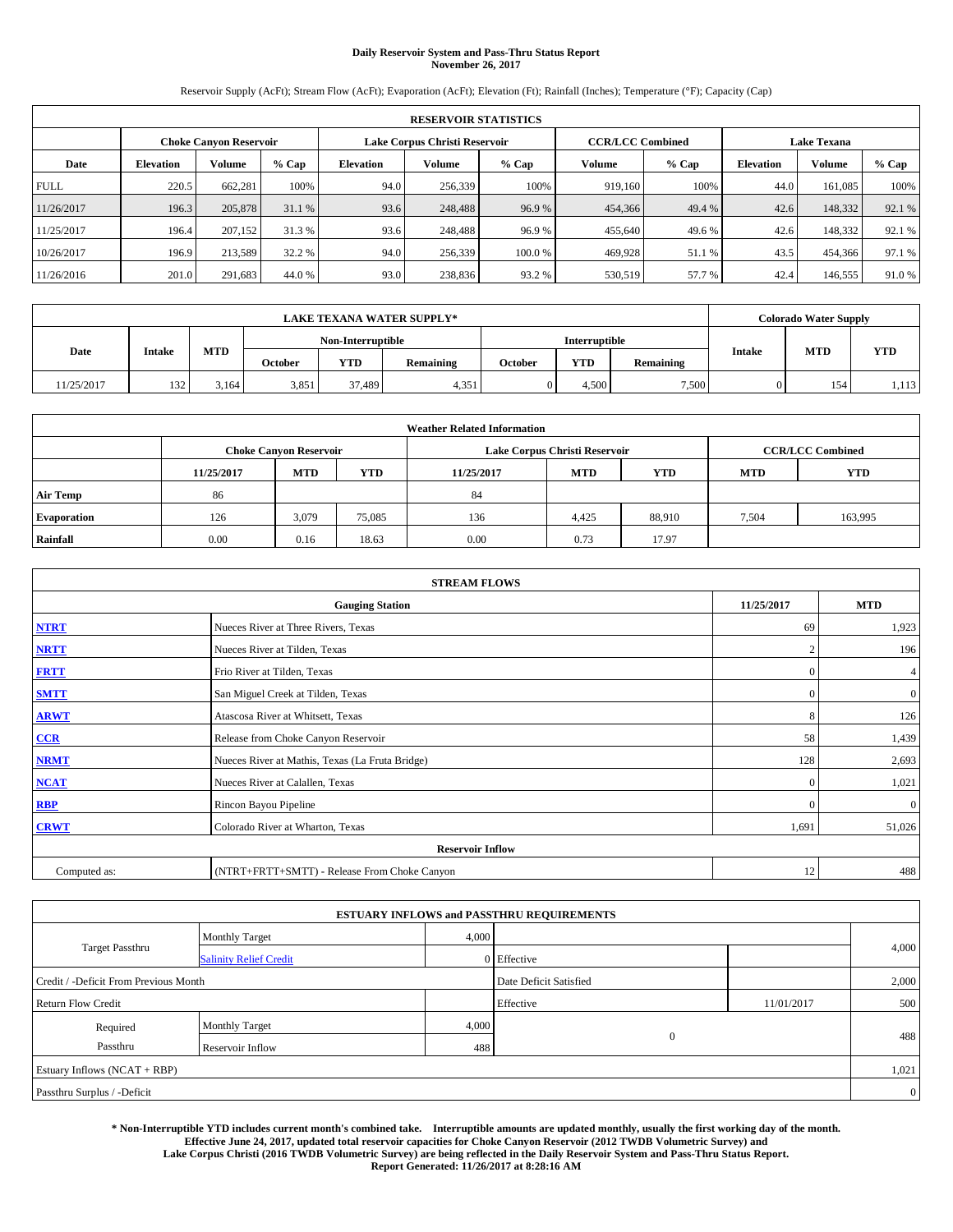# **Daily Reservoir System and Pass-Thru Status Report November 27, 2017**

Reservoir Supply (AcFt); Stream Flow (AcFt); Evaporation (AcFt); Elevation (Ft); Rainfall (Inches); Temperature (°F); Capacity (Cap)

|             | <b>RESERVOIR STATISTICS</b>   |               |         |                               |               |                              |                         |                  |                    |         |        |
|-------------|-------------------------------|---------------|---------|-------------------------------|---------------|------------------------------|-------------------------|------------------|--------------------|---------|--------|
|             | <b>Choke Canvon Reservoir</b> |               |         | Lake Corpus Christi Reservoir |               |                              | <b>CCR/LCC Combined</b> |                  | <b>Lake Texana</b> |         |        |
| Date        | <b>Elevation</b>              | <b>Volume</b> | $%$ Cap | Elevation                     | <b>Volume</b> | Volume<br>$%$ Cap<br>$%$ Cap |                         | <b>Elevation</b> | <b>Volume</b>      | % Cap   |        |
| <b>FULL</b> | 220.5                         | 662.281       | 100%    | 94.0                          | 256,339       | 100%                         | 919,160                 | 100%             | 44.0               | 161,085 | 100%   |
| 11/27/2017  | 196.4                         | 207,152       | 31.3%   | 93.6                          | 248,488       | 96.9%                        | 455,640                 | 49.6 %           | 42.6               | 148,332 | 92.1 % |
| 11/26/2017  | 196.3                         | 205,878       | 31.1 %  | 93.6                          | 248,488       | 96.9%                        | 454,366                 | 49.4 %           | 42.6               | 148,332 | 92.1 % |
| 10/27/2017  | 196.9                         | 213.589       | 32.2 %  | 94.0                          | 256,339       | 100.0%                       | 469.928                 | 51.1 %           | 43.4               | 455,640 | 96.6%  |
| 11/27/2016  | 201.0                         | 291,525       | 44.0 %  | 92.9                          | 237,942       | 92.8%                        | 529,467                 | 57.6%            | 42.4               | 146,555 | 91.0%  |

|            | <b>LAKE TEXANA WATER SUPPLY*</b> |       |         |                   |           |                                    |                      |               |            | <b>Colorado Water Supply</b> |       |  |
|------------|----------------------------------|-------|---------|-------------------|-----------|------------------------------------|----------------------|---------------|------------|------------------------------|-------|--|
|            |                                  |       |         | Non-Interruptible |           |                                    | <b>Interruptible</b> |               |            |                              |       |  |
| Date       | <b>Intake</b>                    | MTD   | October | <b>YTD</b>        | Remaining | <b>YTD</b><br>October<br>Remaining |                      | <b>Intake</b> | <b>MTD</b> | <b>YTD</b>                   |       |  |
| 11/26/2017 | 131                              | 3,295 | 3,851   | 37.620            | 4,220     |                                    | 4.500                | 7,500         |            | 154                          | 1,113 |  |

| <b>Weather Related Information</b> |            |                               |            |            |                               |                         |            |            |  |
|------------------------------------|------------|-------------------------------|------------|------------|-------------------------------|-------------------------|------------|------------|--|
|                                    |            | <b>Choke Canyon Reservoir</b> |            |            | Lake Corpus Christi Reservoir | <b>CCR/LCC Combined</b> |            |            |  |
|                                    | 11/26/2017 | <b>MTD</b>                    | <b>YTD</b> | 11/26/2017 | <b>MTD</b>                    | <b>YTD</b>              | <b>MTD</b> | <b>YTD</b> |  |
| <b>Air Temp</b>                    | 79         |                               |            | 79         |                               |                         |            |            |  |
| <b>Evaporation</b>                 | 89         | 3,168                         | 75,174     | 205        | 4,630                         | 89.115                  | 7,798      | 164,289    |  |
| Rainfall                           | 0.00       | 0.16                          | 18.63      | 0.00       | 0.73                          | 17.97                   |            |            |  |

| <b>STREAM FLOWS</b> |                                                 |                |              |  |  |  |  |  |  |
|---------------------|-------------------------------------------------|----------------|--------------|--|--|--|--|--|--|
|                     | 11/26/2017                                      | <b>MTD</b>     |              |  |  |  |  |  |  |
| <b>NTRT</b>         | Nueces River at Three Rivers, Texas             | 70             | 1,993        |  |  |  |  |  |  |
| <b>NRTT</b>         | Nueces River at Tilden, Texas                   | $\overline{2}$ | 199          |  |  |  |  |  |  |
| <b>FRTT</b>         | Frio River at Tilden, Texas                     | $\mathbf{0}$   | 4            |  |  |  |  |  |  |
| <b>SMTT</b>         | San Miguel Creek at Tilden, Texas               | $\mathbf{0}$   | $\mathbf{0}$ |  |  |  |  |  |  |
| <b>ARWT</b>         | Atascosa River at Whitsett, Texas               | 8              | 134          |  |  |  |  |  |  |
| $CCR$               | Release from Choke Canyon Reservoir             | 58             | 1,497        |  |  |  |  |  |  |
| <b>NRMT</b>         | Nueces River at Mathis, Texas (La Fruta Bridge) | 128            | 2,821        |  |  |  |  |  |  |
| <b>NCAT</b>         | Nueces River at Calallen, Texas                 | $\Omega$       | 1,021        |  |  |  |  |  |  |
| RBP                 | Rincon Bayou Pipeline                           | $\Omega$       | $\mathbf{0}$ |  |  |  |  |  |  |
| <b>CRWT</b>         | Colorado River at Wharton, Texas                | 1,667          | 52,694       |  |  |  |  |  |  |
|                     | <b>Reservoir Inflow</b>                         |                |              |  |  |  |  |  |  |
| Computed as:        | (NTRT+FRTT+SMTT) - Release From Choke Canyon    | 13             | 501          |  |  |  |  |  |  |

|                                       |                               |       | <b>ESTUARY INFLOWS and PASSTHRU REQUIREMENTS</b> |            |       |
|---------------------------------------|-------------------------------|-------|--------------------------------------------------|------------|-------|
|                                       | <b>Monthly Target</b>         | 4,000 |                                                  |            |       |
| <b>Target Passthru</b>                | <b>Salinity Relief Credit</b> |       | 0 Effective                                      |            | 4,000 |
| Credit / -Deficit From Previous Month |                               |       | Date Deficit Satisfied                           |            | 2,000 |
| <b>Return Flow Credit</b>             |                               |       | Effective                                        | 11/01/2017 | 500   |
| Required                              | <b>Monthly Target</b>         | 4,000 |                                                  |            |       |
| Passthru                              | Reservoir Inflow              | 501   | $\mathbf{0}$                                     |            | 501   |
| Estuary Inflows (NCAT + RBP)          |                               |       |                                                  |            | 1,021 |
| Passthru Surplus / -Deficit           |                               |       |                                                  |            | 3,021 |

**\* Non-Interruptible YTD includes current month's combined take. Interruptible amounts are updated monthly, usually the first working day of the month. Effective June 24, 2017, updated total reservoir capacities for Choke Canyon Reservoir (2012 TWDB Volumetric Survey) and Lake Corpus Christi (2016 TWDB Volumetric Survey) are being reflected in the Daily Reservoir System and Pass-Thru Status Report. Report Generated: 11/27/2017 at 9:42:47 AM**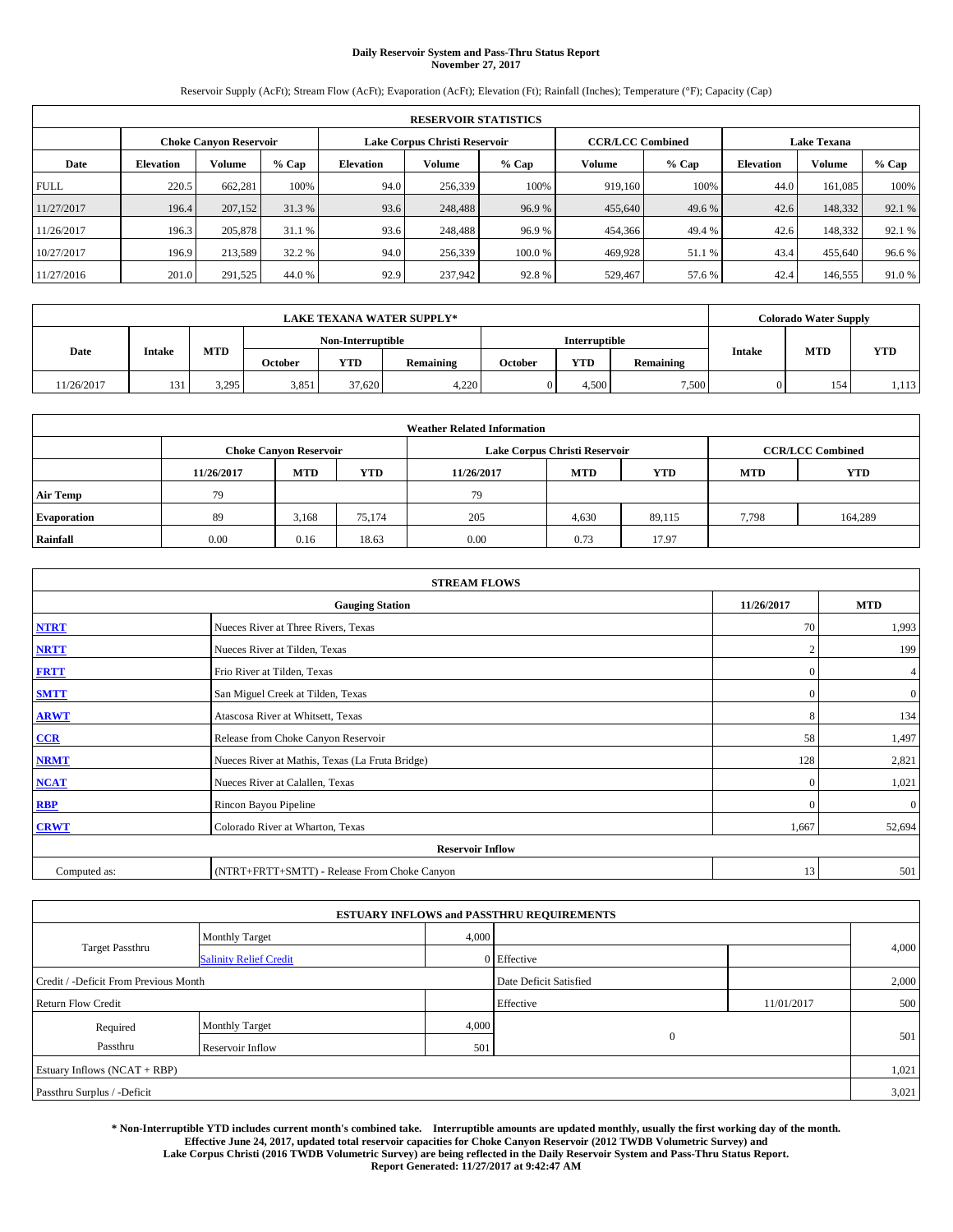# **Daily Reservoir System and Pass-Thru Status Report November 28, 2017**

Reservoir Supply (AcFt); Stream Flow (AcFt); Evaporation (AcFt); Elevation (Ft); Rainfall (Inches); Temperature (°F); Capacity (Cap)

| <b>RESERVOIR STATISTICS</b> |                  |                               |        |                               |         |         |                         |        |                    |         |        |
|-----------------------------|------------------|-------------------------------|--------|-------------------------------|---------|---------|-------------------------|--------|--------------------|---------|--------|
|                             |                  | <b>Choke Canvon Reservoir</b> |        | Lake Corpus Christi Reservoir |         |         | <b>CCR/LCC Combined</b> |        | <b>Lake Texana</b> |         |        |
| Date                        | <b>Elevation</b> | Volume                        | % Cap  | <b>Elevation</b>              | Volume  | $%$ Cap | Volume                  | % Cap  | <b>Elevation</b>   | Volume  | % Cap  |
| <b>FULL</b>                 | 220.5            | 662.281                       | 100%   | 94.0                          | 256,339 | 100%    | 919.160                 | 100%   | 44.0               | 161.085 | 100%   |
| 11/28/2017                  | 196.3            | 207,152                       | 31.3 % | 93.6                          | 248.488 | 96.9%   | 455,640                 | 49.6 % | 42.5               | 147,442 | 91.5 % |
| 11/27/2017                  | 196.4            | 207,152                       | 31.3 % | 93.6                          | 248.488 | 96.9%   | 455,640                 | 49.6 % | 42.6               | 148.332 | 92.1 % |
| 10/28/2017                  | 196.8            | 212,292                       | 32.0 % | 94.0                          | 256,339 | 100.0%  | 468.631                 | 51.0%  | 43.4               | 455,640 | 96.6%  |
| 11/28/2016                  | 200.9            | 289,782                       | 43.7 % | 92.9                          | 236,872 | 92.4 %  | 526,654                 | 57.3 % | 42.4               | 146,555 | 91.0%  |

| <b>LAKE TEXANA WATER SUPPLY*</b> |        |            |         |                   |           |         |                      | <b>Colorado Water Supply</b> |  |                             |            |
|----------------------------------|--------|------------|---------|-------------------|-----------|---------|----------------------|------------------------------|--|-----------------------------|------------|
|                                  |        |            |         | Non-Interruptible |           |         | <b>Interruptible</b> |                              |  |                             | <b>YTD</b> |
| Date                             | Intake | <b>MTD</b> | October | <b>YTD</b>        | Remaining | October | YTD                  | Remaining                    |  | <b>MTD</b><br><b>Intake</b> |            |
| 11/27/2017                       | 131    | 3.426      | 3,851   | 37.751            | 4,089     |         | .500                 | 7,500                        |  | 154                         | 1,113      |

| <b>Weather Related Information</b> |            |                               |            |            |                               |                         |            |            |  |
|------------------------------------|------------|-------------------------------|------------|------------|-------------------------------|-------------------------|------------|------------|--|
|                                    |            | <b>Choke Canyon Reservoir</b> |            |            | Lake Corpus Christi Reservoir | <b>CCR/LCC Combined</b> |            |            |  |
|                                    | 11/27/2017 | <b>MTD</b>                    | <b>YTD</b> | 11/27/2017 | <b>MTD</b>                    | <b>YTD</b>              | <b>MTD</b> | <b>YTD</b> |  |
| <b>Air Temp</b>                    | 80         |                               |            | 79         |                               |                         |            |            |  |
| <b>Evaporation</b>                 | 171        | 3,339                         | 75,345     | 227        | 4,857                         | 89,342                  | 8,196      | 164,687    |  |
| Rainfall                           | 0.00       | 0.16                          | 18.63      | 0.00       | 0.73                          | 17.97                   |            |            |  |

| <b>STREAM FLOWS</b> |                                                 |                |              |  |  |  |  |  |  |
|---------------------|-------------------------------------------------|----------------|--------------|--|--|--|--|--|--|
|                     | 11/27/2017                                      | <b>MTD</b>     |              |  |  |  |  |  |  |
| <b>NTRT</b>         | Nueces River at Three Rivers, Texas             | 71             | 2,064        |  |  |  |  |  |  |
| <b>NRTT</b>         | Nueces River at Tilden, Texas                   | $\overline{2}$ | 201          |  |  |  |  |  |  |
| <b>FRTT</b>         | Frio River at Tilden, Texas                     | $\mathbf{0}$   | 4            |  |  |  |  |  |  |
| <b>SMTT</b>         | San Miguel Creek at Tilden, Texas               | $\mathbf{0}$   | $\mathbf{0}$ |  |  |  |  |  |  |
| <b>ARWT</b>         | Atascosa River at Whitsett, Texas               | 8              | 142          |  |  |  |  |  |  |
| $CCR$               | Release from Choke Canyon Reservoir             | 58             | 1,554        |  |  |  |  |  |  |
| <b>NRMT</b>         | Nueces River at Mathis, Texas (La Fruta Bridge) | 146            | 2,967        |  |  |  |  |  |  |
| <b>NCAT</b>         | Nueces River at Calallen, Texas                 | $\Omega$       | 1,021        |  |  |  |  |  |  |
| RBP                 | Rincon Bayou Pipeline                           | $\Omega$       | $\mathbf{0}$ |  |  |  |  |  |  |
| <b>CRWT</b>         | Colorado River at Wharton, Texas                | 1,665          | 54,359       |  |  |  |  |  |  |
|                     | <b>Reservoir Inflow</b>                         |                |              |  |  |  |  |  |  |
| Computed as:        | (NTRT+FRTT+SMTT) - Release From Choke Canyon    | 13             | 514          |  |  |  |  |  |  |

|                                       |                               |       | <b>ESTUARY INFLOWS and PASSTHRU REQUIREMENTS</b> |            |       |
|---------------------------------------|-------------------------------|-------|--------------------------------------------------|------------|-------|
|                                       | <b>Monthly Target</b>         | 4,000 |                                                  |            |       |
| <b>Target Passthru</b>                | <b>Salinity Relief Credit</b> |       | 0 Effective                                      |            | 4,000 |
| Credit / -Deficit From Previous Month |                               |       | Date Deficit Satisfied                           |            | 2,000 |
| <b>Return Flow Credit</b>             |                               |       | Effective                                        | 11/01/2017 | 500   |
| Required                              | <b>Monthly Target</b>         | 4,000 |                                                  |            |       |
| Passthru                              | Reservoir Inflow              | 514   | $\mathbf{0}$                                     |            | 514   |
| Estuary Inflows (NCAT + RBP)          |                               |       |                                                  |            | 1,021 |
| Passthru Surplus / -Deficit           |                               |       |                                                  |            | 3,007 |

**\* Non-Interruptible YTD includes current month's combined take. Interruptible amounts are updated monthly, usually the first working day of the month. Effective June 24, 2017, updated total reservoir capacities for Choke Canyon Reservoir (2012 TWDB Volumetric Survey) and Lake Corpus Christi (2016 TWDB Volumetric Survey) are being reflected in the Daily Reservoir System and Pass-Thru Status Report. Report Generated: 11/28/2017 at 8:34:33 AM**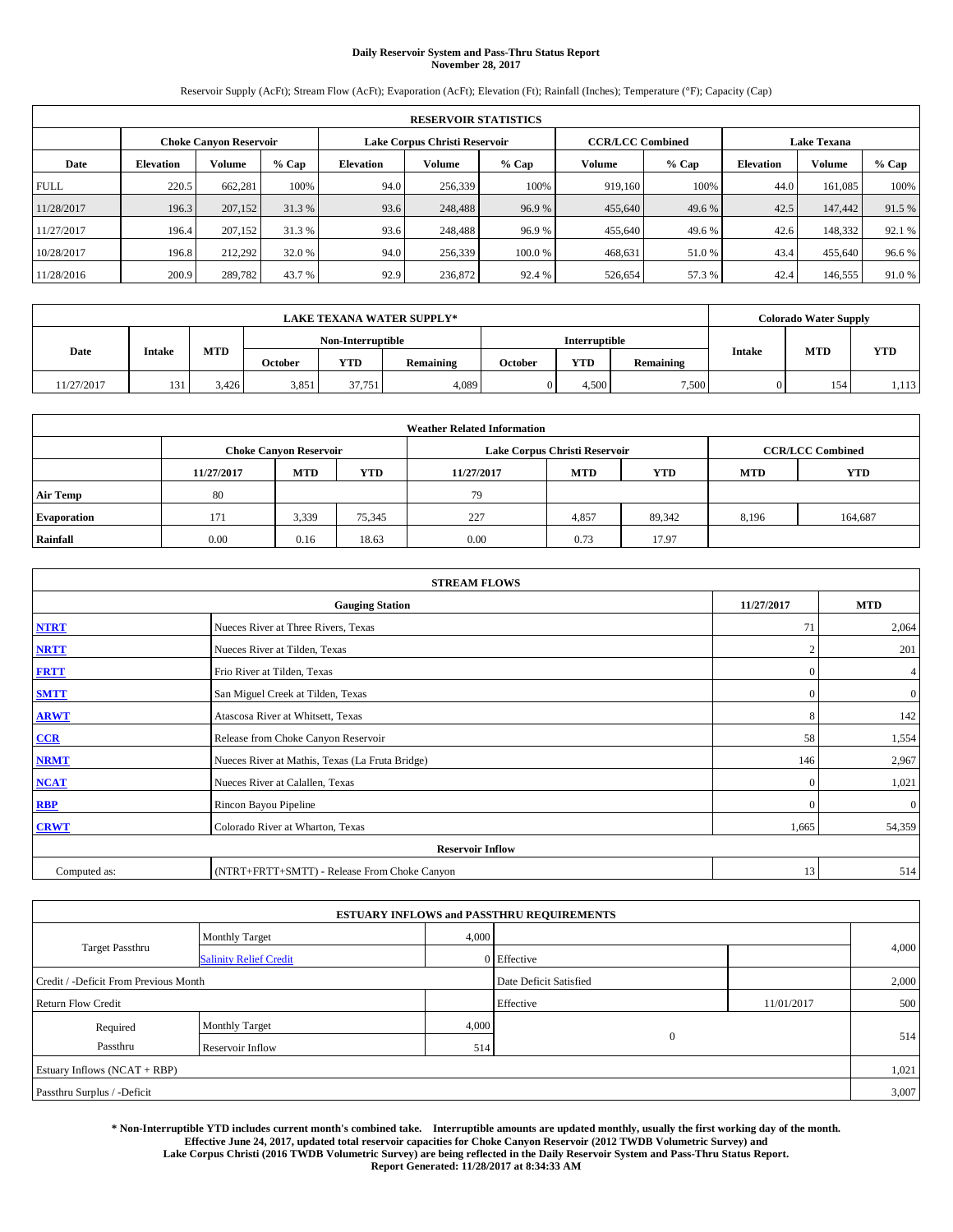# **Daily Reservoir System and Pass-Thru Status Report November 29, 2017**

Reservoir Supply (AcFt); Stream Flow (AcFt); Evaporation (AcFt); Elevation (Ft); Rainfall (Inches); Temperature (°F); Capacity (Cap)

|             | <b>RESERVOIR STATISTICS</b> |                               |        |                               |               |         |                         |         |                    |               |        |
|-------------|-----------------------------|-------------------------------|--------|-------------------------------|---------------|---------|-------------------------|---------|--------------------|---------------|--------|
|             |                             | <b>Choke Canvon Reservoir</b> |        | Lake Corpus Christi Reservoir |               |         | <b>CCR/LCC Combined</b> |         | <b>Lake Texana</b> |               |        |
| Date        | <b>Elevation</b>            | <b>Volume</b>                 | % Cap  | Elevation                     | <b>Volume</b> | $%$ Cap | Volume                  | $%$ Cap | <b>Elevation</b>   | <b>Volume</b> | % Cap  |
| <b>FULL</b> | 220.5                       | 662.281                       | 100%   | 94.0                          | 256,339       | 100%    | 919.160                 | 100%    | 44.0               | 161,085       | 100%   |
| 11/29/2017  | 196.3                       | 205,878                       | 31.1 % | 93.6                          | 248,488       | 96.9%   | 454,366                 | 49.4 %  | 42.5               | 147,442       | 91.5 % |
| 11/28/2017  | 196.3                       | 207,152                       | 31.3 % | 93.6                          | 248,488       | 96.9%   | 455,640                 | 49.6 %  | 42.5               | 147.442       | 91.5 % |
| 10/29/2017  | 196.8                       | 212.292                       | 32.0 % | 94.0                          | 256,339       | 100.0%  | 468.631                 | 51.0%   | 43.4               | 454,366       | 96.6%  |
| 11/29/2016  | 200.9                       | 289.941                       | 43.7 % | 92.9                          | 237,407       | 92.6 %  | 527,348                 | 57.4 %  | 42.2               | 144,790       | 89.9%  |

| <b>LAKE TEXANA WATER SUPPLY*</b> |               |       |         |                   |           |         |                      |           | <b>Colorado Water Supply</b> |            |            |
|----------------------------------|---------------|-------|---------|-------------------|-----------|---------|----------------------|-----------|------------------------------|------------|------------|
|                                  |               |       |         | Non-Interruptible |           |         | <b>Interruptible</b> |           |                              |            |            |
| Date                             | <b>Intake</b> | MTD   | October | <b>YTD</b>        | Remaining | October | <b>YTD</b>           | Remaining | <b>Intake</b>                | <b>MTD</b> | <b>YTD</b> |
| 11/28/2017                       | 131           | 3,558 | 3,851   | 37.882            | 3,958     |         | 4.500                | 7,500     |                              | 154        | 1,113      |

| <b>Weather Related Information</b> |            |                               |            |            |                                                      |                         |       |         |  |
|------------------------------------|------------|-------------------------------|------------|------------|------------------------------------------------------|-------------------------|-------|---------|--|
|                                    |            | <b>Choke Canyon Reservoir</b> |            |            | Lake Corpus Christi Reservoir                        | <b>CCR/LCC Combined</b> |       |         |  |
|                                    | 11/28/2017 | <b>MTD</b>                    | <b>YTD</b> | 11/28/2017 | <b>YTD</b><br><b>MTD</b><br><b>YTD</b><br><b>MTD</b> |                         |       |         |  |
| <b>Air Temp</b>                    | 82         |                               |            | 81         |                                                      |                         |       |         |  |
| <b>Evaporation</b>                 | 126        | 3,465                         | 75,471     | 227        | 5,084                                                | 89,569                  | 8,549 | 165,040 |  |
| Rainfall                           | 0.00       | 0.16                          | 18.63      | 0.00       | 0.73                                                 | 17.97                   |       |         |  |

| <b>STREAM FLOWS</b> |                                                 |                |                |  |  |  |  |  |  |
|---------------------|-------------------------------------------------|----------------|----------------|--|--|--|--|--|--|
|                     | <b>Gauging Station</b>                          | 11/28/2017     | <b>MTD</b>     |  |  |  |  |  |  |
| <b>NTRT</b>         | Nueces River at Three Rivers, Texas             | 72             | 2,136          |  |  |  |  |  |  |
| <b>NRTT</b>         | Nueces River at Tilden, Texas                   | $\overline{2}$ | 203            |  |  |  |  |  |  |
| <b>FRTT</b>         | Frio River at Tilden, Texas                     | $\mathbf{0}$   | 4              |  |  |  |  |  |  |
| <b>SMTT</b>         | San Miguel Creek at Tilden, Texas               | $\mathbf{0}$   | $\overline{0}$ |  |  |  |  |  |  |
| <b>ARWT</b>         | Atascosa River at Whitsett, Texas               | 8              | 150            |  |  |  |  |  |  |
| $CCR$               | Release from Choke Canyon Reservoir             | 58             | 1,612          |  |  |  |  |  |  |
| <b>NRMT</b>         | Nueces River at Mathis, Texas (La Fruta Bridge) | 141            | 3,108          |  |  |  |  |  |  |
| <b>NCAT</b>         | Nueces River at Calallen, Texas                 | $\Omega$       | 1,021          |  |  |  |  |  |  |
| RBP                 | Rincon Bayou Pipeline                           | $\mathbf{0}$   | $\mathbf{0}$   |  |  |  |  |  |  |
| <b>CRWT</b>         | Colorado River at Wharton, Texas                | 1,592          | 55,951         |  |  |  |  |  |  |
|                     | <b>Reservoir Inflow</b>                         |                |                |  |  |  |  |  |  |
| Computed as:        | (NTRT+FRTT+SMTT) - Release From Choke Canyon    | 14             | 528            |  |  |  |  |  |  |

|                                       |                               |       | <b>ESTUARY INFLOWS and PASSTHRU REQUIREMENTS</b> |            |       |
|---------------------------------------|-------------------------------|-------|--------------------------------------------------|------------|-------|
| <b>Target Passthru</b>                | <b>Monthly Target</b>         | 4,000 |                                                  |            | 4,000 |
|                                       | <b>Salinity Relief Credit</b> |       | 0 Effective                                      |            |       |
| Credit / -Deficit From Previous Month |                               |       | Date Deficit Satisfied                           |            | 2,000 |
| <b>Return Flow Credit</b>             |                               |       | Effective                                        | 11/01/2017 | 500   |
| Required                              | <b>Monthly Target</b>         | 4,000 |                                                  |            |       |
| Passthru                              | Reservoir Inflow              | 528   | $\mathbf{0}$                                     |            | 528   |
| Estuary Inflows (NCAT + RBP)          |                               |       |                                                  |            | 1,021 |
| Passthru Surplus / -Deficit           |                               |       |                                                  |            | 2,993 |

**\* Non-Interruptible YTD includes current month's combined take. Interruptible amounts are updated monthly, usually the first working day of the month. Effective June 24, 2017, updated total reservoir capacities for Choke Canyon Reservoir (2012 TWDB Volumetric Survey) and Lake Corpus Christi (2016 TWDB Volumetric Survey) are being reflected in the Daily Reservoir System and Pass-Thru Status Report. Report Generated: 11/29/2017 at 8:37:12 AM**